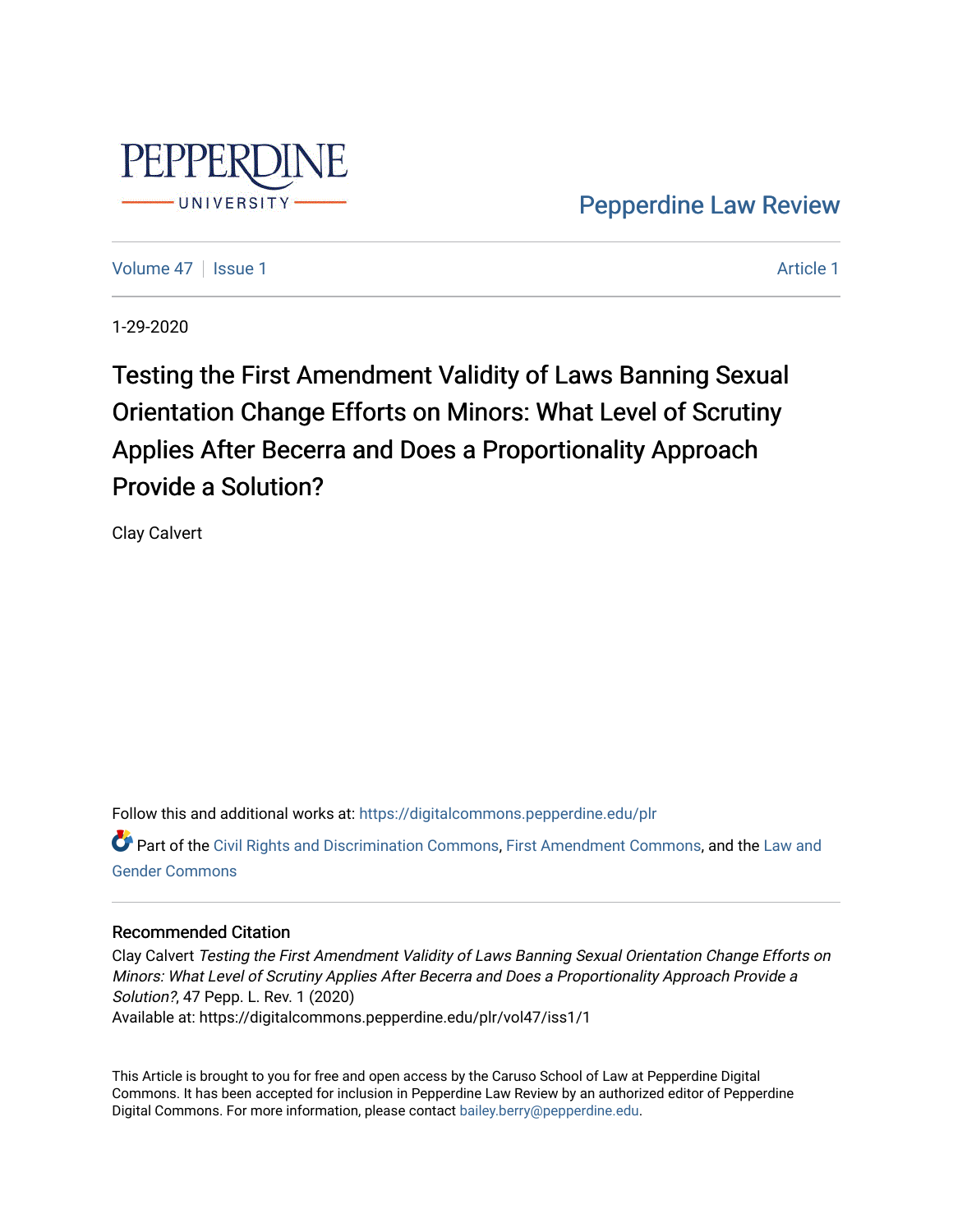# **Testing the First Amendment Validity of Laws Banning Sexual Orientation Change Efforts on Minors: What Level of Scrutiny Applies After** *Becerra* **and Does a Proportionality Approach Provide a Solution?**

Clay Calvert\*

## *Abstract*

*This Article examines the standard of scrutiny courts should apply when testing the validity of laws banning speech-based sexual orientation change efforts (SOCE) against First Amendment challenges. Justice Clarence Thomas's 2018 opinion for a five-justice conservative majority of the United States Supreme Court in National Institute of Family and Life Advocates v. Becerra casts considerable doubt on whether a level of inquiry less stringent than strict scrutiny applies. The article analyzes how lower courts after Becerra that have reviewed anti-SOCE laws disagree on the issue. And yet, as the Article explains, the Supreme Court refuses to clarify the muddle. First, it declined in April 2019 to disturb a decision by the U.S. Court of Appeals for the Third Circuit that adopted the relatively deferential intermediate scrutiny test to uphold New Jersey's* 

<sup>\*</sup> Professor & Brechner Eminent Scholar in Mass Communication and Director of the Marion B. Brechner First Amendment Project at the University of Florida in Gainesville, Fla. B.A., 1987, Communication, Stanford University; J.D. (Order of the Coif), 1991, McGeorge School of Law, University of the Pacific; Ph.D., 1996, Communication, Stanford University. The author thanks University of Florida student Thomas J. Carbone for reviewing a draft of this Article.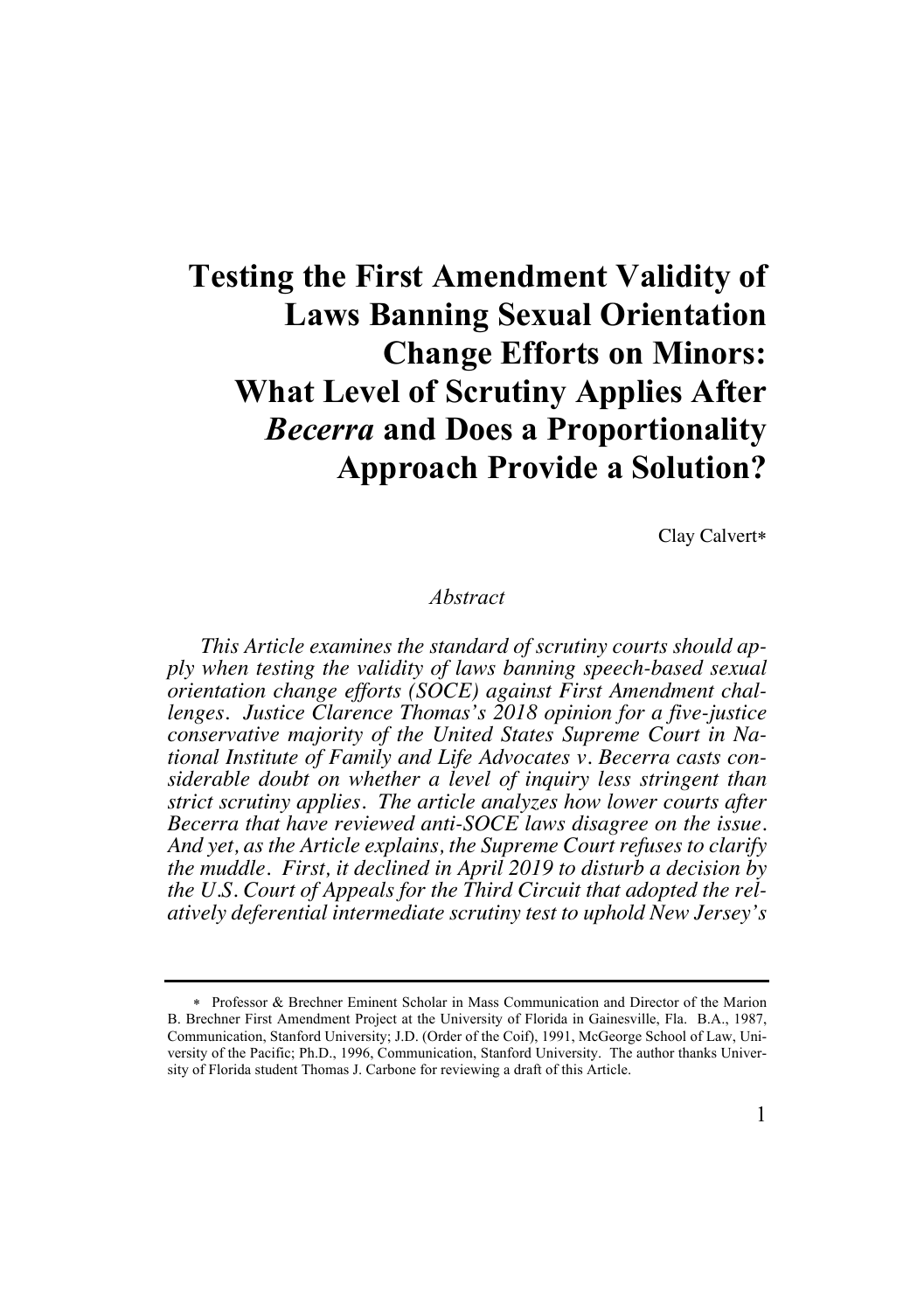*anti-SOCE law. The Supreme Court then followed that up in May 2019 by dodging an opportunity to review a Ninth Circuit decision that applied mere rational basis review in upholding California's anti-SOCE statute. Resolving the scrutiny conundrum is imperative, as new anti-SOCE laws are being adopted nationwide. They, in turn, spawn lawsuits necessitating clear guidance from the Supreme Court if lower bodies are to adopt a predictable and consistent methodology. The Article concludes that anti-SOCE statutes provide a propitious opportunity for embracing Justice Stephen Breyer's proportionality approach rather than one of the three traditional standards of scrutiny.*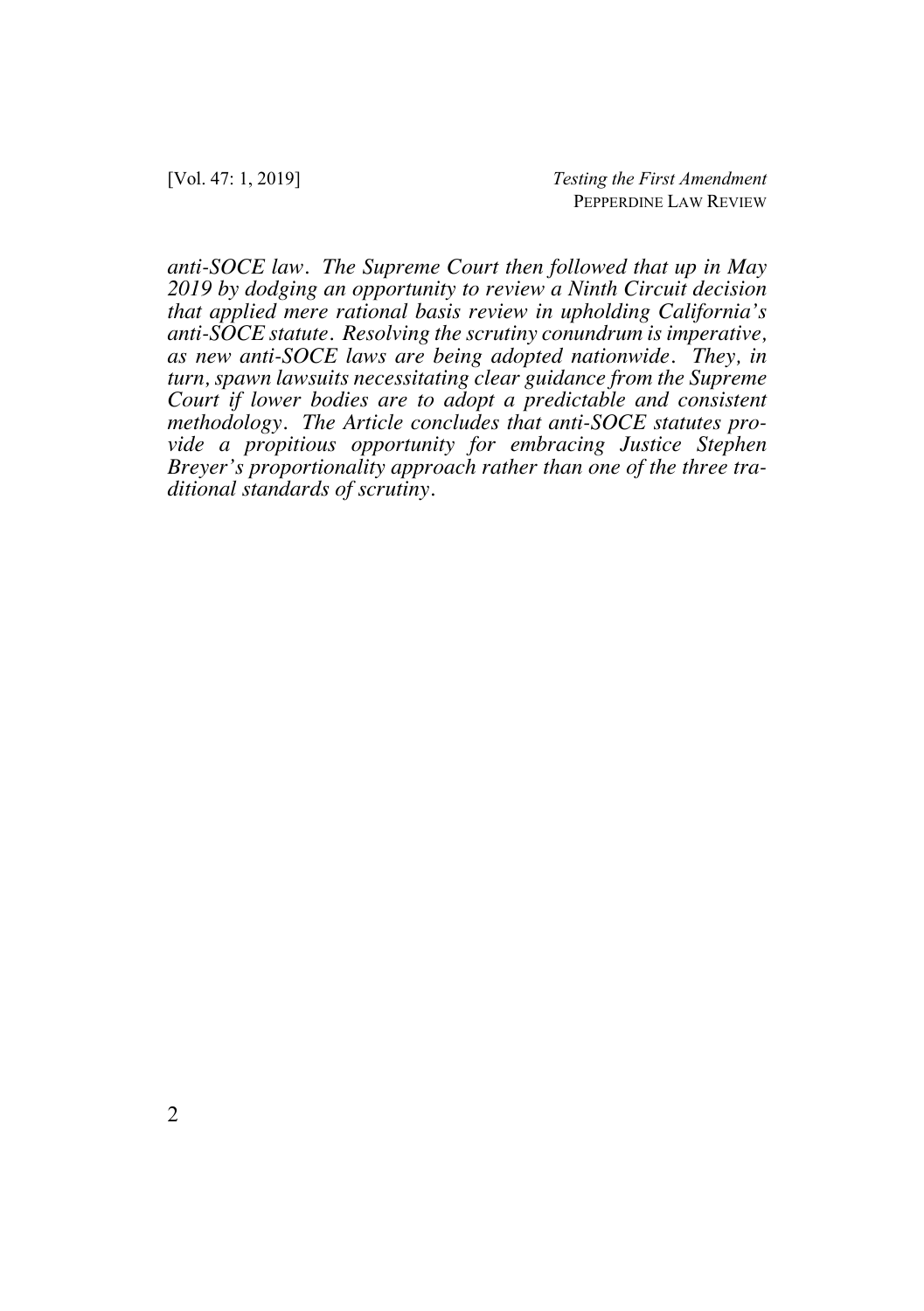## TABLE OF CONTENTS

| II. PRE-BECERRA CASE LAW: SOMETHING LESS THAN STRICT            |  |
|-----------------------------------------------------------------|--|
|                                                                 |  |
| <b>III. THE SUPREME COURT EXAMINES PROFESSIONAL SPEECH: HOW</b> |  |
|                                                                 |  |
| IV. A PROPORTIONALITY APPROACH TO ANTI-SOCE STATUTES: AN        |  |
|                                                                 |  |
|                                                                 |  |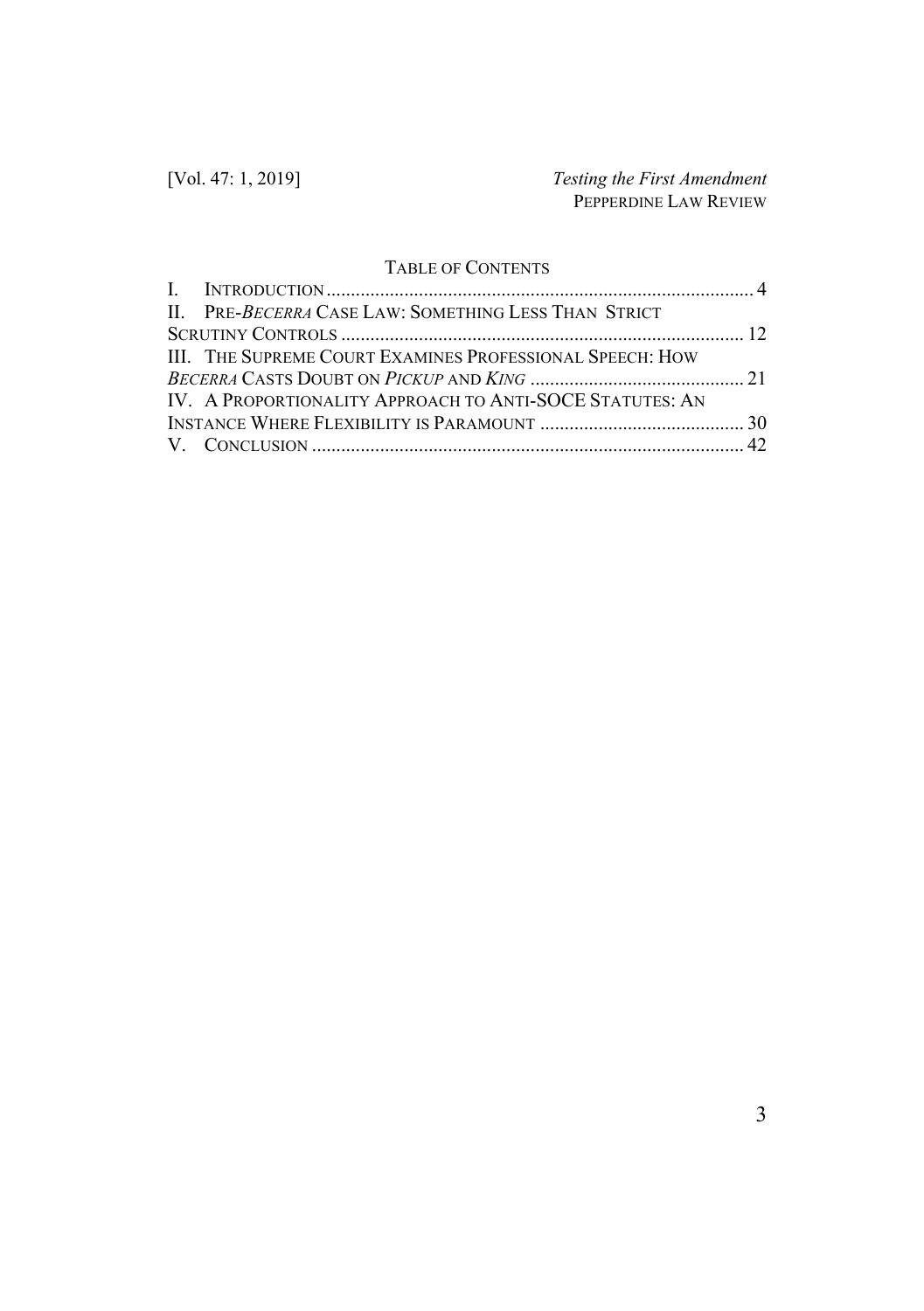#### I. INTRODUCTION

In February 2019, United States District Judge Robin Rosenberg in *Otto v. City of Boca Raton*<sup>1</sup> addressed a First Amendment<sup>2</sup> challenge to two ordinances<sup>3</sup> banning therapists from performing sexual orientation change efforts  $(SOCE)$ —also called conversion or reparative therapy<sup>4</sup>—on minors.<sup>5</sup> The controversial and contested practice<sup>6</sup> attempts "to change the sexual orientation, gender identity, or gender expression of LGBT people."7 It pivots on the premise that homosexuality is a malady to be cured.8

3. *See* CITY OF BOCA RATON, FLA., CODE OF ORDINANCES ch. 9, art. VI, § 9-106 (2019) ("It shall be unlawful for any provider to practice conversion therapy on any individual who is a minor regardless of whether the provider receives monetary compensation in exchange for such services."); PALM BEACH COUNTY, FLA., CODE OF ORDINANCES ch. 18, art. V, § 18-125 (2019) ("It shall be unlawful for any Provider to engage in conversion therapy on any minor regardless of whether the Provider receives monetary compensation in exchange for such services.").

4. *See* Caitlin Ryan et al., *Parent-Initiated Sexual Orientation Change Efforts with LGBT Adolescents: Implications for Young Adult Mental Health and Adjustment*, J. HOMOSEXUALITY 1, (Nov. 7, 2018), https://doi.org/10.1080/00918369.2018.1538407 (noting that efforts to change sexual orientation are "often referred to as 'conversion' or 'reparative' therapy").

5. *See Otto*, 353 F. Supp. 3d at 1241 ("At its core, this case is about whether Defendants can prohibit the licensed therapists from administering SOCE therapy to minors where the available medical and subject matter literature concludes that the therapy is harmful to minors.").

6. *See* Annesa Flentje et al., *Experiences of Ex-Ex-Gay Individuals in Sexual Reorientation Therapy: Reasons for Seeking Treatment, Perceived Helpfulness and Harmfulness of Treatment, and Post-Treatment Identification*, 61 J. HOMOSEXUALITY 1242, 1243 (2014) ("Position papers on reorientation therapy from major mental health organizations clearly object to its use.").

7. Press Release, Williams Inst., UCLA Sch. of Law, More than 20,000 LGBT Teens in the US Will be Subjected to Conversion Therapy (Jan. 24, 2018), https://williamsinstitute.law.ucla.edu/press/conversion-therapy-release/.

8. Ignatius Yordan Nugraha, *The Compatibility of Sexual Orientation Change Efforts With International Human Rights Law*, 35 NETH. Q. HUM. RTS. 176, 179 (2017) ("SOCE are grounded on the belief that homosexuality is an illness or disorder that needs to be cured . . . ."). Indeed, it has been

<sup>1.</sup> 353 F. Supp. 3d 1237 (S.D. Fla. 2019).

<sup>2.</sup> The First Amendment to the U.S. Constitution provides, in relevant part, that "Congress shall make no law . . . abridging the freedom of speech, or of the press." U.S. CONST. amend. I. The Free Speech and Free Press Clauses were incorporated nearly ninety-five years ago through the Fourteenth Amendment Due Process Clause as fundamental liberties to apply to state and local government entities and officials. *See* Gitlow v. New York, 268 U.S. 652, 666 (1925) (finding "that freedom of speech and of the press—which are protected by the First Amendment from abridgment by Congress—are among the fundamental personal rights and 'liberties' protected by the due process clause of the Fourteenth Amendment from impairment by the States").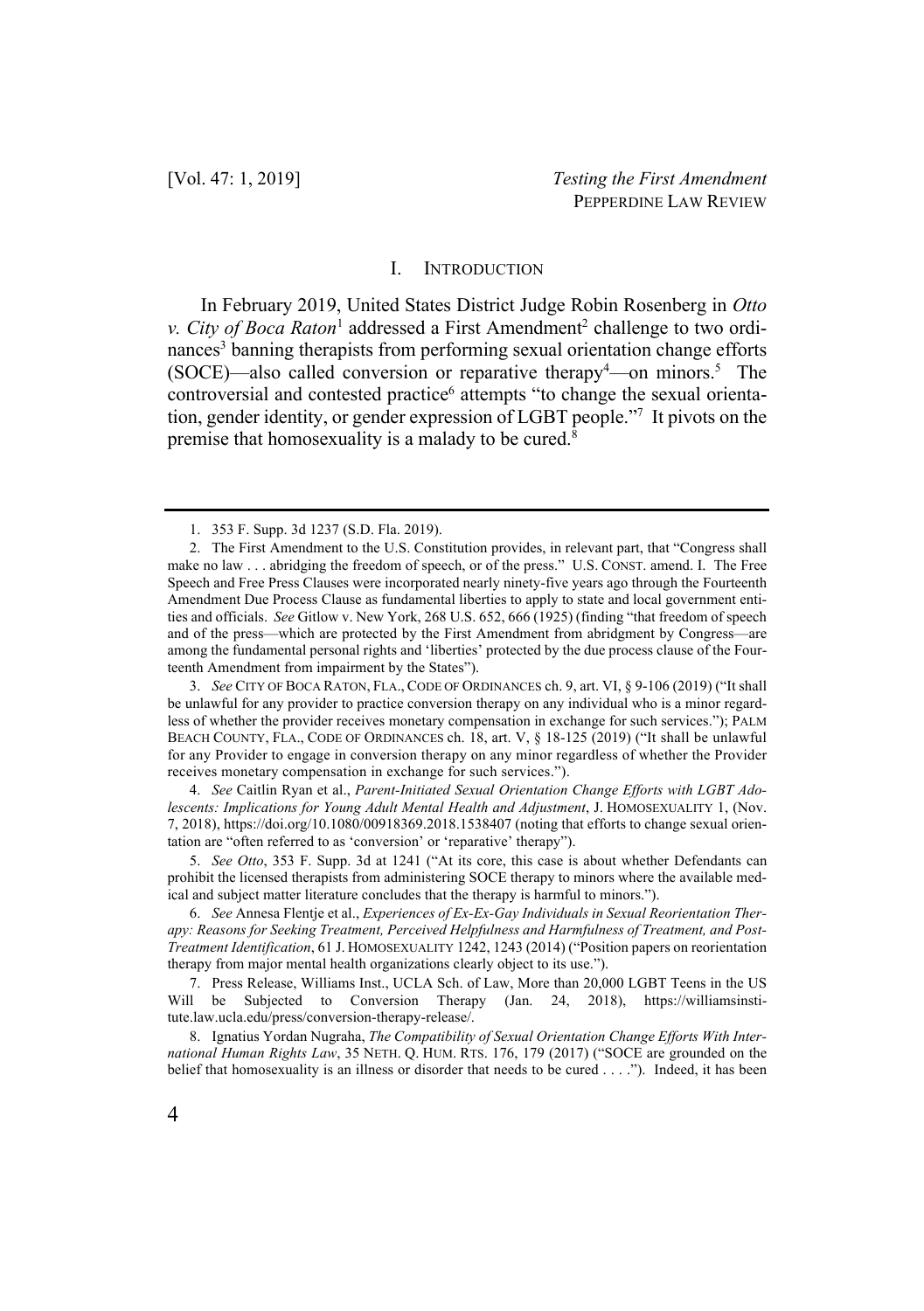The fact that anti-SOCE laws like those enacted by Boca Raton and Palm Beach County, Florida—the ordinances at issue in *Otto*—are proliferating today9 is unsurprising. That is largely because an American Psychological Association (APA) task force concluded a decade ago that SOCE "are unlikely to be successful and involve some risk of harm."10 Harms include anxiety, depression, and suicidal feelings.<sup>11</sup>

Multiple studies, in turn, demonstrate "[t]he inefficacy of SOCE."12 Conversion therapy today is "discredited by major medical associations because

10. Am. Psychol. Ass'n, REPORT OF THE AMERICAN PSYCHOLOGICAL ASSOCIATION TASK FORCE ON APPROPRIATE THERAPEUTIC RESPONSES TO SEXUAL ORIENTATION, at v (2009), https://www.apa.org/pi/lgbt/resources/therapeutic-response.pdf.

11. *See* Jack Drescher, *Can Sexual Orientation Be Changed*?, 19 J. GAY & LESBIAN MENTAL HEALTH 84, 89–90 (2015) ("After 'treatment' fails, patients may feel worse and blame themselves, question their faith or their motivation. This may lead to worsening of depression, the onset of anxiety, and possible feelings of suicide.").

12. Jo Fjelstrom, *Sexual Orientation Change Efforts and the Search for Authenticity*, 60 J. HOMOSEXUALITY 801, 802 (2013).

observed that conversion therapy rests its alleged value in two false claims about homosexuality: (1) that it is a disorder; and (2) that it can be changed. Peter R. Dubrowski, *The* Ferguson v. Jonah *Verdict and a Path Towards National Cessation of Gay-to-Straight "Conversion Therapy"*, 110 NW. U. L. REV. ONLINE 77, 80 (2015).

<sup>9.</sup> By December 2018, fourteen states and the District of Columbia, along with at least forty local governmental entities, had banned SOCE on minors. *See* Press Release, Williams Inst., UCLA Sch. of Law, 1,000 LGBT Youth Protected from Conversion Therapy in 2018 (Dec. 27, 2018) https://williamsinstitute.law.ucla.edu/press-releases/1000-lgbt-youth-protected-from-conversion-therapy-in-2018/ ("To date, 14 states and the District of Columbia as well as 40 localities have banned health care professionals from using conversion therapy on youth."). In January 2019, after addressing similar measures for more than fifteen years, New York became the fifteenth state to ban SOCE on minors. *See* Michael Gold, *New York Passes a Ban on 'Conversion' Therapy After Years-Long Efforts*, N.Y. TIMES (Jan. 21, 2019), https://www.nytimes.com/2019/01/21/nyregion/conversion-therapy-ban.html. Then, in April 2019, Massachusetts became the sixteenth state to prohibit it on minors. *See* Danny McDonald & Matt Stout, *Charlie Baker Signs Bill Banning Gay Conversion Therapy for Minors*, BOS. GLOBE, (Apr. 8, 2019, 9:36 PM), https://www.bostonglobe.com/metro/2019/04/08/baker-signs-billbanning-called-gay-conversion-therapy-for-minors/JULbGj7URc3BHnAlK1OMrO/story.html; *see also* Raisa Habersham, *Atlanta Mayor Urges State to Ban LGBTQ Conversion Therapy*, ATLANTA J.- CONST., (Apr. 16, 2019), https://www.ajc.com/news/local/atlanta-mayor-urges-state-ban-lgbtq-conversion-therapy/EhNPuTTDymzVLnHFvjd1CJ/ ("The practice is already banned in 16 states, the most recent being Massachusetts and New York, and has been long criticized by professional organizations, including the American Psychology Association and American Medical Association, as an attempt to classify homosexuality as a mental disorder.").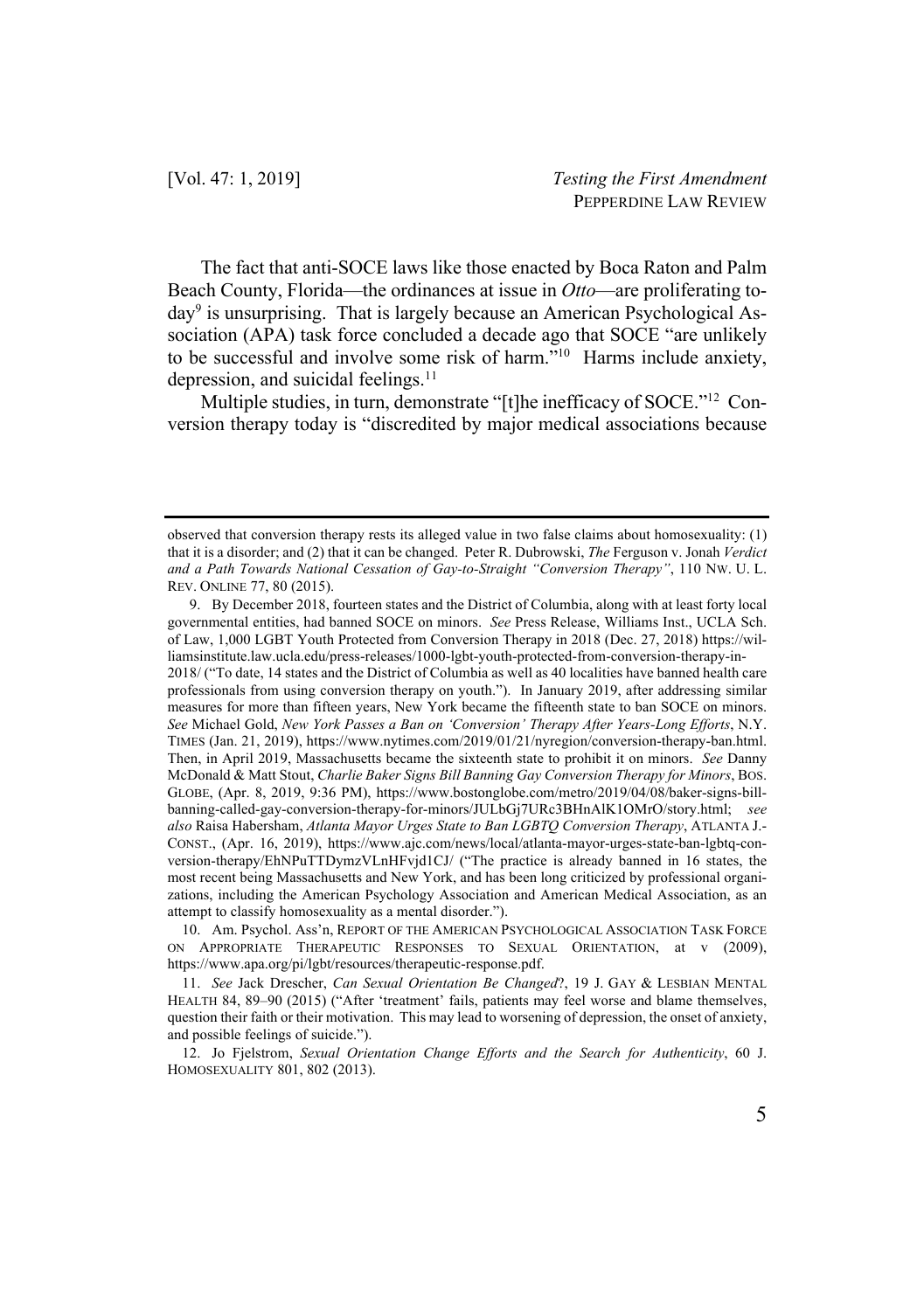it is not scientifically sound."13 As New York Governor Andrew Cuomo bluntly asserted in January 2019, upon signing legislation that made his state the fifteenth to ban SOCE on minors, conversion therapy is a "fraudulent practice."<sup>14</sup>

What is decidedly less clear, however, than the myriad problems with SOCE, is the level of scrutiny to which bans on SOCE with minors are subject when the treatment involves only speech and the therapists performing it claim their First Amendment rights are violated.15 As Judge Rosenberg summed up the confusion when trying to determine if strict,  $16$  intermediate,  $17$ 

*Policy Statement: Conversion Therapy*, AM. ACAD. OF CHILD & ADOLESCENT PSYCHIATRY (Feb. 2018), https://www.aacap.org/aacap/policy\_statements/2018/Conversion\_Therapy.aspx/.

14. Press Release, Andrew M. Cuomo, Governor, New York State, Governor Cuomo Signs Landmark Legislation Protecting LGBTQ Rights (Jan. 25, 2019), https://www.governor.ny.gov/news/governor-cuomo-signs-landmark-legislation-protecting-lgbtq-rights.

15. *See* Otto v. City of Boca Raton, 353 F. Supp. 3d 1237, 1242 (S.D. Fla. 2019) ("[T]he law is unsettled as to which of these standards should apply . . . .").

16. Strict scrutiny generally "applies either when a law is content based on its face or when the purpose and justification for the law are content based." Reed v. Town of Gilbert, 135 S. Ct. 2218, 2228 (2015). Under this test, laws are permissible "only if the government proves that they are narrowly tailored to serve compelling state interests." *Id.* at 2226. Narrow tailoring under this test mandates that a statute "be the least restrictive means" of serving the government's allegedly compelling interest. McCullen v. Coakley, 573 U.S. 464, 478 (2014). *See* Brown v. Entm't Merchs. Ass'n, 564 U.S. 786, 799 (2011) (observing that a statute that restricts "the content of protected speech" will pass strict scrutiny only if "it is justified by a compelling government interest and is narrowly drawn to serve that interest"); *see also* Leslie Kendrick, *Content Discrimination Revisited*, 98 VA. L. REV. 231, 237 (2012) ("Content-based laws receive strict scrutiny, which nearly always proves fatal.").

17. Intermediate scrutiny requires the government demonstrate that a significant interest is served by a narrowly tailored statute that does not burden substantially more speech than is necessary to

<sup>13.</sup> Erica Evans & Emily Hoeven, *Will Utah be 16th State to Ban Conversion Therapy?*, DESERET NEWS (Salt Lake City, Utah) (Feb. 20, 2019, 2:21 PM), https://www.deseretnews.com/article/900056650/will-utah-be-the-16th-state-to-ban-conversion-therapy-for-gay-teens.html. For instance, the American Academy of Child and Adolescent Psychiatry ("AACAP") issued a policy statement in February 2018 finding:

The [AACAP] finds no evidence to support the application of any "therapeutic intervention" operating under the premise that a specific sexual orientation, gender identity, and/or gender expression is pathological. Furthermore, based on the scientific evidence, the AACAP asserts that such "conversion therapies" (or other interventions imposed with the intent of promoting a particular sexual orientation and/or gender as a preferred outcome) lack scientific credibility and clinical utility. Additionally, there is evidence that such interventions are harmful. As a result, "conversion therapies" should not be part of any behavioral health treatment of children and adolescents.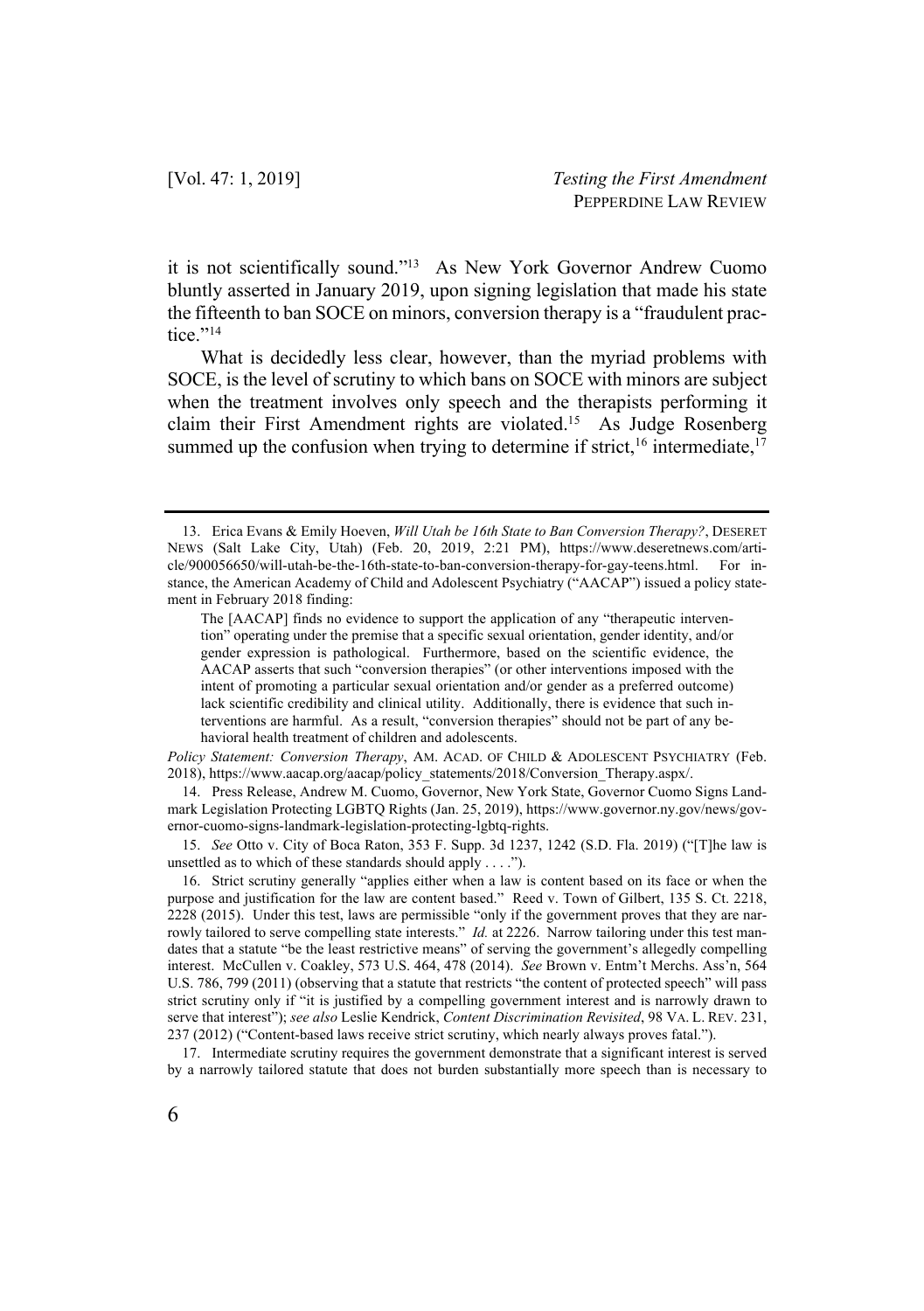or rational basis<sup>18</sup> scrutiny provided the appropriate test in *Otto*, "the law is unsettled as to which of these standards should apply to the facts of this case"<sup>19</sup> and "the landscape of relevant First Amendment precedent is a morass."20

In ferreting out the correct standard, Judge Rosenberg noted that the two ordinances appeared on their face to be content-based regulations of speech,<sup>21</sup> thereby presumptively triggering strict scrutiny.22 But she also pointed to

19. *Otto*, 353 F. Supp. 3d at 1242.

20. *Id.* at 1249.

21. On this point, Judge Rosenberg referenced the U.S. Supreme Court's opinion in *Reed*, reasoning that:

Reed would seem to compel the conclusion that if the ordinances are content-based, they are subject to strict scrutiny. The ordinances identify certain speech—speech aimed at changing minor patients' sexual orientation—for prohibition because the speech constitutes conversion therapy. The ordinances target what Plaintiffs say to their minor patients.

#### *Id.* at 1253.

22. *See id.* at 1270 ("The ordinances also seem to regulate on the basis of their content, which would compel strict scrutiny under *Reed*."). The U.S. Supreme Court has made it clear: "A law that is content based on its face is subject to strict scrutiny regardless of the government's benign motive, content-neutral justification, or lack of 'animus toward the ideas contained' in the regulated speech." Reed v. Town of Gilbert, 135 S. Ct. 2218, 2228 (2015). There is, in fact, a "long-standing practice that a content-based law should be subjected to strict scrutiny." Dan V. Kozlowski & Derigan Silver, *Measuring* Reed*'s Reach: Content Discrimination in the U.S. Circuit Courts of Appeals After* Reed v.

advance that interest. Packingham v. North Carolina, 137 S. Ct. 1730, 1736 (2017) (citing *McCullen*, 573 U.S. at 486). Intermediate scrutiny typically applies when a law is content-neutral. *See* Turner Broad. Sys. v. FCC, 512 U.S. 622, 642 (1994) (noting that "regulations that are unrelated to the content of speech are subject to an intermediate level of scrutiny"); *see also* Minch Minchin, *A Doctrine at Risk: Content Neutrality in a Post-Reed Landscape*, 22 COMM. L. & POL'Y 123, 127 (2017) (observing that the Supreme Court "applies intermediate scrutiny for content-neutral laws"). A law is contentneutral when it restricts "communication without regard to the message conveyed." Geoffrey Stone, *Restrictions of Speech Because of its Content: The Peculiar Case of Subject-Matter Restrictions*, 46 U. CHI. L. REV. 81, 81 (1978).

<sup>18.</sup> A court will declare a law unconstitutional under rational basis review "if it is not rationally related to a legitimate governmental interest." Thomas B. Nachbar, *Rational Basis "Plus"*, 32 CONST. COMMENT. 449, 449 (2017); *cf.* James M. McGoldrick, Jr., *The Rational Basis Test and Why It Is So Irrational: An Eighty-Year Retrospective*, 55 SAN DIEGO L. REV. 751, 752–54 (2018) (noting that rational basis "is such a permissive level of review that it is effectively not judicial review at all. It permits the most irrational of legislation to become the law of the land, no matter how needless, wasteful, unwise, or improvident it might be"); Stacey L. Sobel, *The Tsunami of Legal Uncertainty: What's a Court to Do Post-McDonald?*, 21 CORNELL J. L. & PUB. POL'Y 489, 495 (2012) ("The lowest level of review is the rational basis test—a highly deferential form of scrutiny. In order for a regulation to survive rational basis review, the challenger must prove that the regulation does not bear a 'rational relationship' to a 'legitimate governmental purpose.'").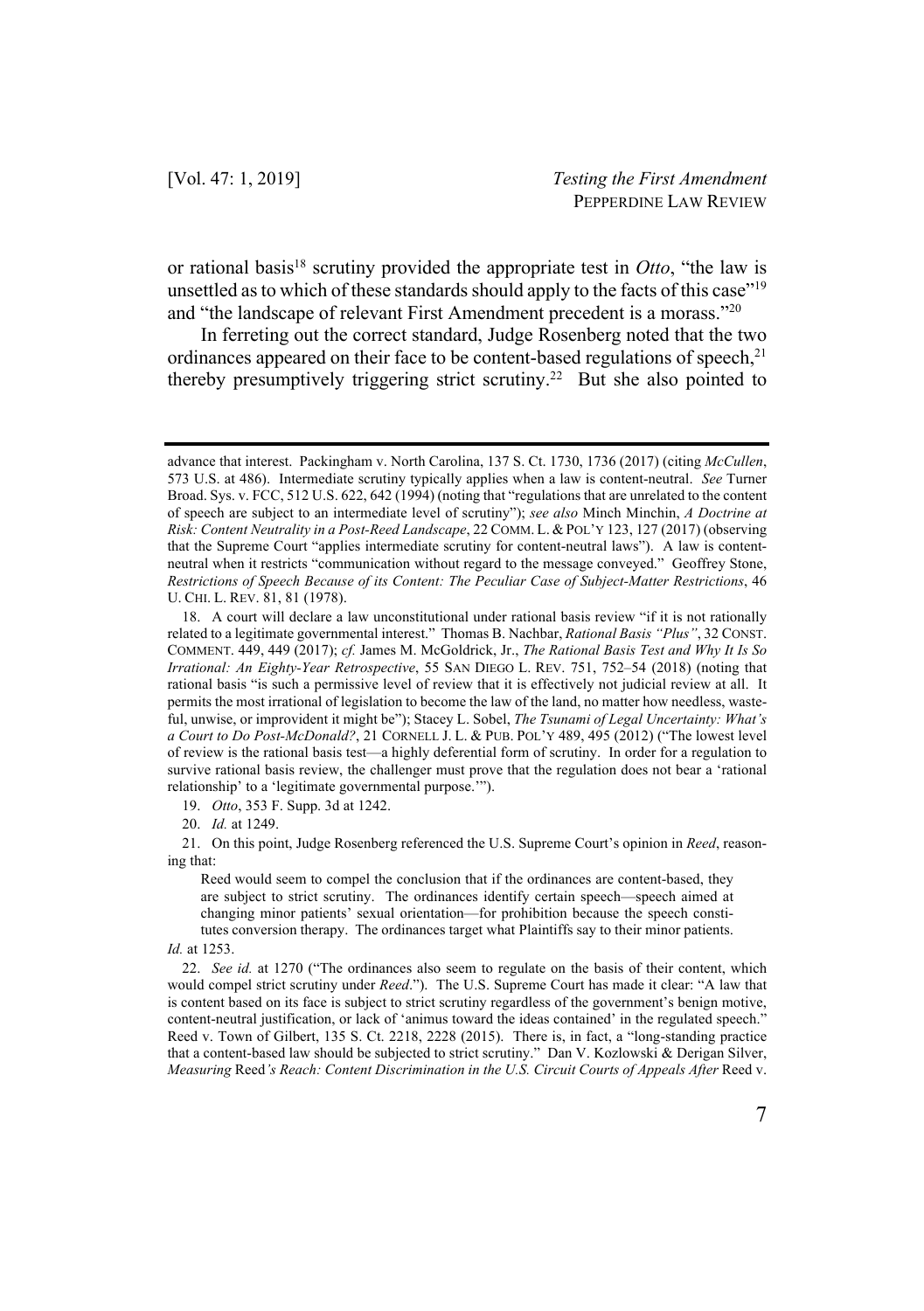"several lines of cases that exempt content-based laws from automatically being considered under strict scrutiny,"23 including laws targeting truthful commercial speech, $24$  which are subject to intermediate scrutiny.<sup>25</sup>

Judge Rosenberg expressed her belief that "applying intermediate scrutiny to medical treatments that are effectuated through speech would strike the appropriate balance between recognizing that doctors maintain some freedom of speech within their offices, and acknowledging that *treatments* may be subject to significant regulation under the government's police powers."26 She reasoned that applying intermediate scrutiny to anti-SOCE statutes "is entirely consistent with the historic understandings of the First Amendment and its purpose."27

Ultimately, however, despite her personal view that intermediate scrutiny was appropriate,<sup>28</sup> Judge Rosenberg concluded it was "unclear what standard of review should apply to this case. It seems likely that the ordinances are subject to more than rational basis review, but beyond that determination, it is unclear whether intermediate or strict scrutiny should apply."<sup>29</sup> The bottom line for Judge Rosenberg was that the Boca Raton and Palm Beach County

Cent. Hudson Gas & Elec. Corp. v. Pub. Serv. Comm'n of N.Y., 447 U.S. 557, 566 (1980).

Town of Gilbert, 24 COMM. L. & POL'Y 191, 191 (2019).

<sup>23.</sup> *Otto*, 353 F. Supp. 3d at 1253.

<sup>24.</sup> The U.S. Supreme Court generally uses a four-prong test for analyzing regulations on commercial speech:

<sup>[</sup>Courts] must determine whether the expression is protected by the First Amendment. For commercial speech to come within that provision, it at least must concern lawful activity and not be misleading. Next, we ask whether the asserted governmental interest is substantial. If both inquiries yield positive answers, we must determine whether the regulation directly advances the governmental interest asserted, and whether it is not more extensive than is necessary to serve that interest.

<sup>25.</sup> *Otto*, 353 F. Supp. 3d at 1253–54; *see also* Lorillard Tobacco Co. v. Reilly, 533 U.S. 525, 572 (2001) (Thomas, J., concurring in part and concurring in judgment) (describing "the intermediate scrutiny of *Central Hudson*"); Thomas A. Zelante Jr., Comment, *Paper or Plastic: Speech in an Unlikely Place*, 48 SETON HALL L. REV. 931, 932 (2018) ("Commercial speech restrictions have traditionally been subject to intermediate scrutiny under *Central Hudson Gas and Electric Corp. v. Public Service Commission*.").

<sup>26.</sup> *Otto*, 353 F. Supp. 3d at 1256.

<sup>27.</sup> *Id.* at 1257.

<sup>28.</sup> *See supra* notes 23–25 and accompanying text (describing Judge Rosenberg's own view).

<sup>29.</sup> *Otto*, 353 F. Supp. 3d at 1258.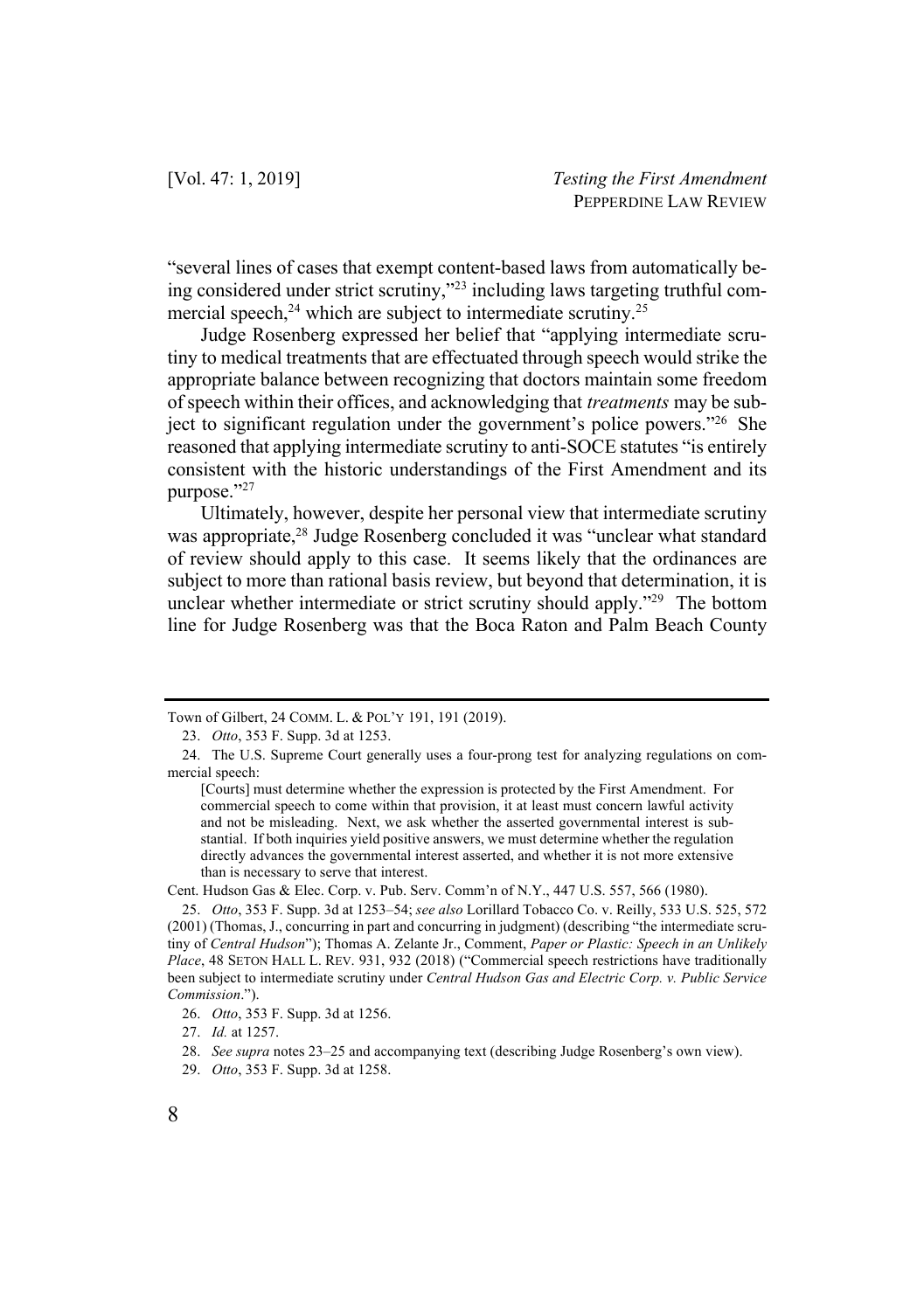ordinances prove "that a strict First Amendment rule will not always work for all cases."30 In other words, anti-SOCE laws are not easily pigeonholed into a traditional level of scrutiny and they do not fit snugly within what Justice Stephen Breyer derisively calls a First Amendment "jurisprudence of labels."31 Indeed, Part IV of this Article contends that Justice Breyer's more flexible proportionality approach to constitutional issues offers an alternative path forward in anti-SOCE law cases.32

Not all judges who consider anti-SOCE ordinances, however, perceive such a morass or muddle involving scrutiny. Just two weeks prior to Judge Rosenberg's ruling in *Otto*, U.S. Magistrate Judge Amanda Sansone in *Vazzo v. City of Tampa*<sup>33</sup> considered a motion to dismiss a similar challenge to an anti-SOCE law in a different Florida city.<sup>34</sup> In refusing to jettison the First Amendment claim filed by conversion therapy counselors Robert Vazzo and David Pickup,<sup>35</sup> Sansone noted that the pair alleges they "only use speech when they provide SOCE counseling to minors."<sup>36</sup> She found they had sufficiently pleaded that Tampa's anti-SOCE ordinance was "a content-based law that fails strict-scrutiny analysis."37 In the process, Sansone squarely rejected the city's argument that intermediate scrutiny should govern because the ordinance regulated the speech of professionals.38 In rebuffing this contention,

<sup>30.</sup> *Id.* at 1254.

<sup>31.</sup> Pleasant Grove City v. Summum, 555 U.S. 460, 484 (2009) (Breyer, J., concurring).

<sup>32.</sup> *See infra* Part IV.

<sup>33.</sup> No. 8:17-cv-2896-T-02AAS, 2019 U.S. Dist. LEXIS 35935 (M.D. Fla. Jan. 30, 2019).

<sup>34.</sup> *See* TAMPA, FLA., CODE OF ORDINANCES ch. 14, art. X, § 14-312 (2019) ("It shall be unlawful for any provider to practice conversion therapy efforts on any individual who is a minor regardless of whether the provider receives monetary compensation in exchange for such services."); *see also* TAMPA, FLA., CODE OF ORDINANCES ch. 14, art. X, § 14-311 (2019) (using the terms "conversion therapy" and "reparative therapy" interchangeably to mean, in key part, "any counseling, practice or treatment performed with the goal of changing an individual's sexual orientation or gender identity").

<sup>35.</sup> *See Vazzo*, 2019 U.S. Dist. LEXIS 35935, at \*45 (denying the City of Tampa's motion to dismiss the plaintiffs' First Amendment free speech claims).

<sup>36.</sup> *Id.* at \*16.

<sup>37.</sup> *Id.* at \*19.

<sup>38.</sup> *Id.* at \*18–19.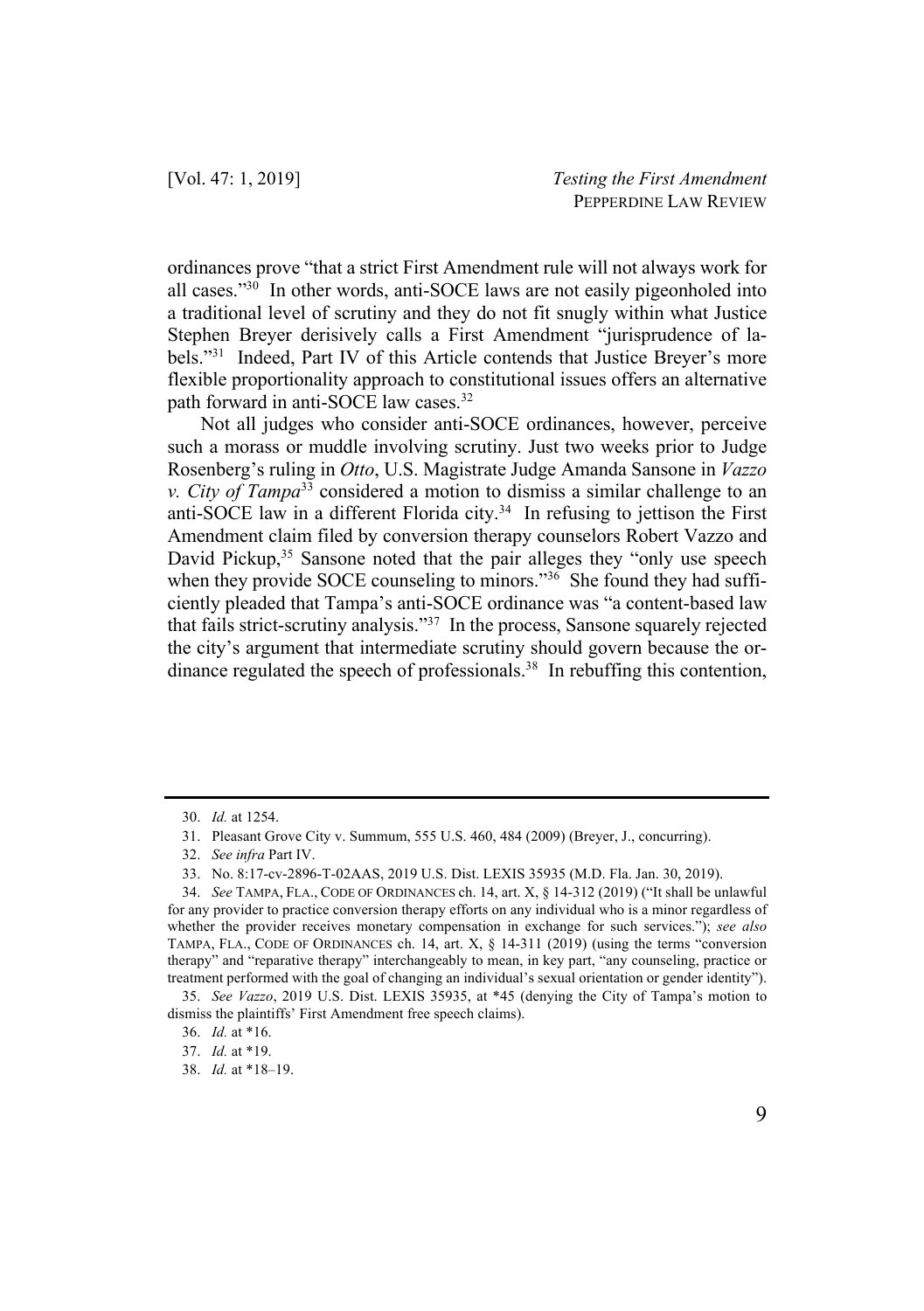the magistrate cited the U.S. Supreme Court's 2018 ruling in *National Institute of Family and Life Advocates v. Becerra*<sup>39</sup> to support her conclusion.<sup>40</sup> Specifically, Sansone reasoned that the nation's high Court in *Becerra* spurned the proposition "that professional speech is subject to different standards of review under the First Amendment than other speech."41 In March 2019, District Judge William Jung adopted Sansone's position.<sup>42</sup>

In brief, and in just one month, two federal jurists in the same state— Judge Rosenberg in *Otto* and Magistrate Sansone in *Vazzo*—saw things very differently on precisely the same issue.<sup>43</sup> The former believed intermediate scrutiny was appropriate,<sup>44</sup> but confessed the legal landscape was unsettled as to whether it or strict scrutiny was required.45 The latter was emphatic that the Supreme Court's recent ruling in *Becerra* made it unmistakable that intermediate scrutiny was inapplicable and that, instead, strict scrutiny governed.<sup>46</sup>

Judge Rosenberg in *Otto* refused to issue an injunction that would have stopped enforcement of the two ordinances at issue in the case.<sup>47</sup> Her decision is now under review by the U.S. Court of Appeals for the Eleventh Circuit.<sup>48</sup>

40. *Vazzo*, 2019 U.S. Dist. LEXIS 35935, at \*18.

44. *See supra* notes 26–27 and accompanying text.

45. *See supra* note 29 and accompanying text.

46. *Vazzo*, 2019 U.S. Dist. LEXIS 35935, at \*19 ("[*Becerra*] holds [that] traditional constitutional analyses, including strict-scrutiny analysis, applies to content-based regulations on professional speech."). Magistrate Judge Sansone added that *Becerra* abrogated the logic of the U.S. Court of Appeals for Third Circuit's ruling in *King v. Governor of New Jersey*, 767 F.3d 216 (3d Cir. 2014), that intermediate scrutiny applied to a New Jersey anti-SOCE ordinance because it regulated the speech of professional therapists. *Vazzo*, 2019 U.S. Dist. LEXIS 35935, at \*18. Sansone explained that *Becerra* "explicitly rejected *King's* holding that professional speech is subject to different standards of review under the First Amendment than other speech." *Id.*

47. Otto v. City of Boca Raton, 353 F. Supp. 3d 1237, 1273 (S.D. Fla. 2019) (denying the plaintiffs' renewed motion for a preliminary injunction).

48. *See* Jane Musgrave, *Federal Judge Upholds County, Boca Conversion Therapy Bans*, PALM BEACH POST (Feb. 15, 2019, 8:40 AM), https://www.palmbeachpost.com/news/20190214/federaljudge-upholds-county-boca-conversion-therapy-bans (reporting that Matthew Staver, an attorney for

<sup>39.</sup> 138 S. Ct. 2361 (2018).

<sup>41.</sup> *Id.*

<sup>42.</sup> Vazzo v. City of Tampa, 8:17-cv-2896-T-02AAS, 2019 U.S. Dist. LEXIS 34804, at \*1–2 (M.D. Fla. Mar. 5, 2019).

<sup>43.</sup> *See supra* notes 26–31, 33–42 and accompanying text (describing these conflicting views).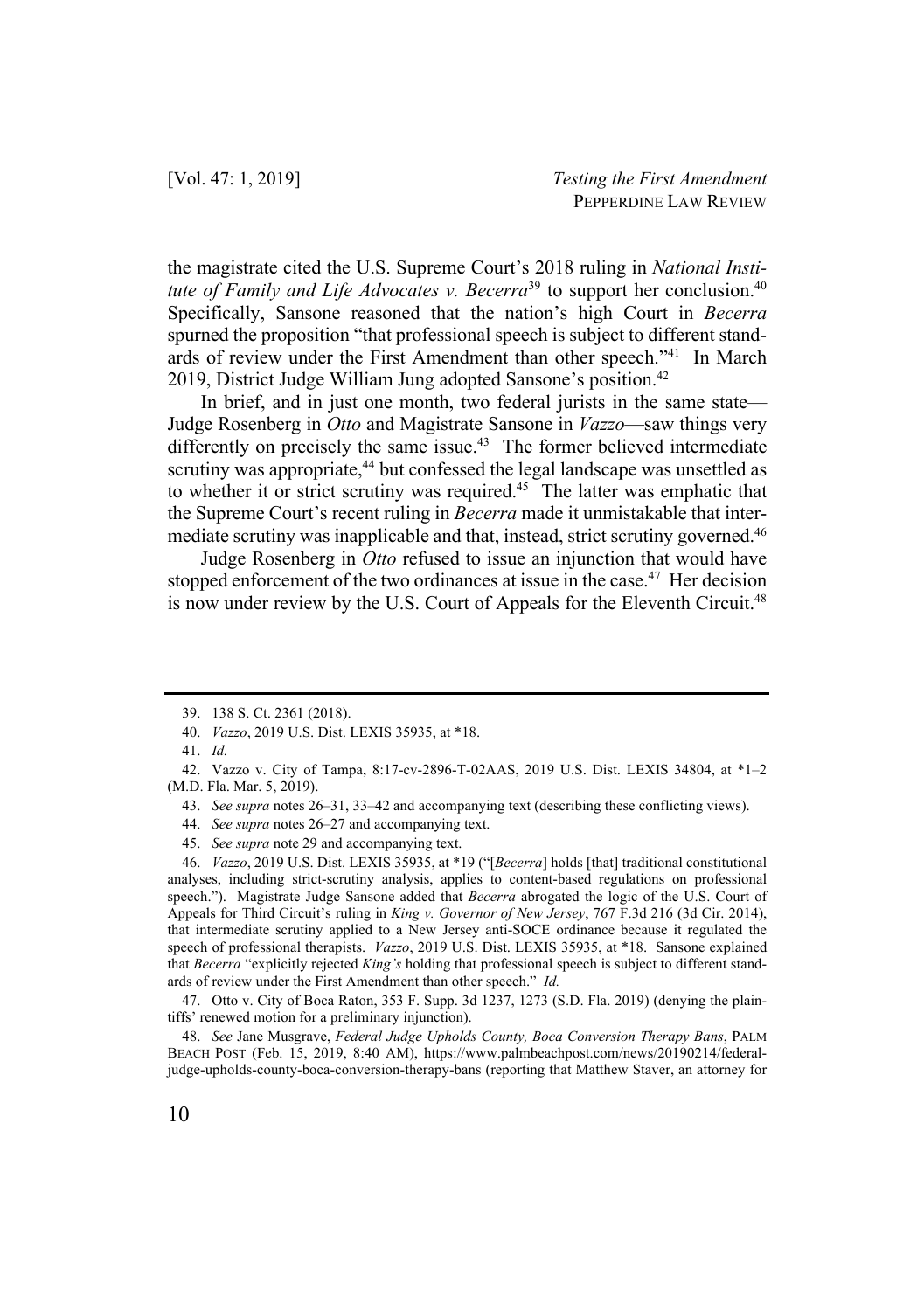Rosenberg stayed the proceedings in her court until the Eleventh Circuit rules, noting that "threshold questions of First Amendment law . . . will inevitably have significant effects on the rest of this case."<sup>49</sup> In contrast, Magistrate Sansone in *Vazzo* refused to dismiss the plaintiffs' First Amendment claims challenging Tampa's anti-SOCE ordinance, allowing that suit to progress at the trial court level.<sup>50</sup>

How did two federal courts in Florida in 2019 become so divided over scrutiny when evaluating anti-SOCE ordinances and what, in turn, might remedy the situation? Those are the dual questions animating this Article. It explores how the Supreme Court's 2018 *Becerra* decision, with its analysis of professional speech,<sup>51</sup> thoroughly muddled the issue of scrutiny when addressing whether anti-SOCE ordinances violate the First Amendment speech rights of counselors.

Part II reviews how courts had resolved this issue prior to *Becerra*. 52 Next, Part III analyzes the majority opinion in *Becerra*, illustrating how it impacts scrutiny in cases targeting anti-SOCE laws.<sup>53</sup> Part IV then turns to the post-*Becerra* landscape of lawsuits challenging laws banning conversion therapy for minors.54 In particular, it argues that Justice Stephen Breyer's long-preferred method of constitutional analysis—proportionality, rather than a more rigid and traditional variant of scrutiny—provides a fitting approach for reviewing such laws. Finally, Part V concludes by calling for the Supreme Court to clarify the situation, given that sixteen states<sup>55</sup> by May 2019 had

Liberty Counsel that represents the conversion therapists in *Otto*, "said he appealed Rosenberg's decision to the 11th Circuit Court of Appeals less than an hour after he read it").

<sup>49.</sup> Otto v. City of Boca Raton, No. 9:18-CV-80771, 2019 U.S. Dist. LEXIS 27730, at \*3 (S.D. Fla. Feb. 19, 2019).

<sup>50.</sup> *Vazzo*, 2019 U.S. Dist. LEXIS 35935, at \*45 ("The City's motion to dismiss to plaintiffs' freedom-of-speech claims under the First Amendment (Count I) should be DENIED.").

<sup>51.</sup> Professional speech, as Professor Claudia Haupt defines it, "reflects the shared knowledge of professionals belonging to a knowledge community that is communicated from professional to client within the confines of a professional-client relationship." Claudia E. Haupt, *Licensing Knowledge*, 72 VAND. L. REV. 501, 552 (2019).

<sup>52.</sup> *See infra* Part II.

<sup>53.</sup> *See infra* Part III.

<sup>54.</sup> *See infra* Part IV.

<sup>55.</sup> *See supra* note 9 and accompanying text.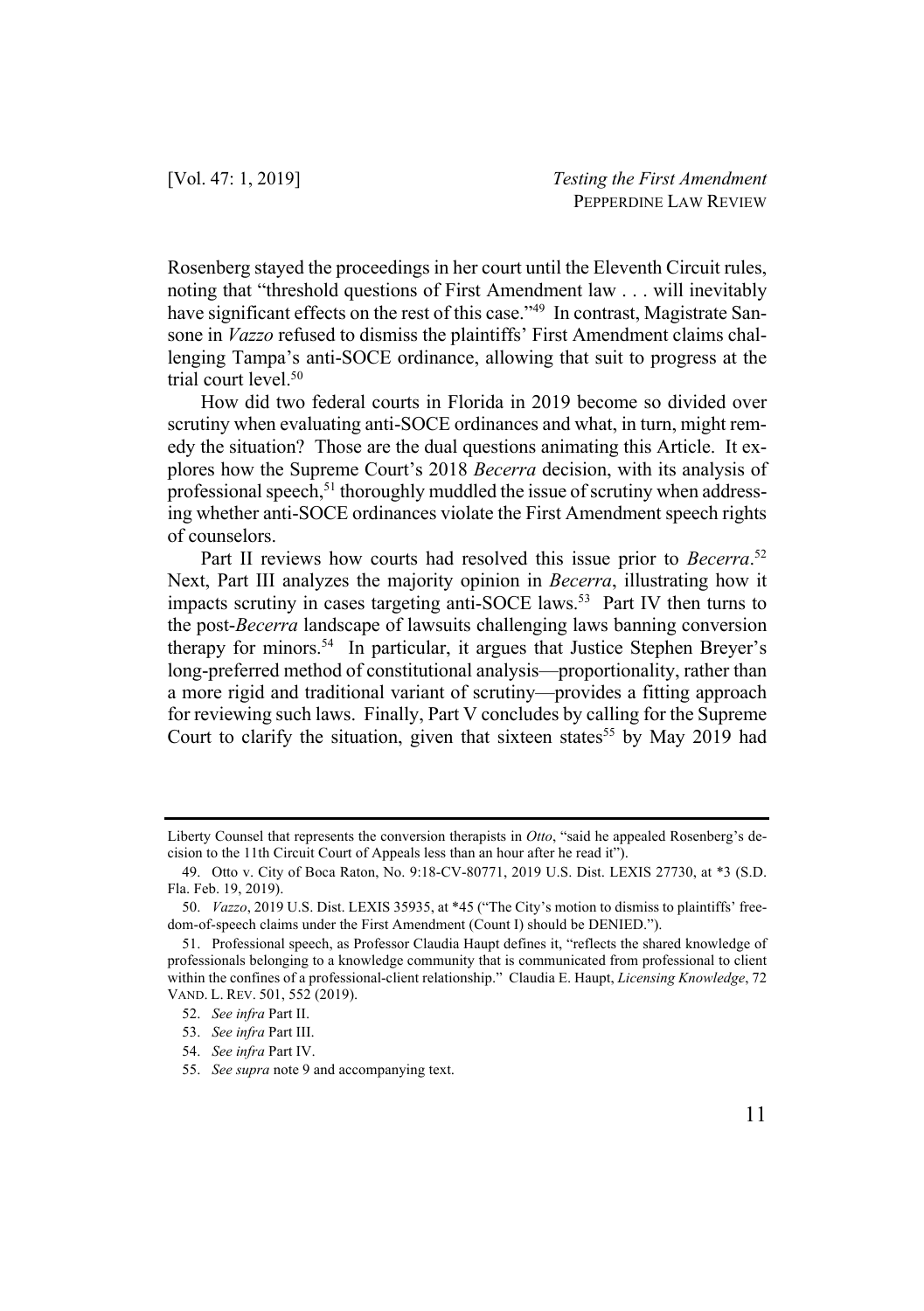adopted anti-SOCE statutes and future litigation is inevitable.<sup>56</sup>

## II. PRE-*BECERRA* CASE LAW: SOMETHING LESS THAN STRICT SCRUTINY CONTROLS

In 2012, California became the first state to adopt a statute<sup>57</sup> banning licensed therapists from engaging in SOCE with minors.58 California defines SOCE as "any practices by mental health providers that seek to change an individual's sexual orientation. This includes efforts to change behaviors or gender expressions, or to eliminate or reduce sexual or romantic attractions or feelings toward individuals of the same sex."59

The law was challenged by SOCE practitioners on First Amendment speech grounds, but the U.S. Court of Appeals for the Ninth Circuit rejected that attack in a unanimous amended opinion in 2014 in *Pickup v. Brown*. 60 The opinion wrestled with an issue at the heart of this Article—whether First Amendment speech interests required the law to be analyzed under "heightened scrutiny."61 In an opinion authored by Judge Susan Graber and joined by Judge Alex Kozinski (then-chief judge of the Ninth Circuit) and Judge Morgan Christen, the appellate court held they did not.<sup>62</sup>

In resolving the scrutiny question, the Ninth Circuit considered whether the anti-SOCE statute regulated speech or conduct and, in the process, the extent to which the First Amendment protects the speech of professionals, including mental healthcare providers. $63$  The former issue is critical due to a

<sup>56.</sup> *See infra* Part V.

<sup>57.</sup> *See* CAL. BUS. & PROF. CODE § 865.1 (2013) ("Under no circumstances shall a mental health provider engage in sexual orientation change efforts with a patient under 18 years of age.").

<sup>58.</sup> *See* Marie-Amélie George, *Expressive Ends: Understanding Conversion Therapy Bans*, 68 ALA. L. REV. 793, 795 (2017).

<sup>59.</sup> CAL. BUS. & PROF. CODE § 865(b)(1) (2019).

<sup>60.</sup> 740 F.3d 1208 (9th Cir. 2014).

<sup>61.</sup> *Id.* at 1225.

<sup>62.</sup> *Id.*

<sup>63.</sup> *See id.* at 1227 (observing that "we must . . . consider more generally the First Amendment rights of professionals, such as doctors and mental health providers," and adding that, in deciding if California's anti-SOCE law is "a regulation of speech or conduct, we find it helpful to view this issue along a continuum").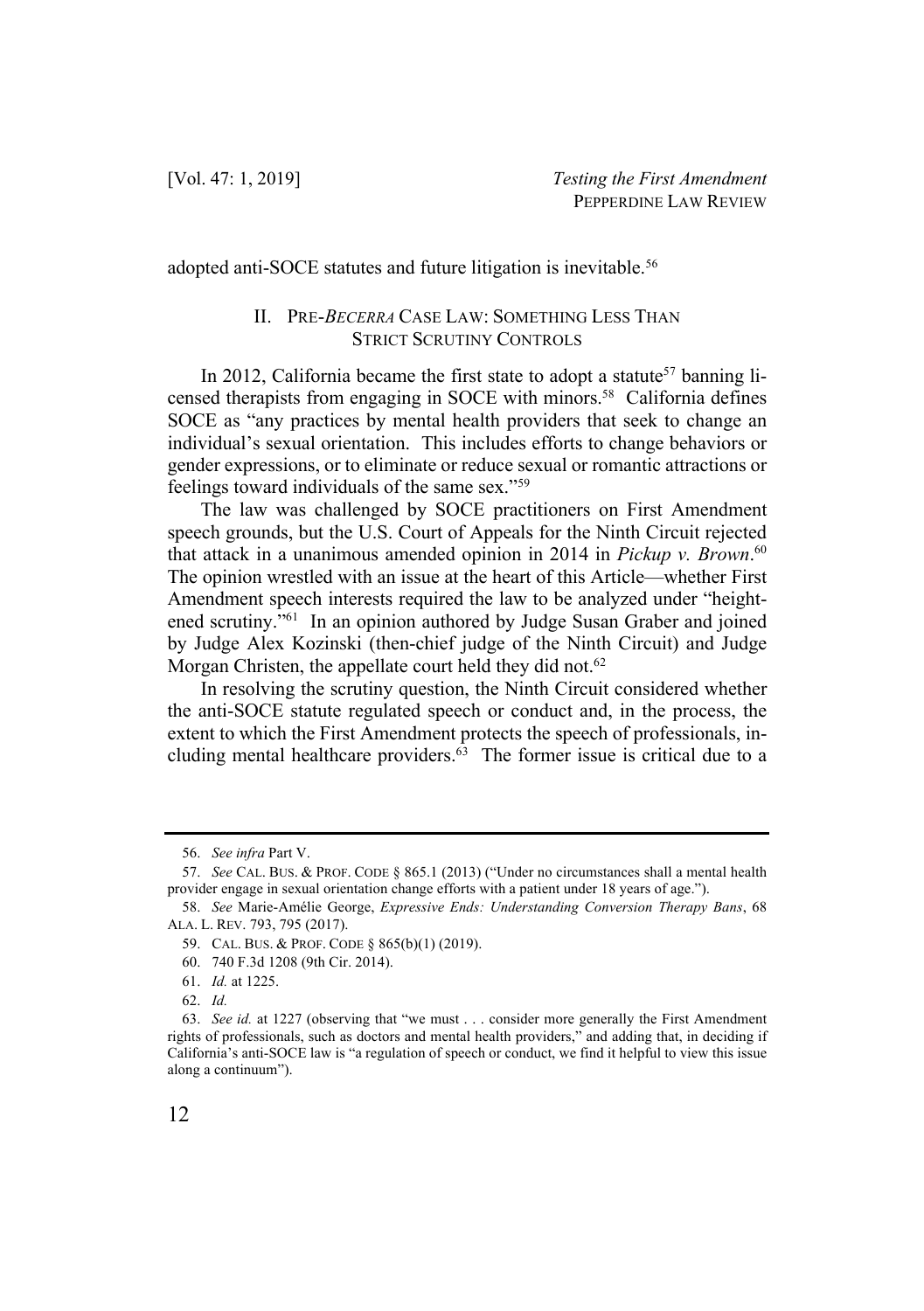rudimentary dichotomy in First Amendment jurisprudence between laws regulating speech<sup>64</sup> and those affecting conduct.<sup>65</sup> Laws policing only conduct generally are not subject to First Amendment scrutiny,<sup>66</sup> unless the conduct rises to the level of symbolic expression,  $67$  such as burning the flag of the United States of America in political protest.68 Although the line demarcating speech and conduct sometimes is unclear,<sup>69</sup> Justice Clarence Thomas, in penning the majority opinion in *Becerra*—the case that, as this Article explains in Part II, throws a monkey wrench into the gears of the scrutiny question in anti-SOCE law cases—emphasized that the Court has "long drawn it."70

<sup>64.</sup> *See generally* Clay Calvert, *Fringes of Free Expression: Testing the Meaning of "Speech" Amid Shifting Cultural Mores & Changing Technologies*, 22 S. CAL. INTERDISC. L.J. 545 (2013) (analyzing the meaning of the word "speech" within the First Amendment as used by courts).

<sup>65.</sup> See Erica Goldberg, *Competing Free Speech Values in an Age of Protest*, 39 CARDOZO L. REV. 2163, 2204 (2018), for an explanation from Professor Goldberg that:

The divide between pure speech—no matter how objectionable—and conduct is fundamental to preserving First Amendment freedoms. Unless speech imminently threatens violence or imminent lawless action, it cannot be regulated or abridged, whereas the state retains wide latitude to regulate conduct. The distinction between speech and conduct, although difficult to discern at the margins, is not only necessary to operationalize the First Amendment, but it is necessary for a peaceful, "pluralistic" society.

*See generally* Diahann DaSilva, *Playing a "Labeling Game": Classifying Expression as Conduct as a Means of Circumventing First Amendment Analysis*, 56 B.C. L. REV. 767, 769–70 (2015) (observing "the speech versus conduct dichotomy," and analyzing the "distinction between speech and conduct, the implications of that distinction, and how courts have classified various activities as speech or conduct"); Paul Sherman, *Occupational Speech and the First Amendment*, 128 HARV. L. REV. F. 183, 188 (2015) ("The notion that there is a distinction between laws that regulate speech and laws that regulate conduct with merely an incidental effect on speech is well established.").

<sup>66.</sup> *See* Barnes v. Glen Theatre, Inc., 501 U.S. 560, 572 (1991) (Scalia, J., concurring) ("[A] general law regulating conduct and not specifically directed at expression . . . is not subject to First Amendment scrutiny at all.").

<sup>67.</sup> *See* Virginia v. Black, 538 U.S. 343, 358 (2003) ("The First Amendment affords protection to symbolic or expressive conduct as well as to actual speech.").

<sup>68.</sup> *See* Texas v. Johnson, 491 U.S. 397, 406 (1989); *see also* Wesley J. Campbell, *Speech-Facilitating Conduct*, 68 STAN. L. REV. 1, 10 (2016) (noting that "[b]urning flags, wearing black armbands, participating in a parade, and even dancing in the nude are well-known examples" of expressive conduct).

<sup>69.</sup> *See* Richard Blum, *Labor Picketing, the Right to Protest, and the Neoliberal First Amendment*, 42 N.Y.U. REV. L. & SOC. CHANGE 595, 619 (2019) ("It is often exceedingly difficult, if not impossible to distinguish between speech and conduct, since all speech involves some element of conduct.").

<sup>70.</sup> *See* Nat'l Inst. of Family & Life Advocates v. Becerra, 138 S. Ct. 2361, 2373 (2018) ("While drawing the line between speech and conduct can be difficult, this Court's precedents have long drawn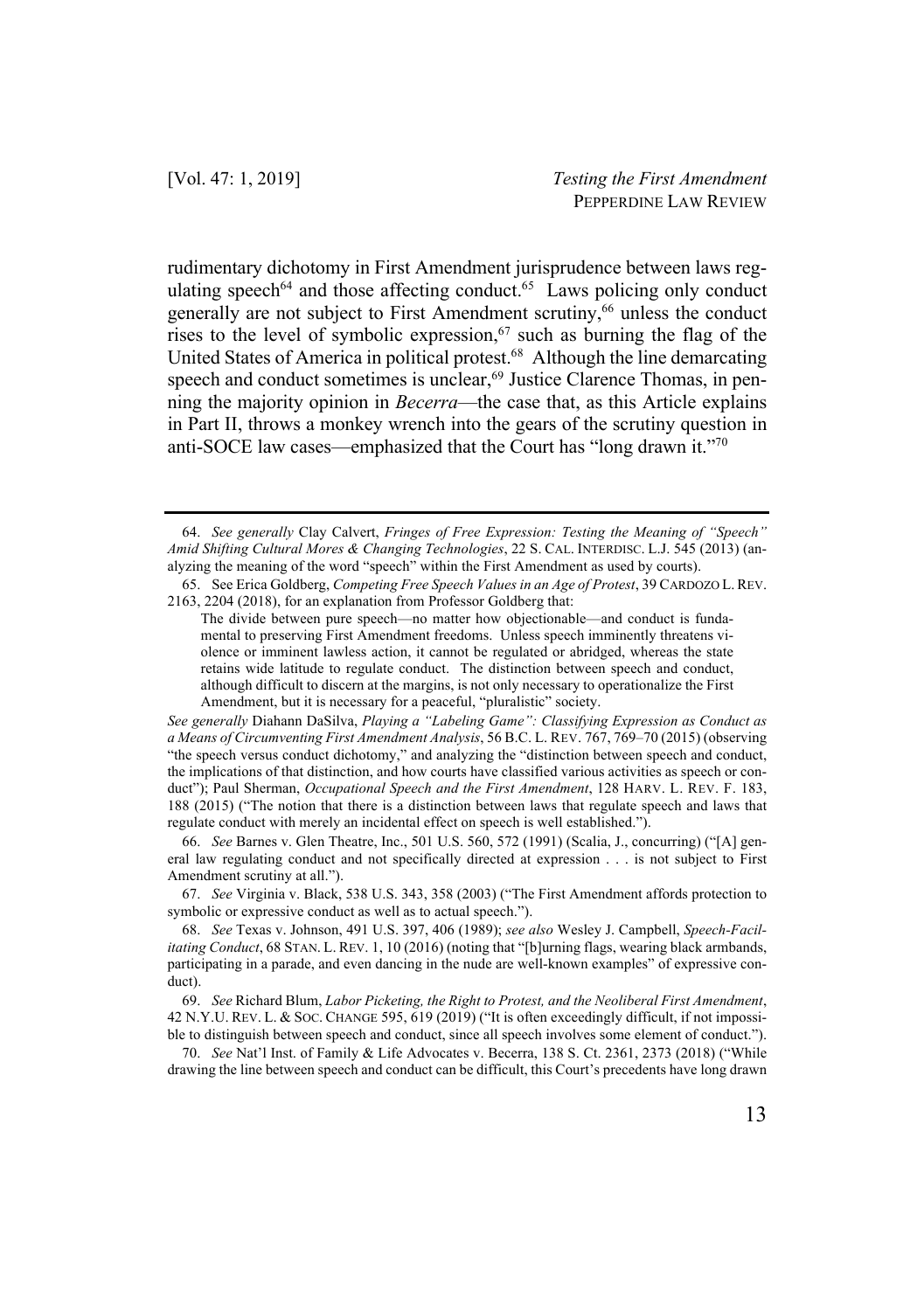The Ninth Circuit concluded that the Golden State's anti-SOCE law regulated "professional *conduct*, where the state's power is great, even though such regulation may have an incidental effect on speech." $\frac{7}{1}$  This determination was pivotal because it spared the statute from rigorous review, thereby virtually ensuring its constitutionality. In a nifty bit of judicial jujitsu that removed free speech concerns from the equation, the Ninth Circuit reasoned that the law targeted only "treatment,"72 and treatment, in turn, constitutes conduct.<sup>73</sup> It added that "the fact that speech may be used to carry out those therapies does not turn the regulation of conduct into a regulation of speech."74 Talk therapy, in other words, is conduct,  $7<sup>5</sup>$  and thus it falls on the lowest or weakest point of what the Ninth Circuit dubbed "a continuum" of "the First Amendment rights of professionals, such as doctors and mental health providers."76

As for the First Amendment interests, the Ninth Circuit reasoned they were not adversely affected because the conversion therapist plaintiffs remained free to express their opinions about the merits of SOCE and to dispense information about it.<sup>77</sup> They just could not perform it, and this impact on speech was "merely incidental" to the regulated conduct.78 Whether California's anti-SOCE law truly had only an "incidental" effect on speech is ripe for debate, but the Ninth Circuit's framing it as such certainly was strategic.

#### it.").

<sup>71.</sup> Pickup v. Brown, 740 F.3d 1208, 1229 (9th Cir. 2014).

<sup>72.</sup> *Id.*

<sup>73.</sup> *See id.* (observing that the law "regulates conduct. It bans a form of treatment for minors; it does nothing to prevent licensed therapists from discussing the pros and cons of SOCE with their patients").

<sup>74.</sup> *Id.*

<sup>75.</sup> *See id.* at 1231 ("[T]alk therapy does not receive special First Amendment protection merely because it is administered through speech.").

<sup>76.</sup> *Id.* at 1227.

<sup>77.</sup> *See id.* at 1230 ("The statute does not restrain Plaintiffs from imparting information or disseminating opinions; the regulated activities are therapeutic, not symbolic.").

<sup>78.</sup> *Id.* at 1231.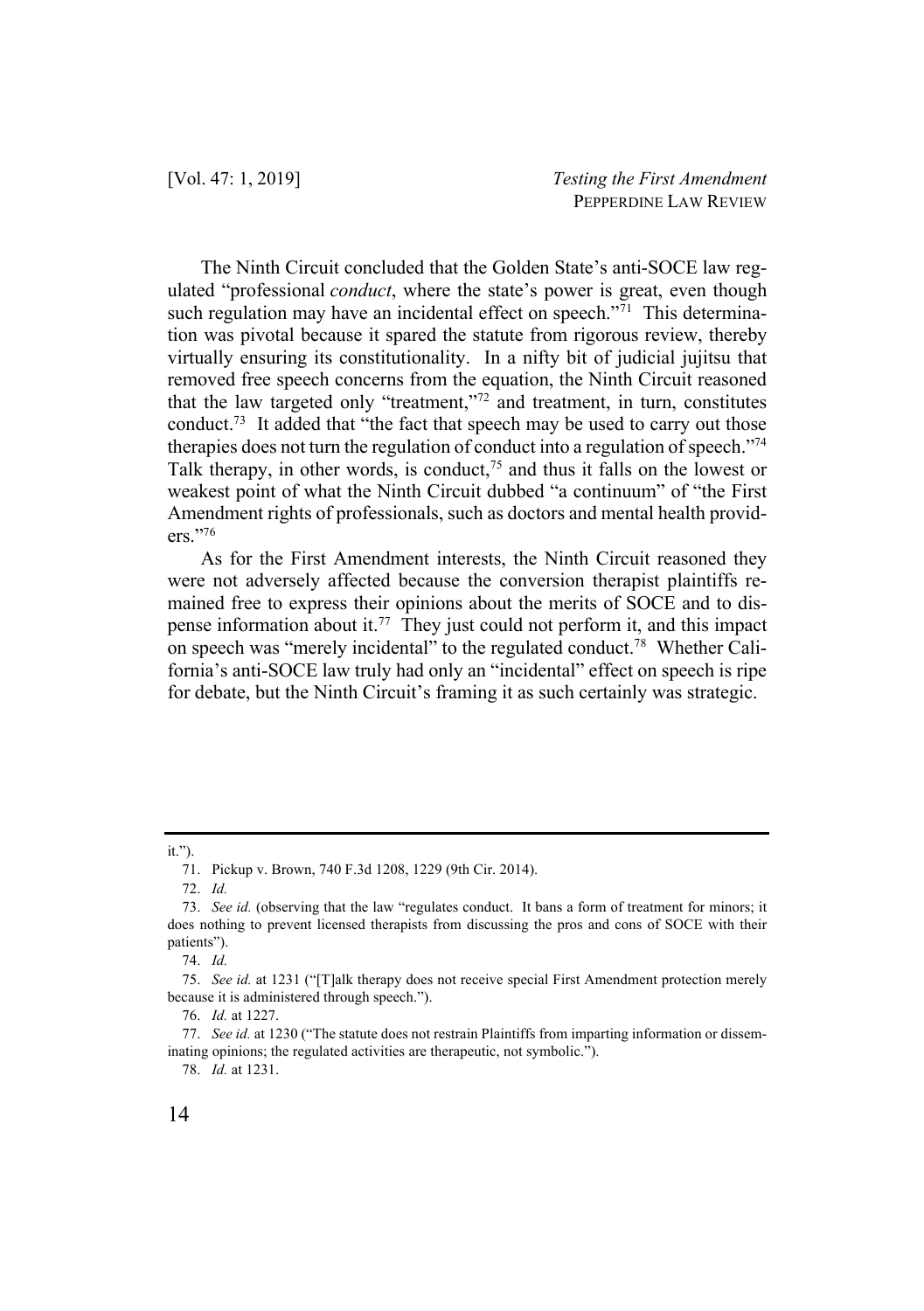That is because, as the U.S. Supreme Court observed in 2011 in *Sorrell v. IMS Health Inc.*,<sup>79</sup> "the First Amendment does not prevent restrictions directed at commerce or conduct from imposing incidental burdens on speech."80 Indeed, much like the dichotomy addressed earlier between speech and conduct, $81$  there is a crucial division in First Amendment jurisprudence separating what Professor Dan Coenen recently called "laws that directly burden speech from laws that burden speech only 'incidentally.'"82 Laws falling into the latter category, as Professor Michael Dorf noted more than two decades ago, "trigger more deferential judicial scrutiny."83

In fact, the Ninth Circuit in *Pickup* concluded that California's anti-SOCE statute was "subject to only rational basis review and must be upheld if it bears a rational relationship to a legitimate state interest."84 In other words, neither of the traditional heightened standards of scrutiny in First Amendment law strict or intermediate—applied.<sup>85</sup> The speech interests of the conversion therapists were treated, instead, by the Ninth Circuit on par with those of public high school students under the Supreme Court's ruling in *Hazelwood School District v. Kuhlmeier*<sup>86</sup> and prisoners per the Court's decision in *Turner v. Safley*. 87

<sup>79.</sup> 564 U.S. 552 (2011).

<sup>80.</sup> *Id.* at 567.

<sup>81.</sup> *See supra* notes 64–70 and accompanying text.

<sup>82.</sup> Dan T. Coenen, *Free Speech and Generally Applicable Laws: A New Doctrinal Synthesis*, 103 IOWA L. REV. 435, 437 (2018).

<sup>83.</sup> Michael C. Dorf, *Incidental Burdens on Fundamental Rights*, 109 HARV. L. REV. 1175, 1178 (1996).

<sup>84.</sup> Pickup v. Brown, 740 F.3d 1208, 1231 (9th Cir. 2014).

<sup>85.</sup> *See supra* notes 16–17 and accompanying text (addressing, respectively, strict scrutiny and intermediate scrutiny).

<sup>86.</sup> 484 U.S. 260 (1988). In *Kuhlmeier*, the Court held "that educators do not offend the First Amendment by exercising editorial control over the style and content of student speech in schoolsponsored expressive activities so long as their actions are reasonably related to legitimate pedagogical concerns." *Id.* at 273. Dean Erwin Chemerinsky equates this test to "the classic phrasing of the rational basis review." Erwin Chemerinsky, *The Hazelwooding of the First Amendment: The Deference to Authority*, 11 FIRST AMEND. L. REV. 291, 294 (2013).

<sup>87.</sup> 482 U.S. 78 (1987). In *Turner*, the Court held that "when a prison regulation impinges on inmates' constitutional rights, the regulation is valid if it is reasonably related to legitimate penological interests." *Id.* at 89. This was recently described as "a low rational basis standard of review" that is "fairly deferential to the state." Jennifer A. Brobst, *The Metal Eye: Ethical Regulation of the State's*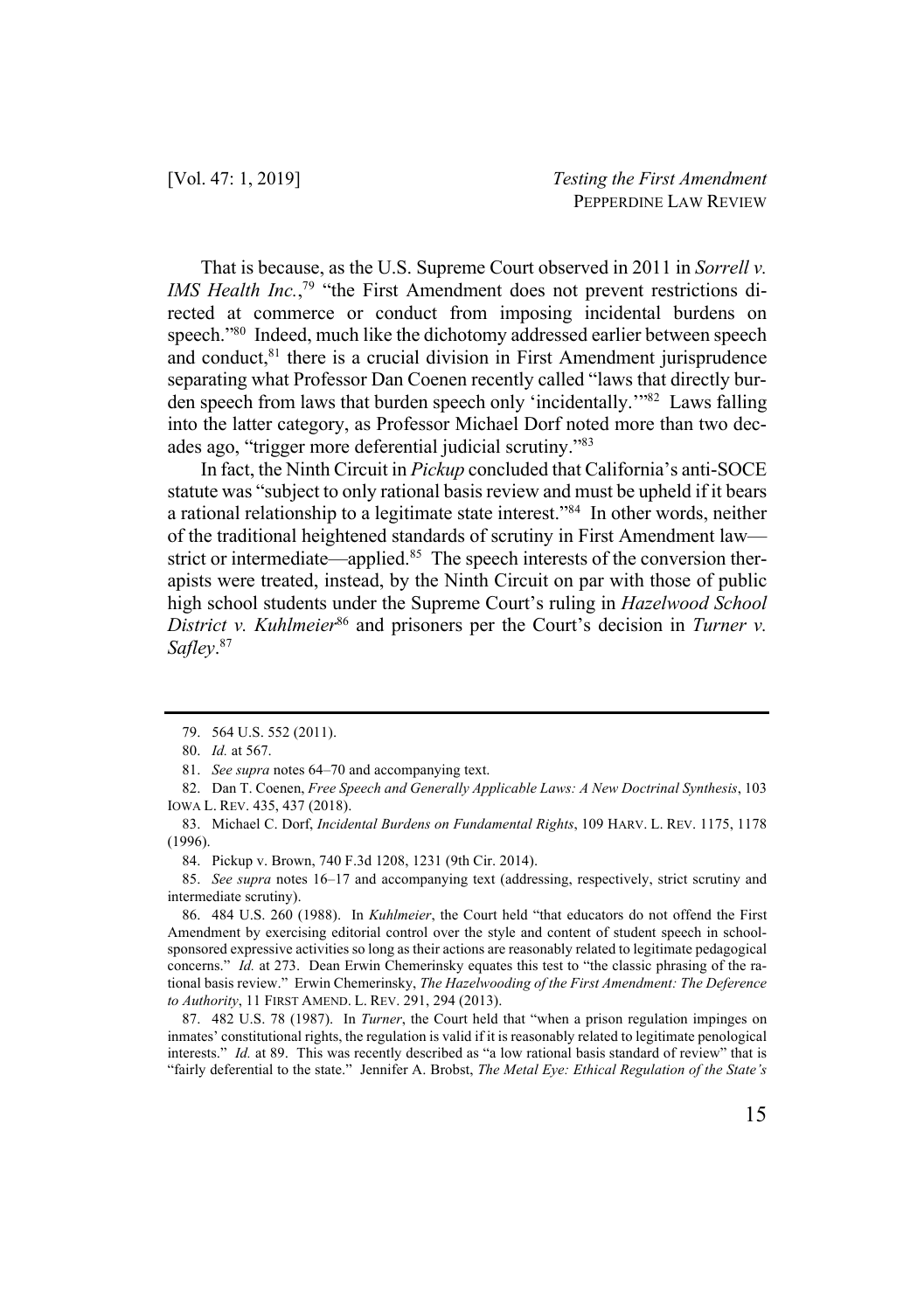Applying rational basis review, the Ninth Circuit had little problem finding that safeguarding minors from harm was a legitimate state interest and that—regardless of whether SOCE actually causes harm—it was reasonably conceivable for California lawmakers to believe that SOCE is harmful.<sup>88</sup> The appellate court furthermore concluded that lawmakers had acted rationally in adopting the measure because they relied partly $89$  on a report by a task force of the APA described earlier<sup>90</sup> which found SOCE to be ineffective and harmful.<sup>91</sup> The law thus passed rational basis review.<sup>92</sup> Later in 2014, the U.S. Supreme Court declined to disturb that ruling.<sup>93</sup>

The same year that the Ninth Circuit held in *Pickup* that California's anti-SOCE law regulated conduct— not speech—and was subject to rational basis review, the Third Circuit reached a very different conclusion in *King v. Governor of New Jersey*. 94 There, the appellate court considered the constitutionality of New Jersey's anti-SOCE statute.<sup>95</sup> New Jersey was the second state

- 90. *See supra* note 10 and accompanying text.
- 91. *Pickup*, 740 F.3d at 1232.

92. *See id.* (concluding that California's anti-SOCE law "is rationally related to the legitimate government interest of protecting the well-being of minors").

- 93. *See* Pickup v. Brown, 573 U.S. 945 (2014) (denying the petition for a writ of certiorari).
- 94. 767 F.3d 216 (3d Cir. 2014).

95. N.J. REV. STAT. § 45:1-55(a) (2019) (providing, in key part, that individuals "licensed to provide professional counseling . . . shall not engage in sexual orientation change efforts with a person under 18 years of age."). The New Jersey statute defines SOCE as "the practice of seeking to change a person's sexual orientation, including, but not limited to, efforts to change behaviors, gender identity, or gender expressions, or to reduce or eliminate sexual or romantic attractions or feelings toward a person of the same gender." N.J. STAT. § 45:1-55(b) (2019). The New Jersey law exempts from its definition of SOCE counseling designed to facilitate gender transitioning, as well as "counseling that (1) provides acceptance, support, and understanding of a person or facilitates a person's coping, social support, and identity exploration and development, including sexual orientation-neutral interventions to prevent or address unlawful conduct or unsafe sexual practices; and (2) does not seek to change

*Use of Surveillance Technology and Artificial Intelligence to Observe Humans in Confinement*, 55 CAL. W. L. REV. 1, 49 (2018). Indeed, "[p]risoners seldom prevail when judges apply the *Turner* test." Christopher E. Smith, *Justice Sandra Day O'Connor and Corrections Law*, 32 HAMLINE L. REV. 477, 491 (2009).

<sup>88.</sup> *Pickup*, 740 F.3d at 1231.

<sup>89.</sup> The Ninth Circuit also noted that California lawmakers rationally relied on reports of other professional organizations—namely, the American School Counselor Association, the American Academy of Pediatrics and the National Association of Social Workers—to support their decision to ban SOCE on minors. *Id.* at 1232.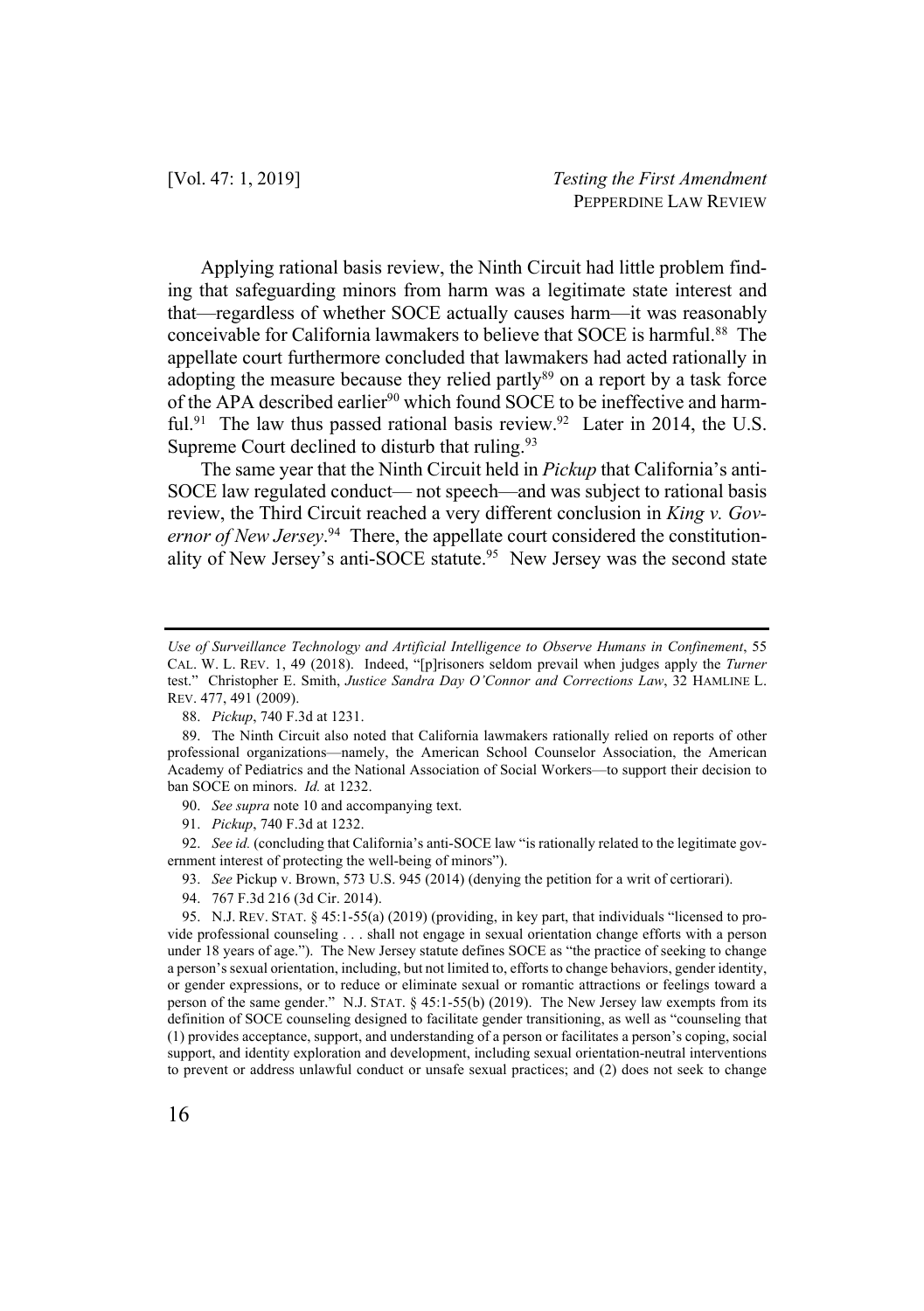to adopt an anti-SOCE statute.<sup>96</sup>

Initially, the Third Circuit parted ways with the Ninth Circuit by concluding that "the verbal communication that occurs during SOCE counseling is speech that enjoys some degree of protection under the First Amendment."97 In other words, the anti-SOCE law did not simply regulate conduct and only incidentally affect speech, as the Ninth Circuit had found when considering California's similar statute.<sup>98</sup>

Second, the Third Circuit distanced itself from the Ninth by applying a heightened level of inquiry rather than mere rational basis review.<sup>99</sup> In particular, it embraced a version of intermediate scrutiny<sup>100</sup> closely tracking the one adopted by the Supreme Court in *Central Hudson Gas & Electric Corp. v. Public Service Commission*<sup>101</sup> for analyzing laws restricting truthful and nonmisleading commercial speech.<sup>102</sup> The Third Circuit reasoned that New Jersey's anti-SOCE law would pass First Amendment muster "if it 'directly advances' the government's interest in protecting clients from ineffective and/or harmful professional services, and is 'not more extensive than necessary to serve that interest.""<sup>103</sup>

sexual orientation." *Id.*

<sup>96.</sup> *See* Press Release, Garden State Equality, U.S. Supreme Court Declines to Hear Challenge Against New Jersey's LGBTQ Conversion Therapy Ban (Apr. 15, 2019), https://www.gardenstateequality.org/scotus\_rejects ("The ban was signed into law in August 2013 by former Governor Chris Christie, a Republican, after being approved by both houses of the state legislature with a vetoproof supermajority. New Jersey was the second state in the nation to pass a ban on conversion therapy for minors.").

<sup>97.</sup> *King*, 767 F.3d at 224.

<sup>98.</sup> *See supra* notes 71–78 and accompanying text (addressing these aspects of the Ninth Circuit's ruling in *Pickup*).

<sup>99.</sup> King, 767 F.3d at 234.

<sup>100.</sup> *Id.*

<sup>101.</sup> 447 U.S. 557 (1980); *see supra* notes 24–25 (setting forth the *Central Hudson* test for commercial speech and noting that it commonly is referred to as an intermediate level of scrutiny).

<sup>102.</sup> *King*, 767 F.3d at 234 ("We believe that commercial and professional speech share important qualities and, thus, that intermediate scrutiny is the appropriate standard of review for prohibitions aimed at either category.").

<sup>103.</sup> *Id.* at 237 (quoting Cent. Hudson Gas & Elec. Corp., 447 U.S. at 566).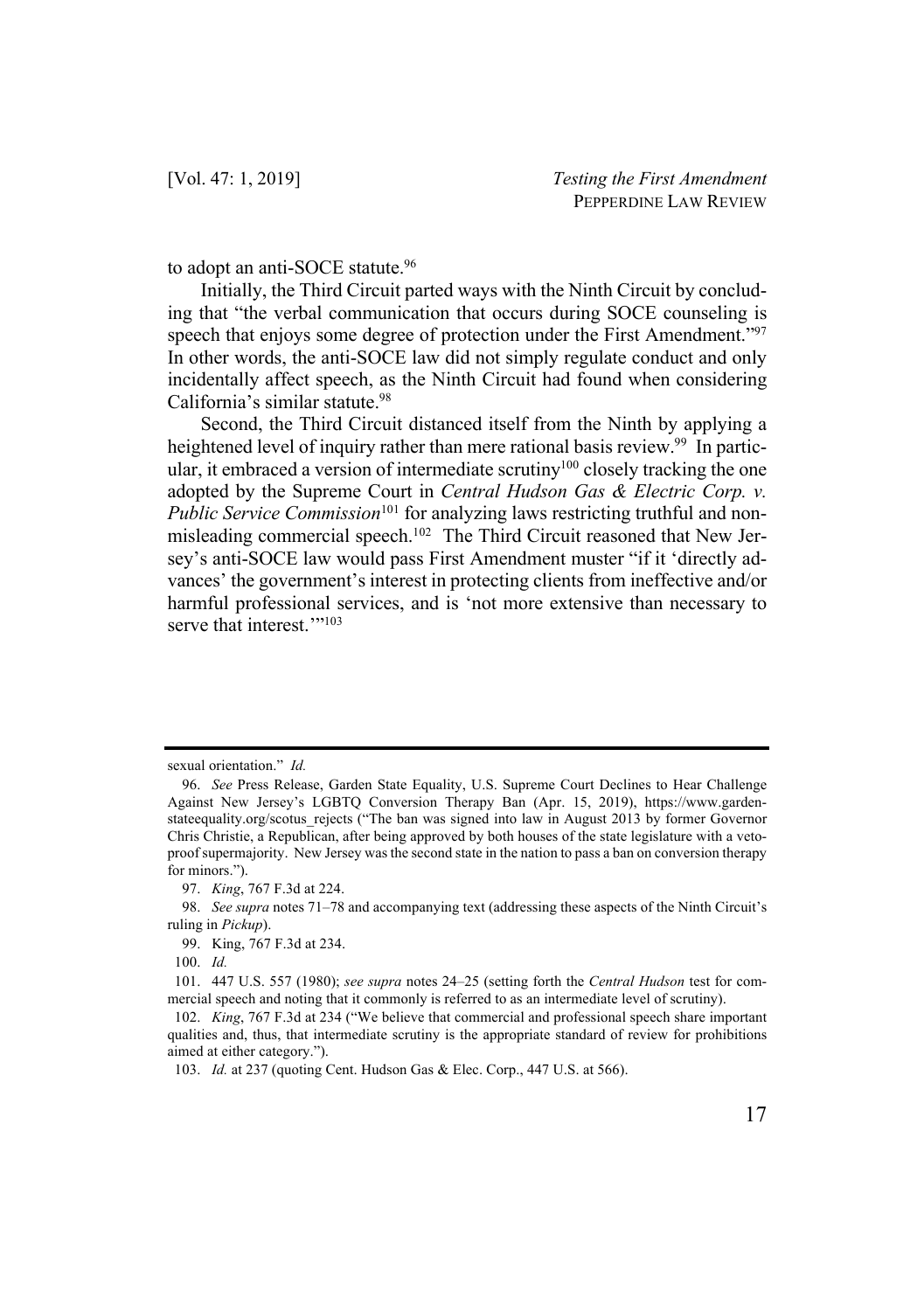Applying this test, the Third Circuit concluded the law was constitutional.104 In particular, it found that New Jersey had:

- an "unquestionably substantial" interest in "protecting its citizens" from harmful professional practices" and an "even stronger" interest in King because minors needed protection;<sup>105</sup>
- "substantial"106 proof, albeit not necessarily "conclusive scientific evidence,"<sup>107</sup> regarding the serious harms wrought by SOCE, as well as the inefficacy of SOCE, to support the idea that the statute directly advanced the state's interest in protecting minors;<sup>108</sup> and
- adopted a measure that was "sufficiently tailored to survive intermediate scrutiny"109 because the law's challengers failed to prove that less speech-restrictive means of protecting minors, such as requiring their informed consent before undergoing SOCE, would actually prove effective in doing so. $110$

Just as the Ninth Circuit noted that California's statute did not stop SOCE counselors from dispensing information about SOCE or giving their opinions regarding its merits,<sup>111</sup> the Third Circuit observed that New Jersey's law "does not prevent these counselors from engaging in a public dialogue on homosexuality or sexual orientation change."<sup>112</sup> In other words, both appellate courts made light of the fact that the laws did not thwart SOCE counselors from publicly advocating for it in a way that might someday cause a legislative body to

111. *See supra* note 77 and accompanying text.

<sup>104.</sup> *Id.* at 240.

<sup>105.</sup> *Id.* at 237.

<sup>106.</sup> *Id.* at 238.

<sup>107.</sup> *Id.* at 239.

<sup>108.</sup> *Id.*

<sup>109.</sup> *Id.* at 240.

<sup>110.</sup> *Id.* (explaining that minors might consent to SOCE counseling and treatment, despite fear of harm, because of pressure from family members or their community).

<sup>112.</sup> *King*, 767 F.3d at 233.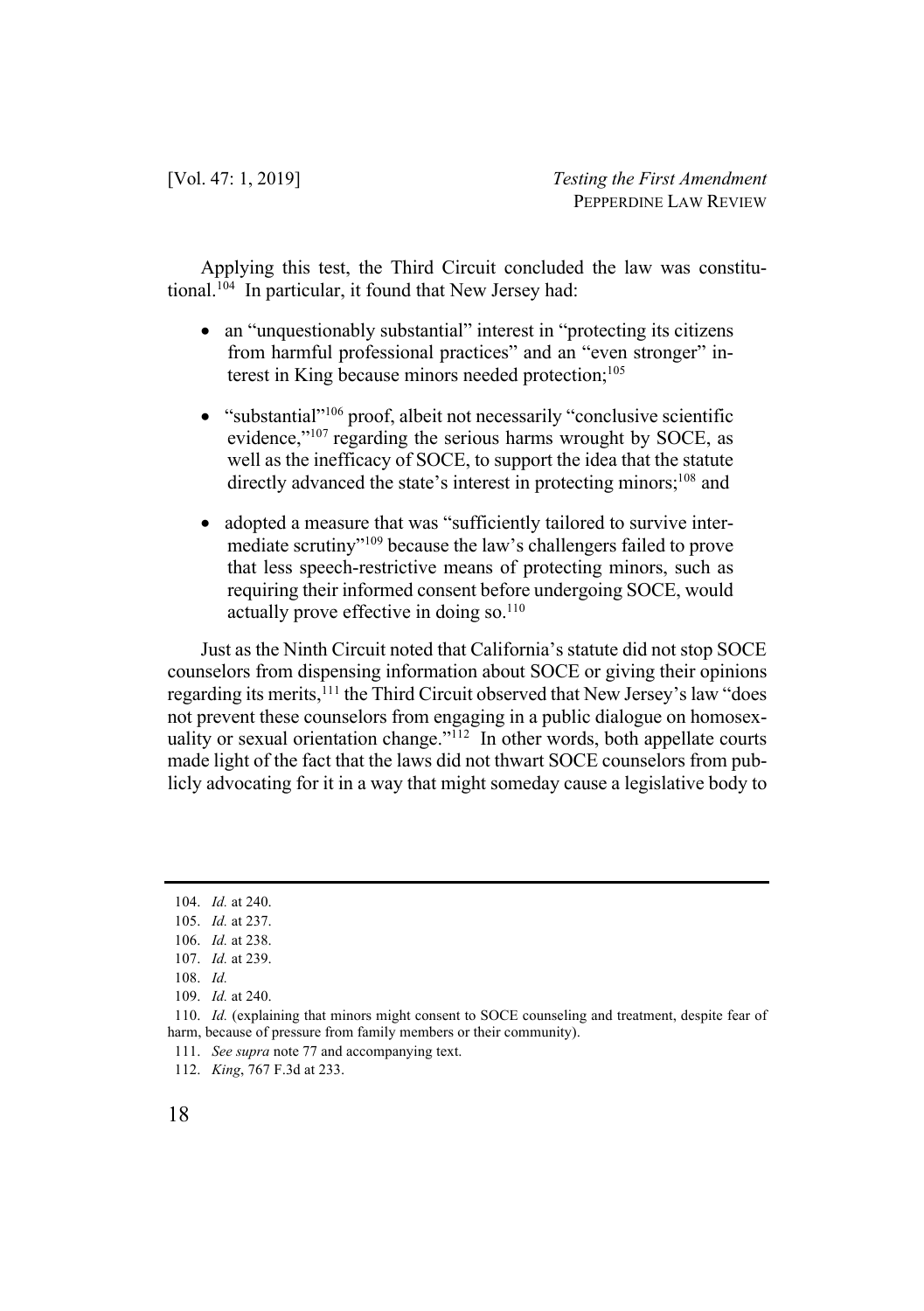repeal an anti-SOCE law.113 In brief, the speech-based remedy for SOCE counselors runs through the legislative process—to convince anti-SOCE lawmakers to change their minds about conversion therapy or to persuade the citizens who supported those lawmakers to vote them out of office—not a courtroom.114

Why, however, wasn't New Jersey's anti-SOCE law subject to strict scrutiny,115 a more rigorous level of heightened review than intermediate scrutiny?116 After all, the Third Circuit in *King* readily acknowledged both that New Jersey's anti-SOCE statute was a content-based regulation of speech<sup>117</sup> and that such regulations generally face strict scrutiny.<sup>118</sup>

Here, the Third Circuit reasoned that the anti-SOCE law regulated the speech of professionals<sup>119</sup> and, in turn, that such expression "warrants lesser protection"120 when a professional is providing "personalized services to a client based on the professional's expert knowledge."121 The justification for such reduced protection for professional speech, the Third Circuit reasoned, is largely twofold:

(1) a distinct power imbalance between professionals and their clients regarding information and knowledge—an imbalance putting clients

<sup>113.</sup> *See generally* Ian Moss, *Ending Reparative Therapy in Minors: An Appropriate Legislative Response*, 52 FAM. CT. REV. 316, 321 (2014) (clarifying that the California and New Jersey SOCE "bans do not criminalize forms of speech or religious belief, but merely clarif[y] what is and is not acceptable practice for mental health practitioners licensed by the state").

<sup>114.</sup> *See* Moss, *supra* note 113, at 320 (applauding California and New Jersey's state legislatures for enacting necessary legislation to protect minors).

<sup>115.</sup> *See supra* note 16 (describing strict scrutiny).

<sup>116.</sup> *See supra* note 17 (describing intermediate scrutiny).

<sup>117.</sup> *See King*, 767 F.3d at 236 (concluding that the law "discriminates on the basis of content").

<sup>118.</sup> *See id.* ("Ordinarily, content-based regulations are highly disfavored and subjected to strict scrutiny. And this is generally true even when the law in question regulates unprotected or lesser protected speech." (citation omitted)).

<sup>119.</sup> *See id.* at 233 (concluding "that speech occurring as part of SOCE counseling is professional speech").

<sup>120.</sup> *Id.* at 232.

<sup>121.</sup> *Id.*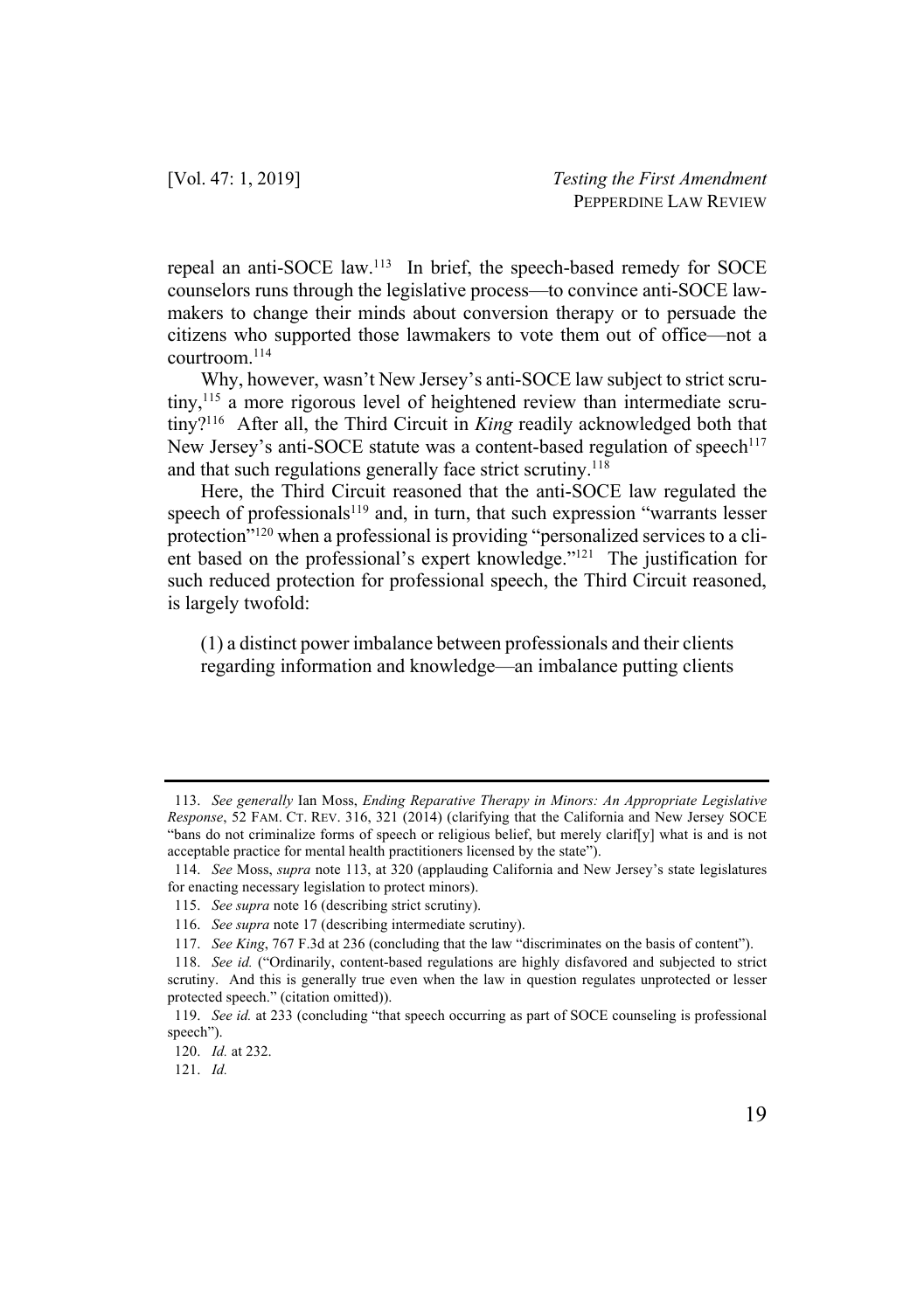[Vol. 47: 1, 2019] *Testing the First Amendment* PEPPERDINE LAW REVIEW

at a disadvantage that requires them to place their trust in professionals;122 and

(2) the historically close regulation of professionals by the government. $123$ 

Thus, just as commercial speech is given second-class status in the hierarchy of First Amendment speech varieties and therefore is more easily regulated, $124$  so too is professional speech. $125$ 

In summary, while both the Ninth and Third Circuit upheld anti-SOCE statutes in 2014, they did so under different standards of judicial review rational basis in *Pickup* in the Ninth Circuit<sup>126</sup> and intermediate scrutiny in *King* in the Third Circuit.<sup>127</sup> Furthermore, the two appellate courts differed over whether speech was even at issue—the Ninth Circuit concluded it was not,<sup>128</sup> the Third Circuit determined it was.<sup>129</sup> Where the two courts agreed, however, was that strict scrutiny was inapplicable and that the speech of professionals that occurs during the scope of a professional-client relationship

*Id.* 

<sup>122.</sup> On this point, the Third Circuit explained that:

Licensed professionals, through their education and training, have access to a corpus of specialized knowledge that their clients usually do not. Indeed, the value of the professional's services stems largely from her ability to apply this specialized knowledge to a client's individual circumstances. Thus, clients ordinarily have no choice but to place their trust in these professionals, and, by extension, in the State that licenses them.

<sup>123.</sup> *See id.* at 229, 234 ("The authority of the States to regulate the practice of certain professions is deeply rooted in our nation's jurisprudence. . . . States have traditionally enjoyed broad authority to regulate professions as a means of protecting the public from harmful or ineffective professional services.").

<sup>124.</sup> *See* Jed Rubenfeld, *The First Amendment's Purpose*, 53 STAN. L. REV. 767, 830 (2001) (writing that commercial speech currently is "treated as a second-class First Amendment citizen").

<sup>125.</sup> *See* Pickup v. Brown, 740 F.3d 1208, 1227–28 (9th Cir. 2014) (reasoning that First Amendment speech should be viewed as a continuum, and "[a]t the midpoint of the continuum, within the confines of a professional relationship, First Amendment protection of a professional's speech is somewhat diminished").

<sup>126.</sup> *See supra* note 84 and accompanying text.

<sup>127.</sup> *See supra* note 100 and accompanying text.

<sup>128.</sup> *See supra* note 71 and accompanying text (concluding that only conduct was at issue).

<sup>129.</sup> *See supra* note 97–98 and accompanying text.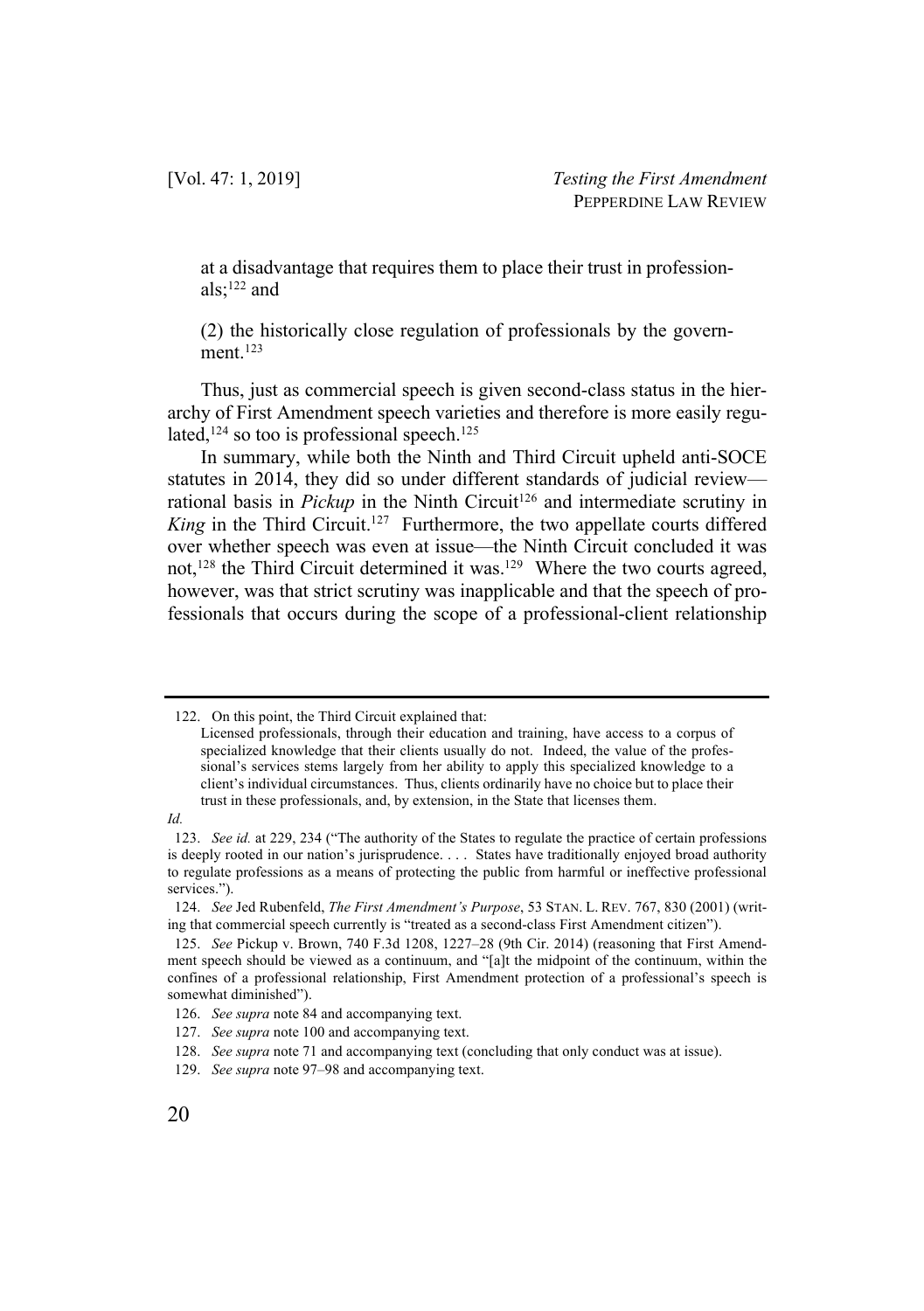may be regulated more closely than—and thus is not subject to the same First Amendment rules as—speech arising in other settings.<sup>130</sup>

It was into this split-of-authority over scrutiny that the U.S. Supreme Court waded—albeit indirectly—in 2018 in *National Institute of Family and Life Advocates v. Becerra*. 131 How that decision affects anti-SOCE law litigation is the focus of the next Part of this Article.

## III. THE SUPREME COURT EXAMINES PROFESSIONAL SPEECH: HOW *BECERRA* CASTS DOUBT ON *PICKUP* AND *KING*

In *Becerra*, a five-Justice majority comprised of the Supreme Court's conservative-leaning Justices<sup>132</sup> held that two provisions<sup>133</sup> of a California  $law<sup>134</sup>$  that compelled anti-abortion crisis pregnancy centers<sup>135</sup> to convey factual messages they disagreed with likely violated<sup>136</sup> those centers' unenumerated First Amendment right not to speak.137 The right not to be forced to speak

<sup>130.</sup> *See* King v. Governor of N.J., 767 F.3d 216, 232 (3d Cir. 2014) (concluding "that a licensed professional does not enjoy the full protection of the First Amendment when speaking as part of the practice of her profession"); *Pickup*, 740 F.3d at 1228 ("[T]he First Amendment tolerates a substantial amount of speech regulation within the professional-client relationship that it would not tolerate outside of it.").

<sup>131.</sup> 138 S. Ct. 2361 (2018).

<sup>132.</sup> Justice Clarence Thomas penned the majority opinion, which was joined by Chief Justice John Roberts and Justices Anthony Kennedy, Samuel Alito, and Neil Gorsuch. *Becerra*, 138 S. Ct. at 2367. 133. Licensed crisis pregnancy centers were required to inform patients that California provides

<sup>&</sup>quot;immediate free or low-cost access" to abortion services to financially eligible women. CAL. HEALTH & SAFETY CODE § 123472(a)(1) (West 2016). Unlicensed centers had to notify patients that they were not licensed by California to provide medical services. HEALTH & SAFETY CODE § 123472(b)(1).

<sup>134.</sup> The provisions were part of the Reproductive Freedom, Accountability, Comprehensive Care, and Transparency Act ("FACT"). HEALTH & SAFETY CODE § 123470.

<sup>135.</sup> *See Becerra*, 138 S. Ct. at 2371 (noting that the petitioners, who operate the centers, "are devoted to opposing" abortion).

<sup>136.</sup> *See id.* at 2378 ("We hold that petitioners are likely to succeed on the merits of their claim that the FACT Act violates the First Amendment.").

<sup>137.</sup> *See generally* Abner S. Greene, "*Not in My Name" Claims of Constitutional Right*, 98 B.U. L. REV. 1475, 1486 (2018) (observing that the Supreme Court "has interpreted the First Amendment as offering robust protection for a right not to speak"); Diala Shamas, *A Nation of Informants: Reining in Post-9/11 Coercion of Intelligence Informants*, 83 BROOK. L. REV. 1175, 1204 (2018) ("The First Amendment protects against compelled speech or compelled association; in other words, it protects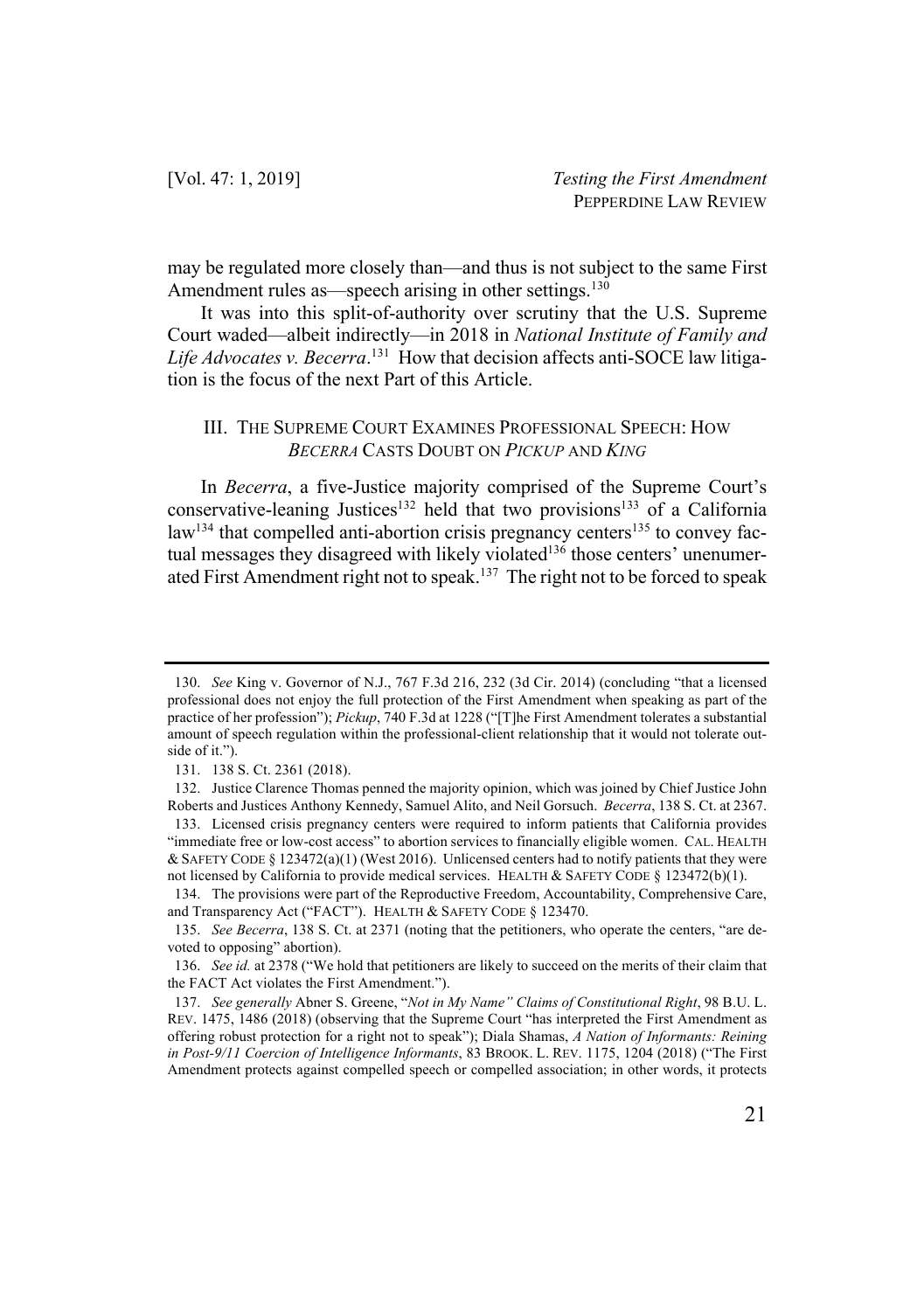by the government is firmly entrenched in First Amendment jurisprudence.<sup>138</sup> As one scholar notes, "The Supreme Court has repeatedly held that the right of free speech includes the right not to be compelled to speak."139 In fact, the day after the Court ruled in *Becerra*, the same bloc of conservative Justices observed in *Janus v. American Federation of State, County and Municipal Employees*<sup>140</sup> that "measures compelling speech are at least as threatening"<sup>141</sup> as those restricting it.

Of particular importance for this Article, however, is not the scope of the doctrine against compelled speech; rather, it is the part of the *Becerra* majority opinion, authored by Justice Clarence Thomas, that addresses professional speech.142 As described in Part II, both the Ninth Circuit in *Pickup* and the Third Circuit in *King* contended that professional speech could be regulated more easily than other types of expression, thereby greasing the legal skids for applying a test less rigorous than strict scrutiny when analyzing anti-SOCE statutes.143

The issue of professional speech arose in *Becerra* because the Ninth Circuit had upheld the compelled-speech obligation imposed on licensed crisis pregnancy centers by analyzing its constitutionality under intermediate—rather than strict—scrutiny.<sup>144</sup> The Ninth Circuit reasoned that although the mandate requiring licensed centers to inform women that California offered free and low-cost abortion services was content based,<sup>145</sup> strict scrutiny was

the right not to speak and not to associate."); Mark A. Strasser, *What's Fair for Conscientious Objectors Subject to Public Accommodations Laws*, 48 N.M. L. REV. 124, 125 (2018) (noting that the Supreme Court takes the right not to speak "seriously and affords it constitutional protection").

<sup>138.</sup> *See, e.g.*, Richard F. Duncan, *A Piece of Cake or Religious Expression: Masterpiece Cakeshop and the First Amendment*, 10 NEB. L. REV. BULL. 1 (2019).

<sup>139.</sup> *See* Duncan, *supra* note 138, at 5.

<sup>140.</sup> 138 S. Ct. 2448 (2018).

<sup>141.</sup> *Id.* at 2464.

<sup>142.</sup> *See* Nat'l Inst. Of Family & Life Advocates v. Becerra, 138 S. Ct. 2361, 2371–76 (2018).

<sup>143.</sup> *See supra* Part II.

<sup>144.</sup> *See* Nat'l. Inst. of Family & Life Advocates v. Harris, 839 F.3d 823, 829 (9th Cir. 2016), *rev'd sub nom.*, *Becerra*, 138 S. Ct. 2361 ("For the free speech claim, we conclude that the proper level of scrutiny to apply to the Act's regulation of licensed clinics is intermediate scrutiny, which it survives.").

<sup>145.</sup> *See id.* at 834 (finding that the law at issue "is a content-based regulation").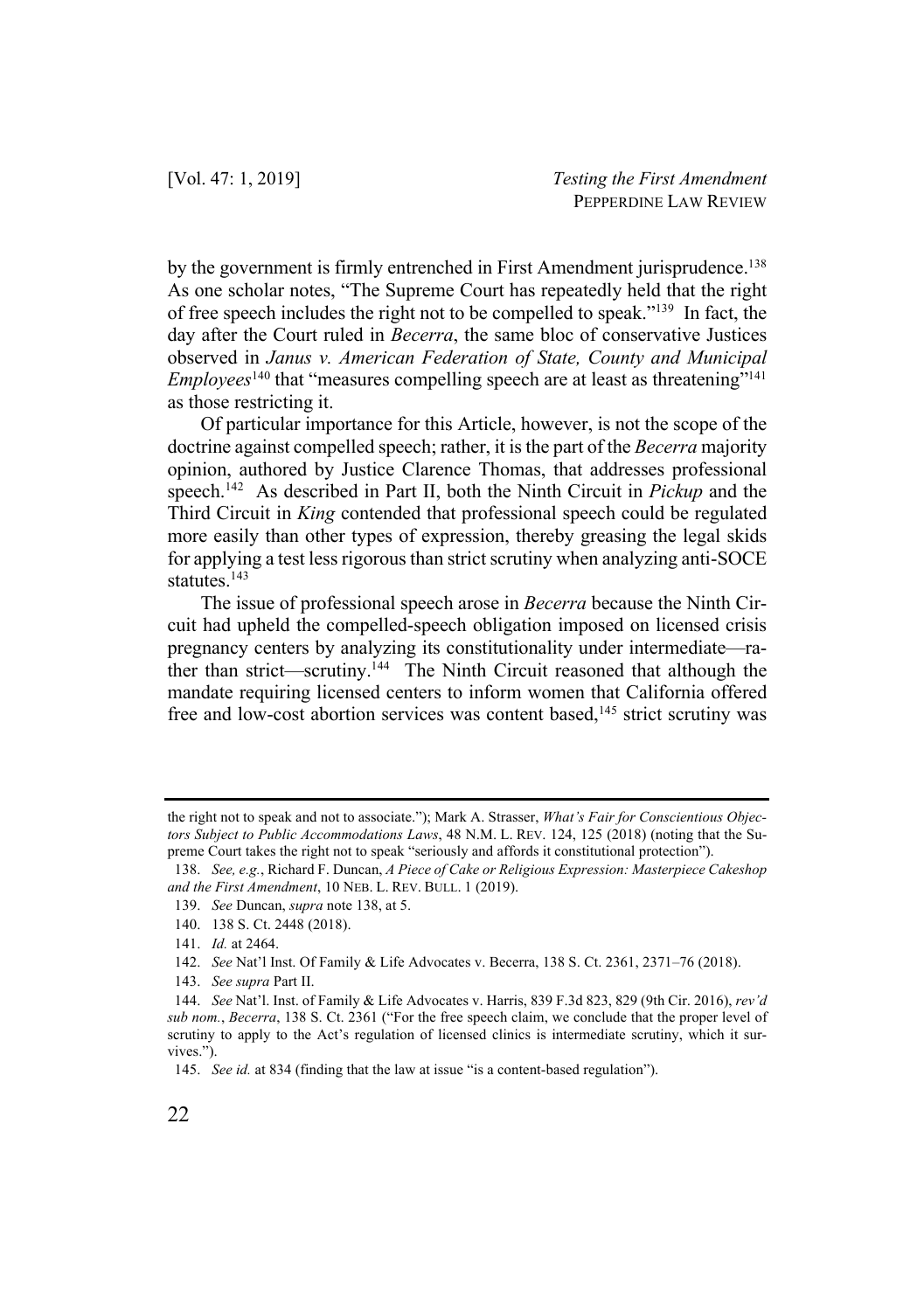inapplicable because the law regulated professional speech.146 Professional speech regulations in this context, the Ninth Circuit held, were subject to only intermediate scrutiny.147 In reaching this conclusion, the appellate court relied heavily on its ruling in the anti-SOCE case of *Pickup*. 148

In applying intermediate scrutiny to the speech-mandate imposed on licensed crisis pregnancy centers, the Ninth Circuit found that California had "a substantial interest in the health of its citizens, including ensuring that its citizens have access to and adequate information about constitutionally-protected medical services like abortion."149 The court also determined the obligation was narrowly tailored because the required disclosure—that California offered free and low-cost abortion services to eligible women<sup>150</sup>—"informs the reader only of the existence of publicly-funded family-planning services. It does not contain any more speech than necessary, nor does it encourage, suggest, or imply that women should use those state-funded services."<sup>151</sup> The law affecting licensed centers thus survived intermediate scrutiny, which the Ninth Circuit deemed applicable to professional speech.<sup>152</sup>

Justice Clarence Thomas and the *Becerra* majority, however, pushed back forcefully against the view that professional speech constitutes a special category of expression—one with its own set of rules—in First Amendment jurisprudence.153 Thomas wrote that "neither California nor the Ninth Circuit has identified a persuasive reason for treating professional speech as a unique category that is exempt from ordinary First Amendment principles."154 Thomas

<sup>146.</sup> *Id.* 

<sup>147.</sup> *Id.*

<sup>148.</sup> *See id.* at 838–40.

<sup>149.</sup> *Id.* at 841.

<sup>150.</sup> *See* CAL. HEALTH & SAFETY CODE § 123472(a)(1) (West 2016) (requiring licensed crisis pregnancy centers to inform women that "California has public programs that provide immediate free or low-cost access to comprehensive family planning services (including all FDA-approved methods of contraception), prenatal care, and abortion for eligible women").

<sup>151.</sup> *Harris*, 839 F.3d at 842.

<sup>152.</sup> *See id.* at 844 ("The Licensed Notice regulates professional speech, subject to intermediate scrutiny, which it survives.").

<sup>153.</sup> *See* Nat'l Inst. of Family & Life Advocates v. Becerra, 138 S. Ct. 2361, 2372 (2018) ("This Court's precedents do not recognize such a tradition for a category called 'professional speech.'"). 154. *Id.* at 2375.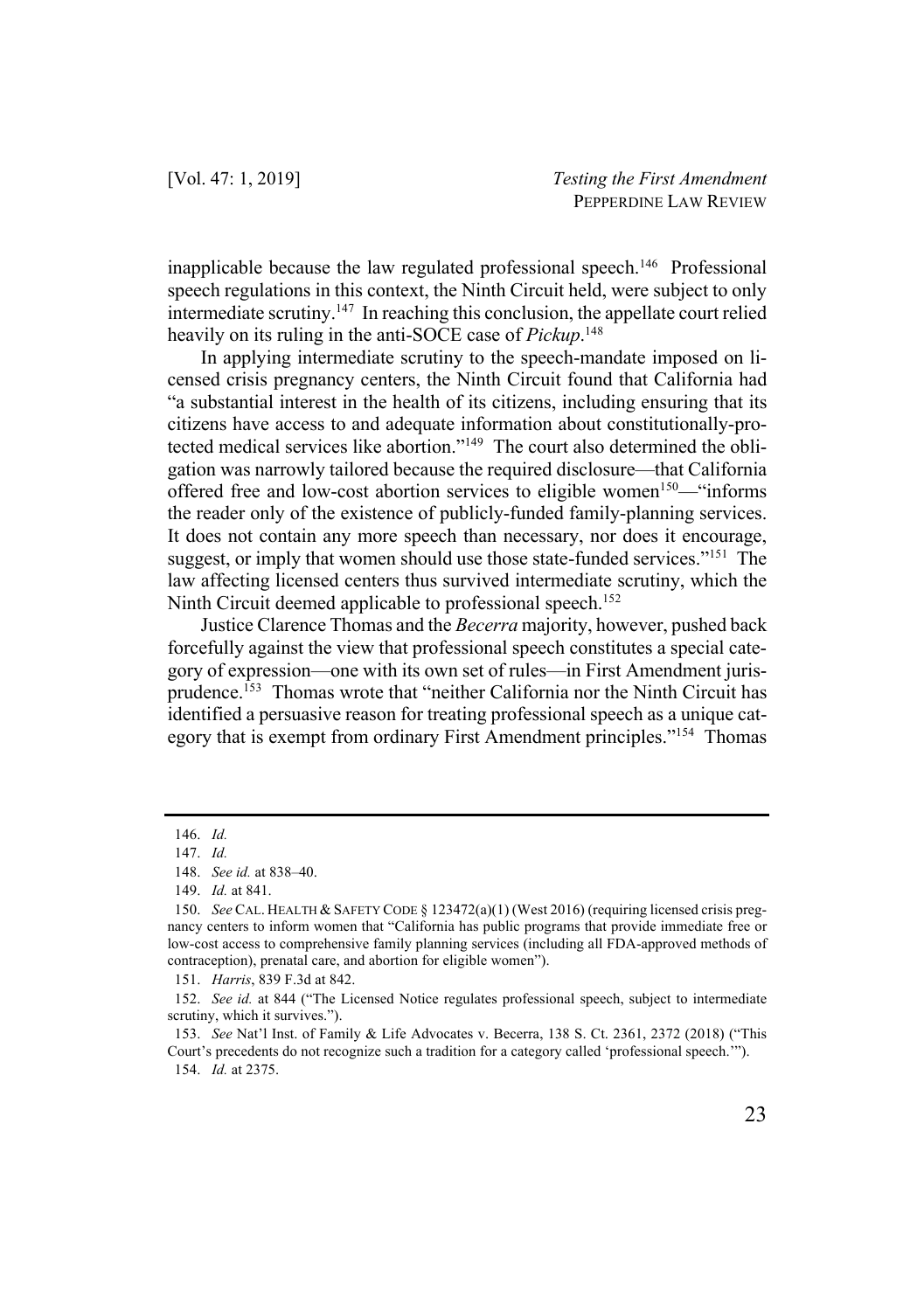opined there were only two situations when professionals receive less First Amendment protection than would be expected for other individuals or entities.155 Those exceptions, which Thomas stressed do not hinge "on the fact that professionals [are] speaking,"156 arise: (1) when professionals advertise their services; <sup>157</sup> and (2) when laws targeting professionals' conduct incidentally affect their speech.<sup>158</sup>

In support of the former exception, Thomas cited the Court's 1985 ruling in the attorney-advertising case of *Zauderer v. Office of Disciplinary Counsel of Supreme Court of Ohio.* 159 For Thomas and the *Becerra* majority, *Zauderer* stands for the principle that laws compelling professionals to reveal uncontroversial facts about the terms under which they provide services to clients are permissible, provided the disclosure mandate is not unduly burdensome.<sup>160</sup> Put slightly differently, states may, under narrow circumstances, require professionals to convey factual content in advertisements without triggering heightened scrutiny.<sup>161</sup>

In support of the latter exception regarding incidental effects on speech caused by laws regulating professionals' conduct,  $162$  Thomas leaned heavily

<sup>155.</sup> *Id.* at 2372.

<sup>156.</sup> *Id*.

<sup>157.</sup> *See id.* ("First, our precedents have applied more deferential review to some laws that require professionals to disclose factual, noncontroversial information in their "commercial speech.").

<sup>158.</sup> *See id.* ("Second, under our precedents, States may regulate professional conduct, even though that conduct incidentally involves speech.").

<sup>159.</sup> 471 U.S. 626 (1985).

<sup>160.</sup> *Becerra*, 138 S. Ct. at 2372. The Court in *Zauderer* held that a state may compel an attorney "in his advertising [to convey] purely factual and uncontroversial information about the terms under which his services will be available," provided that the facts disclosed "are reasonably related to the State's interest in preventing deception of consumers" and the mandate is not "unduly burdensome." *Zauderer*, 471 U.S. at 651.

<sup>161.</sup> *Zauderer*, 471 U.S. at 651. The *Zauderer* test typically is described as being similar to rational basis review. *See* Lili Levi, *A "Faustian Pact"? Native Advertising and the Future of the Press*, 57 ARIZ. L. REV. 647, 681 (2015) (observing that the test in *Zauderer* is "akin to rational basis review"); Shannon M. Roesler, *Evaluating Corporate Speech About Science*, 106 GEO. L.J. 447, 505 ("Many courts and commentators have treated the *Zauderer* 'reasonable relationship' test as a highly deferential test similar to rational basis review.").

<sup>162.</sup> *See Becerra*, 138 S. Ct. at 2373 (noting that "this Court has upheld regulations of professional conduct that incidentally burden speech").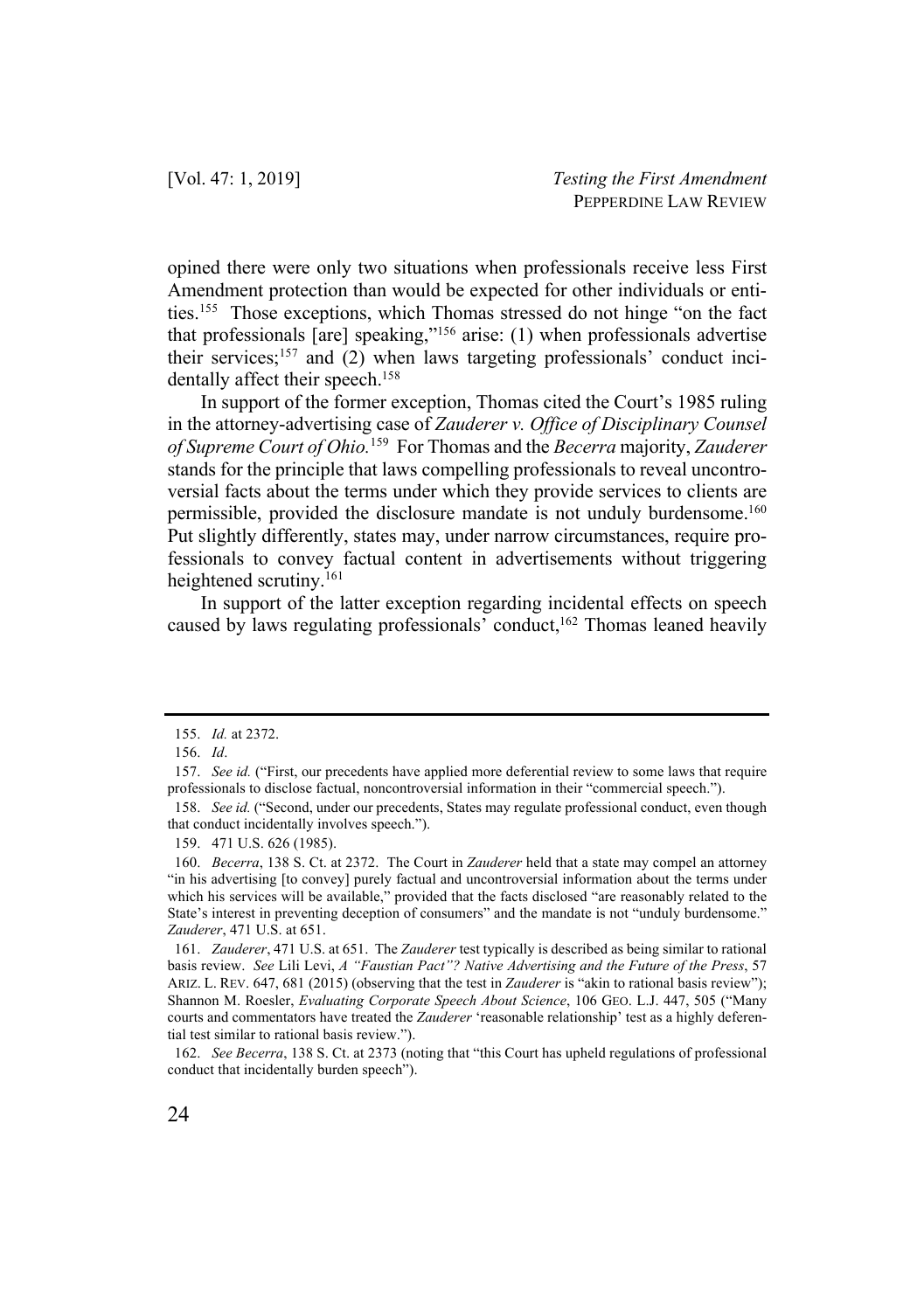on the Court's rulings in *Sorrell v. IMS Health Inc*. <sup>163</sup> and *Planned Parenthood of Southeastern Pennsylvania v. Casey*. 164 *Casey*, the majority found, supported the proposition that informed-consent requirements that require professionals—in *Casey*, doctors who perform abortions—to disclose certain facts about a procedure are permissible because they only regulate speech within the context of administering treatment.<sup>165</sup>

Of vital importance for whether something less than strict scrutiny suffices when challenging anti-SOCE statutes, the *Becerra* majority observed that both the Third Circuit in *King* and the Ninth Circuit in *Pickup* "except professional speech from the rule that content-based regulations of speech are subject to strict scrutiny."166 The U.S. Supreme Court, however, has never recognized such a carve-out from strict scrutiny for anything labeled professional speech, Thomas flatly asserted.<sup>167</sup> The only situations when contentbased rules affecting professionals' speech are subject to deferential review,

<sup>163.</sup> 564 U.S. 552 (2011). In *Sorrell*, a divided Court declared unconstitutional a Vermont statute that prohibited: (1) pharmacies from selling data about the prescribing practices of identifiable physicians to anyone who intended to use the data for marketing purposes; and (2) pharmaceutical makers and their sales representatives from using prescriber information in their marketing practices. *Id.* at 558–59, 580.

The majority held that the law imposed more than just an incidental burden on speech. *Id.* at 567. It concluded the statute necessitated "heightened judicial scrutiny" because it imposed a burden based on both the content of the speech and the identity of the speaker. *Id.* at 565–67. The majority, however, acknowledged that "restrictions on protected expression are distinct from restrictions on economic activity or, more generally, on nonexpressive conduct" and "that the First Amendment does not prevent restrictions directed at commerce or conduct from imposing incidental burdens on speech." *Id.* at 567. The Vermont law, in the majority's opinion, did not fit into those exceptions allowing for deferential review. *Id*. at 579.

<sup>164.</sup> 505 U.S. 833 (1992). In *Casey*, among other things, the Court upheld an informed-consent requirement in the face of a First Amendment speech challenge by physicians who did not wish to be compelled to disclose certain information to women seeking abortions. *Id.* at 884. The Court concluded that the physicians' First Amendment interest in not being compelled to disclose certain risks about abortion arose "only as part of the practice of medicine, subject to reasonable licensing and regulation by the State." *Id.*

<sup>165.</sup> *Becerra*, 138 S. Ct. at 2373.

<sup>166.</sup> *Id.* at 2371.

<sup>167.</sup> *See id.* at 2371–72 ("But this Court has not recognized 'professional speech' as a separate category of speech. Speech is not unprotected merely because it is uttered by 'professionals.'").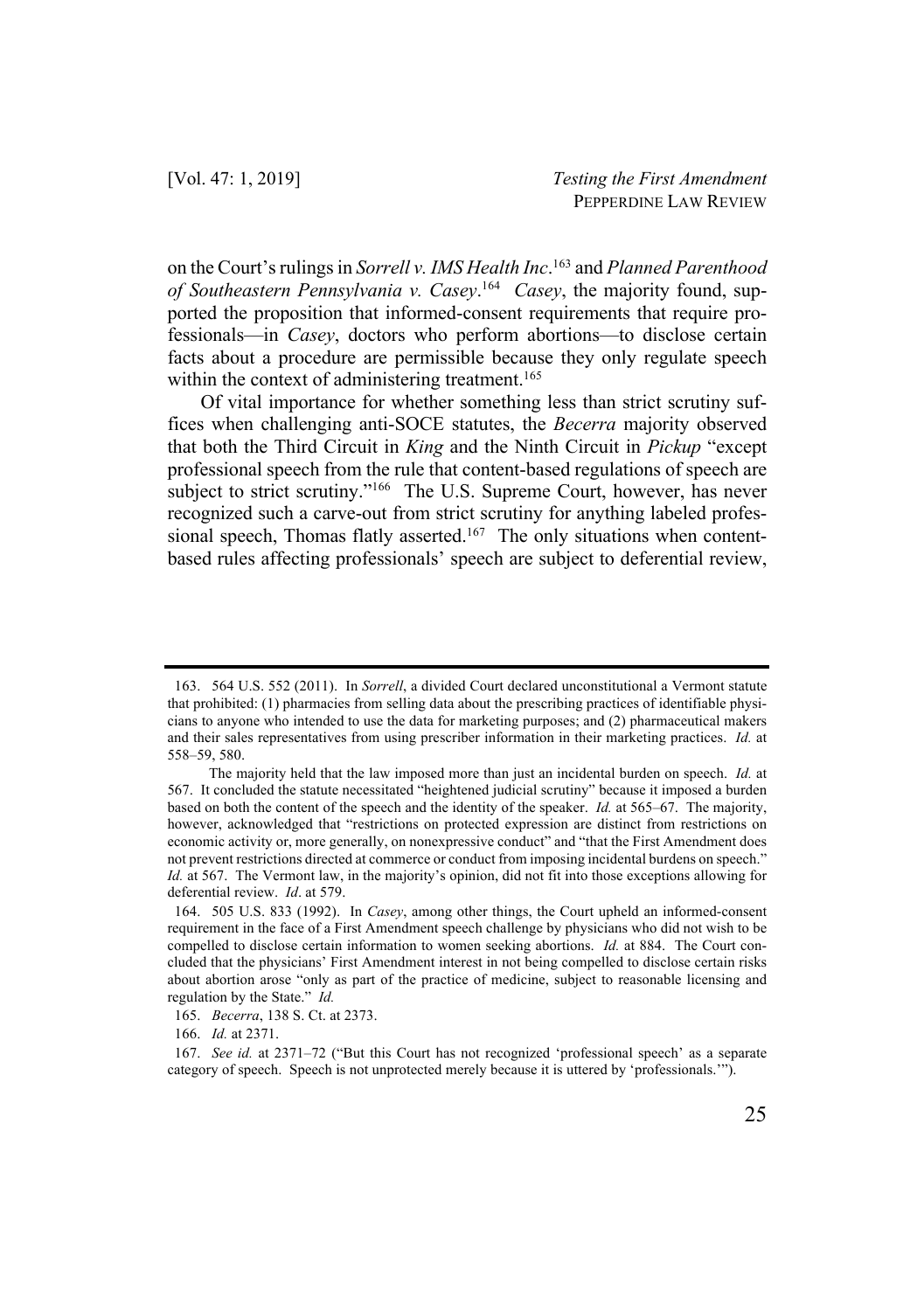he reasoned, are the two described above: (1) compelled disclosures of noncontroversial facts in advertising; <sup>168</sup> and (2) conduct regulations incidentally affecting speech, including factual disclosures via informed-consent mandates.<sup>169</sup>

This raises a crucial question: How does *Becerra's* assault on the professional-speech logic of both *Pickup* and *King* impact the level of scrutiny that applies when analyzing anti-SOCE statutes?

The answer, in brief, is that *Becerra* leaves anti-SOCE law jurisprudence—particularly regarding First Amendment scrutiny—in turmoil. The schism over scrutiny in 2019 between the courts in *Otto v. City of Boca Raton*<sup>170</sup> and *Vazzo v. City of Tampa*171—recall, as well, that Magistrate Sansone in *Vazzo* cited *Becerra* in concluding that the plaintiffs successfully pleaded that strict scrutiny was the correct test for analyzing Tampa's anti-SOCE ordinance<sup>172</sup>—simply begins to scratch the surface.

For instance, some view *Becerra* as outright overruling *Pickup* and *King*. In the Ninth Circuit's January 2019 decision in *American Beverage Association v. City and County of San Francisco*, <sup>173</sup> Judge Sandra Ikuta expressed this position in her concurrence.174 Others, including U.S. District Judge Paul Grimm in his opinion that same month in *Washington Post v. McManus*, 175 view *Becerra* as signaling that any precedents prior to the Supreme Court's 2015 ruling in *Reed v. Town of Gilbert*<sup>176</sup> that accorded "diminished First

<sup>168.</sup> *See supra* notes 157, 159–61 and accompanying text.

<sup>169.</sup> *See supra* notes 158, 142–44 and accompanying text.

<sup>170.</sup> *See supra* notes 16–31, 44–45 and accompanying text.

<sup>171.</sup> *See supra* notes 33–41, 46 and accompanying text.

<sup>172.</sup> *Supra* note 37 and accompanying text.

<sup>173.</sup> 916 F.3d 749 (9th Cir. 2019).

<sup>174.</sup> *See id.* at 759 (contending that *Becerra* "overruled our opinion in Pickup v. Brown, 740 F.3d 1208 (9th Cir. 2014), as well as a line of decisions in the Third and Fourth Circuits, *see, e.g.*, King v. Governor of N.J., 767 F.3d 216 (3d Cir. 2014); Moore-King v. Cty. of Chesterfield, 708 F.3d 560 (4th Cir. 2013)").

<sup>175.</sup> 355 F. Supp. 3d 272 (D. Md. 2019).

<sup>176.</sup> 135 S. Ct. 2218 (2015). As in *Becerra*, Justice Thomas authored the opinion of the Court in *Reed*. *Id*. at 2224. Thomas wrote in *Reed*: "Content-based laws—those that target speech based on its communicative content—are presumptively unconstitutional and may be justified only if the government proves that they are narrowly tailored to serve compelling state interests." *Id.* at 2226. In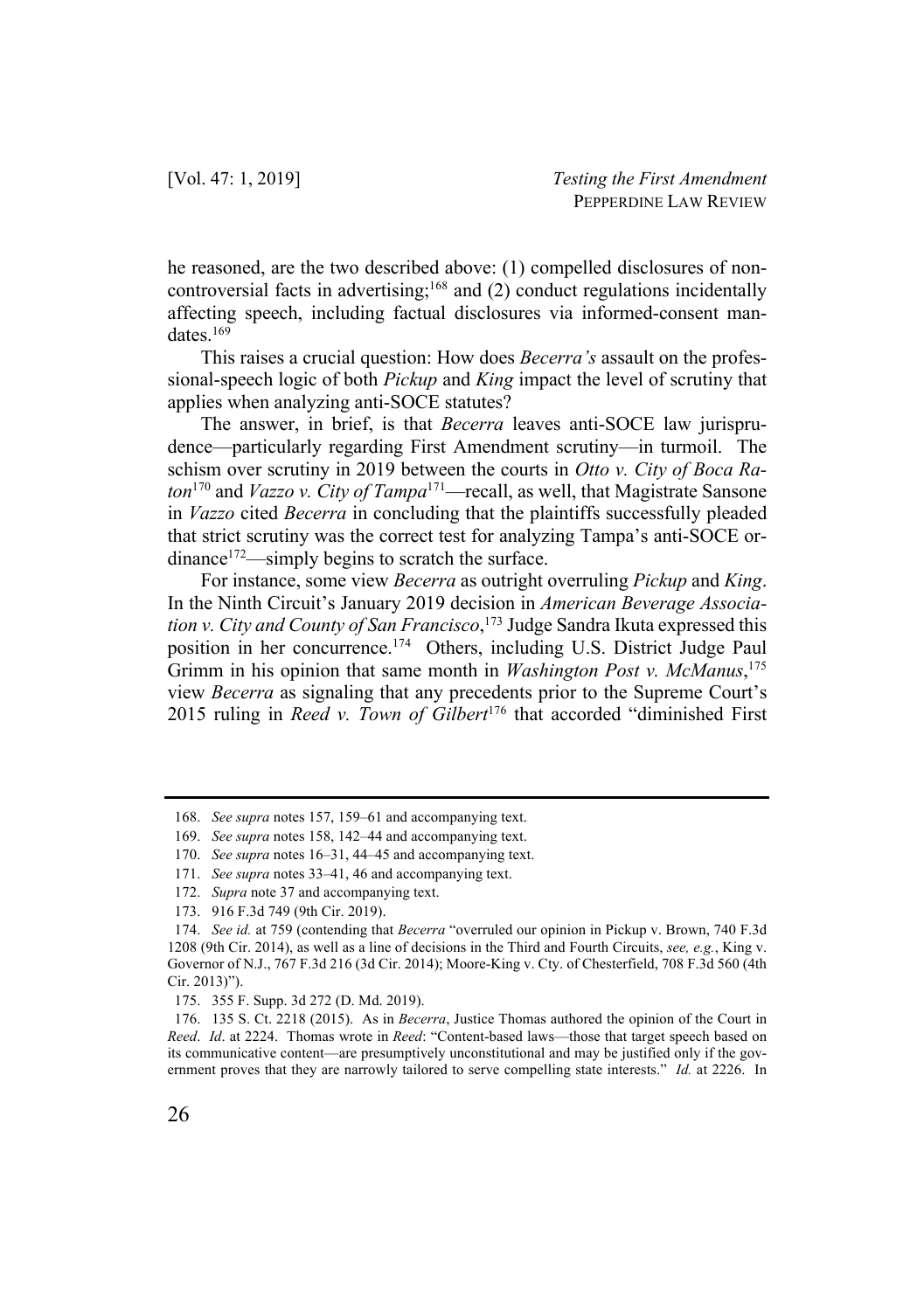Amendment protection to certain categories of speech ought to be read narrowly."<sup>177</sup>

And what about *Pickup* itself? In November 2018, the Ninth Circuit five months after the Supreme Court ruled in *Becerra*—refused to recall its prior mandate<sup>178</sup> upholding California's anti-SOCE law.<sup>179</sup> The next month, the Ninth Circuit refused to rehear the case en banc.180 Conversion therapist David Pickup and his fellow litigants, with the assistance of Liberty Counsel,<sup>181</sup> then petitioned the Supreme Court for a writ of certiorari in March

179. Pickup v. Brown, 2018 U.S. App. LEXIS 31414 (9th Cir. Nov. 6, 2018). Federal appellate courts have inherent discretionary power to recall their mandates to lower courts "in extraordinary circumstances." Calderon v. Thompson, 523 U.S. 538, 549–50 (1998). The Ninth Circuit, for example, holds: "When a decision of the Supreme Court 'departs in some pivotal aspects' from a decision of a federal appeals court, recall of a mandate may be warranted to the extent necessary 'to protect the integrity' of the court of appeals' prior judgment." Zipfel v. Halliburton Co., 861 F.2d 565, 567 (9th Cir. 1988) (quoting Am. Iron & Steel Inst. v. EPA, 560 F.2d 589, 596 (3d Cir. 1977))*; see also* Aaron-Andrew P. Bruhl, *The Supreme Court's Controversial GVRs—and an Alternative*, 107 MICH. L. REV. 711, 738 n.109 (2009) (asserting that "[r]ecalling the appellate court's mandate is an extraordinary procedure," and contending that "it might occasionally be used to bring a recent decision into conformity with new precedent, especially where the erroneous decision has a continuing prospective effect"); Deborah Roy, Note, *The Sixth Circuit's Unprecedented Reopening of* Demjanjuk v. Petrovsky, 42 CLEV. ST. L. REV. 737, 745 (1994) (noting that one of the circumstances in which an appellate court may recall a mandate is "when a Supreme Court decision has changed the controlling law").

*About Liberty Counsel*, LIBERTY COUNSEL, https://lc.org/about.

other words, content-based laws must satisfy strict scrutiny. *Id.* at 2226–27. He added that if a regulation is content based on its face, then there is "no need to consider the government's justifications or purposes for enacting" it, as it must face strict scrutiny. *Id.* at 2227.

<sup>177.</sup> *McManus,* 355 F. Supp. 3d at 297.

<sup>178.</sup> *See* Steven D. McLamb, *Federal Appellate Procedure—Recall of Mandate—Review of Judgments after Rehearing and Appeal Periods Expire*, 24 VILL. L. REV. 157, 159 (1978) ("The mandate is the command of the appellate court to the court below to execute the appellate judgment."); *see also* FED. R. APP. P. 41 (describing the contents of mandates issued by federal appellate courts).

The power of an appellate court "to recall its mandate is not conferred by statute, but its existence cannot be questioned." Aerojet-General Corp. v. Am. Arbitration Ass'n, 478 F.2d 248, 254 (9th Cir. 1973).

<sup>180.</sup> *See* Pickup v. Brown, 2018 U.S. App. LEXIS 36317 (9th Cir. Dec. 21, 2018).

<sup>181.</sup> The organization describes itself on its website as:

<sup>[</sup>We are] a Christian ministry that proclaims, advocates, supports, advances, and defends the good news that God in the person of Jesus Christ paid the penalty for our sins and offers forgiveness and eternal life to all who accept him as Lord and Savior. Every ministry and project of Liberty Counsel centers around and is based upon this good news, which is also referred to as the gospel.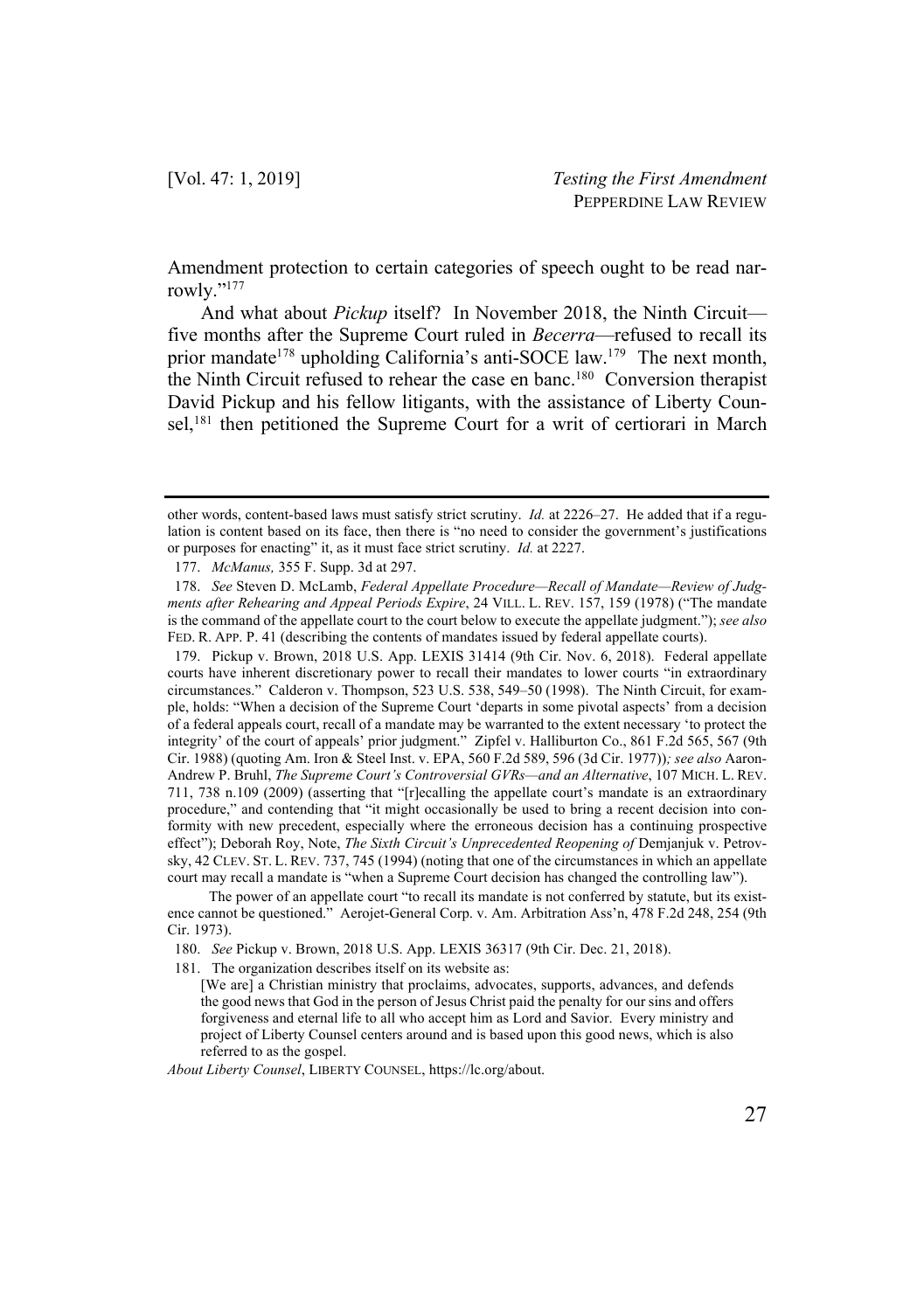## 2019.182

The petition contended that the Supreme Court's decision in *Becerra* "rejected the Ninth Circuit's newly minted 'professional' speech category, and *by name,* abrogated *Pickup*, the case at bar."183 It added that the Ninth Circuit abused its discretion in late 2018 by refusing to recall its earlier mandate in *Pickup* "despite this Court's explicit abrogation of its decision and the continuing irreparable injury occurring as a result of the content-based speech restrictions."184 The petition emphasized that the Ninth Circuit's prior judgment in *Pickup* regarding professional speech "was not merely questioned, but abrogated by name by this Court, yet the mandate was not recalled."185 On May 20, 2019, however, the Supreme Court denied the petition, thus leaving intact the Ninth Circuit's 2014 amended opinion in *Pickup v. Brown* applying only rational basis review to test the constitutionality of an anti-SOCE law.186

The Supreme Court's refusal to hear *Pickup*, however, was thoroughly unsurprising. That is because in April 2019, the Court had denied a petition for a writ of certiorari to review the Third Circuit's decision in *King*. 187 It marked the third time that the nation's high court had snubbed consideration of New Jersey's anti-SOCE statute.188 In declining to review *King*, the Supreme Court left in place the Third Circuit's decision applying intermediate scrutiny to the Garden State's anti-SOCE statute.<sup>189</sup>

Liberty Counsel, which represents the conversion therapists challenging the statute in *King* and other cases, issued a press release in April 2019 stating

<sup>182.</sup> Pickup v. Brown, 2018 U.S. App. LEXIS 36317 (9th Cir. Dec. 21, 2018), *cert. denied*, Pickup v. Newsom, 139 S. Ct. 2622 (2019).

<sup>183.</sup> Petition for Writ of Certiorari at 2, Pickup v. Newsom, 139 S. Ct. 2622 (2019) (No. 18-1244).

<sup>184.</sup> *Id.* at 9.

<sup>185.</sup> *Id.* at 12.

<sup>186.</sup> *See* Pickup v. Newsom, 139 S. Ct. 2622 (2019).

<sup>187.</sup> *See* King v. Murphy, 139 S. Ct. 1567 (2019).

<sup>188.</sup> Nancy Cutler, *New Jersey Conversion Therapy Ban Stands, for Now, but LGBT Groups Expect More Challenges*, LOHUD (Apr. 19, 2019, 4:41 PM), https://www.lohud.com/story/news/new-jersey/2019/04/19/lgbt-groups-new-jersey-new-york-supreme-court-conversion-therapybans/3501891002/.

<sup>189.</sup> *See* King v. Governor of N.J., 767 F.3d 216, 234 (3d Cir. 2014) ("We believe that commercial and professional speech share important qualities and, thus, that intermediate scrutiny is the appropriate standard of review for prohibitions aimed at either category.").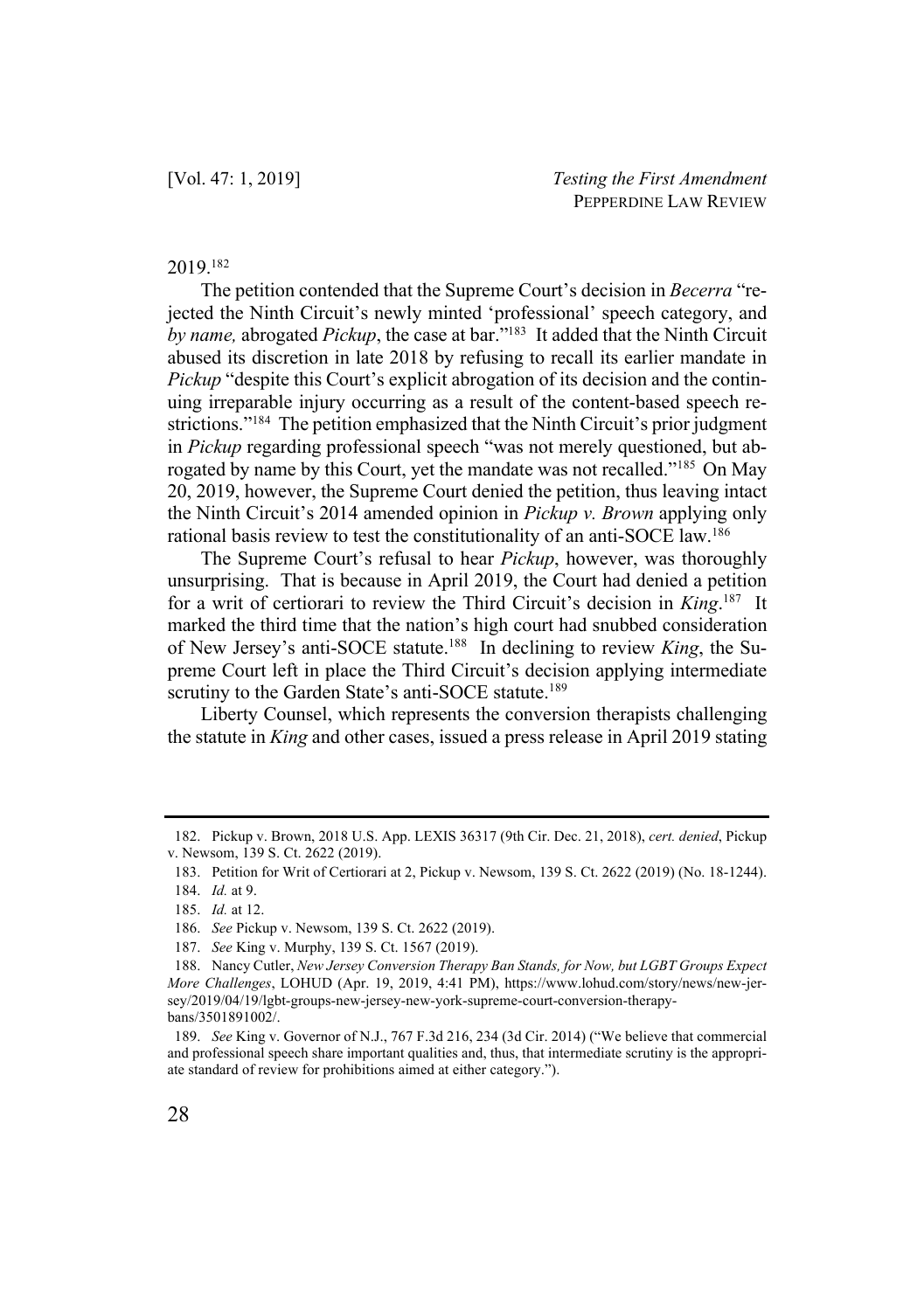that it "will now refile the case in light of the Supreme Court's express rejection [in *Becerra*] of the lower court's past ruling which upheld the counseling ban."<sup>190</sup> The press release also laid out the belief of the organization's chairman, Matthew Staver:

It is not a question of if, but when, the Supreme Court will take one of these cases and implement what it already clearly stated—that these laws violate the First Amendment. The fundamental rights of counselors and clients to exercise their right to speak in private counseling sessions must be protected.<sup>191</sup>

Similarly, Liberty Counsel vowed in May 2019 to refile its *Pickup* case challenging California's anti-SOCE statute.<sup>192</sup> In a press release, the organization said it intends to "work this case back up to the U.S. Supreme Court."193 In that press release, Staver called California's law "a gross intrusion into the fundamental rights of counselors and clients."194

In brief, new laws are being passed in 2019 targeting SOCE on minors<sup>195</sup> and, in turn, lawsuits attacking those measures will continue to be filed and litigated by organizations such as Liberty Counsel. Cases such as *Otto* and *Vazzo*, addressed in the Introduction, bring into sharp relief the difficulties lower courts now face when deciding the level of scrutiny that applies for addressing First Amendment-based speech arguments in those disputes.<sup>196</sup> Should it be strict scrutiny because the laws, on their face, single out a particular topic—namely, SOCE—for regulation and therefore are content-based measures?197 The Supreme Court's 2018 ruling in *Becerra*, with its attack on

<sup>190.</sup> *NJ Counseling Case Goes Back to Lower Court*, LIBERTY COUNSEL (Apr. 15, 2019), https://www.lc.org/newsroom/details/041519-nj-counseling-case-goes-back-to-lower-court.

<sup>191.</sup> *Id.*

<sup>192.</sup> *CA Counseling Case Will Return to Lower Court*, LIBERTY COUNSEL (May 20, 2019), https://www.lc.org/newsroom/details/052019-ca-counseling-case-will-return-to-lower-court.

<sup>193.</sup> *Id.* 194. *Id.*

<sup>195.</sup> *See supra* note 9 and accompanying text.

<sup>196.</sup> *See supra* notes 1–45 and accompanying text (addressing *Otto* and *Vazzo*).

<sup>197.</sup> *See* Kozlowski & Silver, *supra* note 22, at 194 ("Under existing Supreme Court precedent, content-based laws that target fully protected expression are subjected to strict scrutiny.").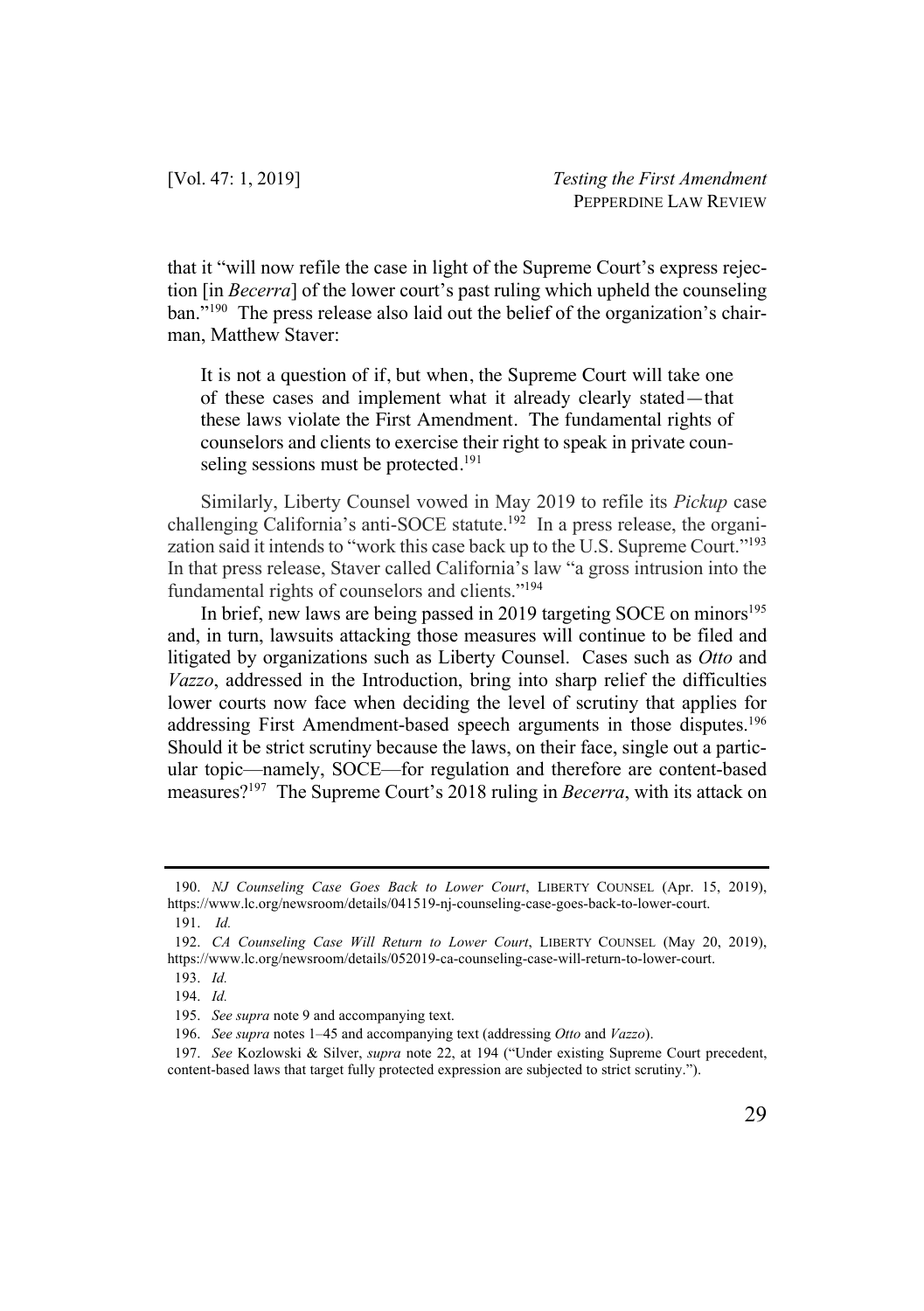a nascent professional speech doctrine, casts serious doubt on whether any lesser standard should apply.198 Yet, the Court, by denying petitions in 2019 for writs of certiorari in *King*<sup>199</sup> and *Pickup*, <sup>200</sup> left in place rulings by the Third and Ninth Circuits that, respectively, applied intermediate scrutiny201 and rational basis review.202 The next Part contends that Justice Stephen Breyer's favored proportionality approach provides a path forward when analyzing anti-SOCE laws<sup>203</sup>

## IV. A PROPORTIONALITY APPROACH TO ANTI-SOCE STATUTES: AN INSTANCE WHERE FLEXIBILITY IS PARAMOUNT

This Article so far has demonstrated that courts are divided over scrutiny in anti-SOCE law cases brought by conversion therapists, with the Supreme Court's June 2018 ruling in *Becerra* compounding the confusion.<sup>204</sup> Some lower courts believe strict scrutiny applies (Magistrate Sansone in *Vazzo*), 205 some believe intermediate scrutiny is appropriate (the Third Circuit in *King*) 206 and some find rational basis review provides the correct standard (the Ninth Circuit in *Pickup*).207

Rather than trying to shoehorn anti-SOCE statutes into a traditional approach to First Amendment scrutiny, especially given disagreements ad-

<sup>198.</sup> *See supra* notes 169–70 and accompanying text (addressing *Becerra*).

<sup>199.</sup> King v. Murphy, 139 S. Ct. 1567 (2019).

<sup>200.</sup> Pickup v. Newsom, 139 S. Ct. 2622 (2019).

<sup>201.</sup> *See* King v. Governor of N.J., 767 F.3d 216, 234 (3d Cir. 2014) ("We believe that commercial and professional speech share important qualities and, thus, that intermediate scrutiny is the appropriate standard of review for prohibitions aimed at either category.").

<sup>202.</sup> *See* Pickup v. Brown, 740 F.3d 1208, 1231 (9th Cir. 2014) (concluding that California's anti-SOCE law "is subject to only rational basis review and must be upheld if it bears a rational relationship to a legitimate state interest").

<sup>203.</sup> *See* Jamal Greene, *The Supreme Court 2017 Term: Foreword: Rights as Trumps?*, 132 HARV. L. REV. 28, 55 (2018) ("Proportionality and balancing approaches to rights have long found favor with Justice Breyer."); discussion *infra* Part IV.

<sup>204.</sup> *See supra* notes 39–42 and accompanying text.

<sup>205.</sup> *See supra* notes 33–38 and accompanying text.

<sup>206.</sup> *King*, 767 F.3d at 234.

<sup>207.</sup> *Pickup*, 740 F.3d at 1231.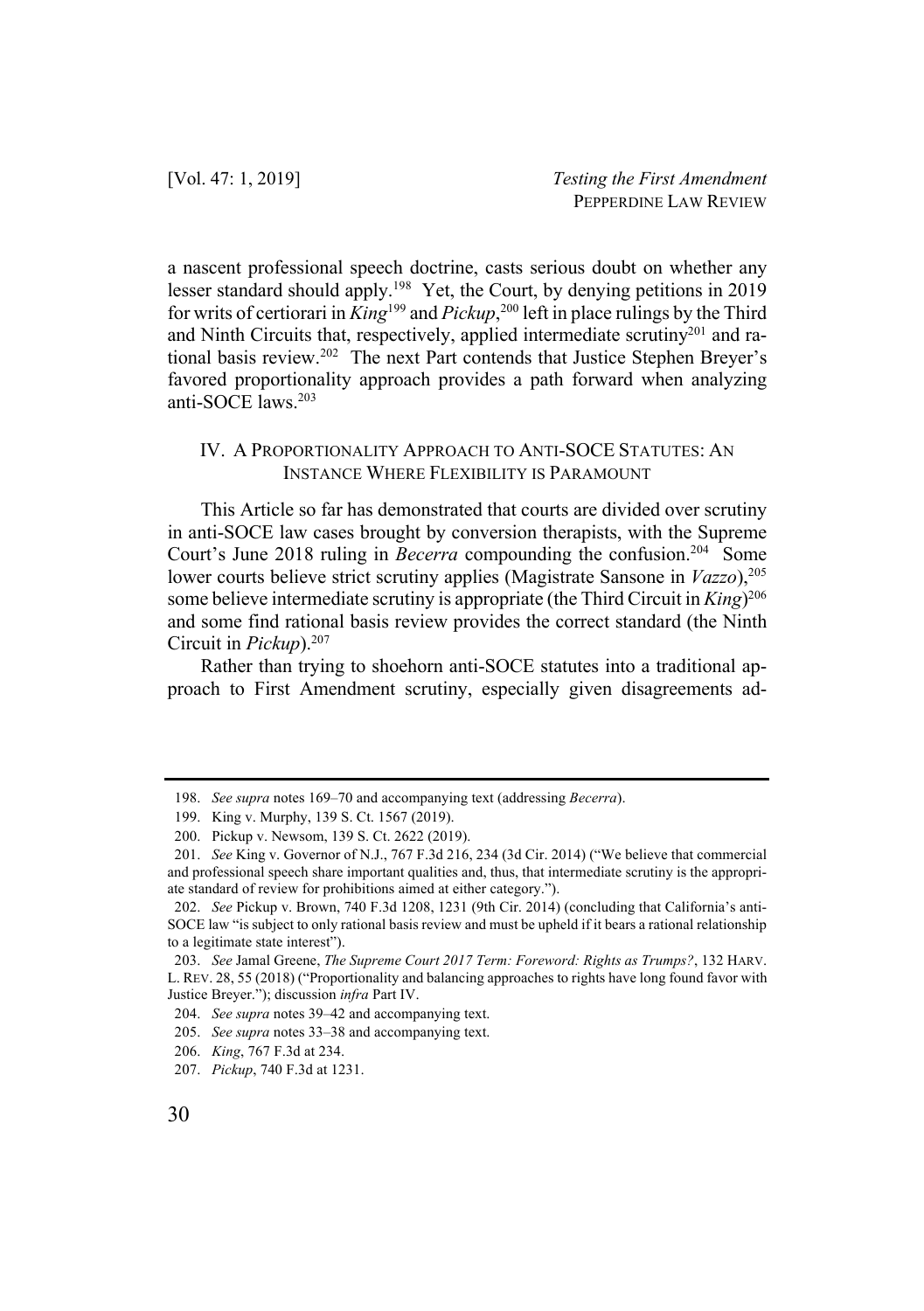dressed earlier over foundational issues such as whether speech is even involved,<sup>208</sup> Justice Breyer's proportionality tack offers a possibly promising solution. Indeed, the nominee of former President Bill Clinton<sup>209</sup> has "periodically called for an alternative to strict scrutiny triggered by facially content-based regulations"210—an alternative requiring that any "interference with speech must be in proportion to the interests served."<sup>211</sup>

For Breyer, the Court's traditional tiers of scrutiny—strict, intermediate and rational basis—are merely "guidelines informing [the Court's] approach to the case at hand, not tests to be mechanically applied."212 Similarly, Breyer believes that ferreting out whether a statute regulates speech or conduct something that both the Third Circuit in *King* and the Ninth Circuit in *Pickup* grappled with when considering anti-SOCE statutes—is often an unproductive exercise.213 It thus is not surprising, given his casting aside of traditional levels of scrutiny and his disdain for a pure speech-conduct dichotomy, that Breyer's methodology has been described as "a sweeping departure from settled First Amendment doctrine and practice."<sup>214</sup>

His version of proportionality, a doctrine firmly entrenched in European law,<sup>215</sup> focuses on the consequences of laws and may be empirically driven to

215. As one scholar encapsulates it:

<sup>208.</sup> As noted earlier, the Ninth Circuit concluded that SOCE constitutes conduct, not speech. *See supra* note 71 and accompanying text.

<sup>209.</sup> *See Current Members*, SUP. CT. OF THE U.S., https://www.supremecourt.gov/about/biographies.aspx ("President Clinton nominated him as an Associate Justice of the Supreme Court, and he took his seat August 3, 1994.").

<sup>210.</sup> Carmen Maye, *Public-College Student-Athletes and Game-Time Anthem Protests: Is There a Need for a Constitutional-Analytical Audible?*, 24 COMM. L. & POL'Y 55, 90 (2019).

<sup>211.</sup> *Id.* at 89.

<sup>212.</sup> Williams-Yulee v. Fla. Bar, 135 S. Ct. 1656, 1673 (2015) (Breyer, J., concurring).

<sup>213.</sup> *See* Expressions Hair Design v. Schneiderman, 137 S. Ct. 1144, 1152 (2017) (Breyer, J., concurring). Breyer contends that "because virtually all government regulation affects speech . . . it is often wiser not to try to distinguish between 'speech' and 'conduct,'" especially when the government regulates "human relations." *Id.* More recently, Breyer observed that "much, perhaps most, human behavior takes place through speech." Nat'l Inst. of Family & Life Advocates v. Becerra, 138 S. Ct. 2361, 2380 (Breyer, J., dissenting).

<sup>214.</sup> Lillian R. BeVier, *The First Amendment on the Tracks: Should Justice Breyer be at the Switch?*, 89 MINN. L. REV. 1280, 1283 (2005).

<sup>&</sup>quot;Proportionality" is today accepted as a general principle of law by constitutional courts and international tribunals around the world. "Proportionality review," a structured form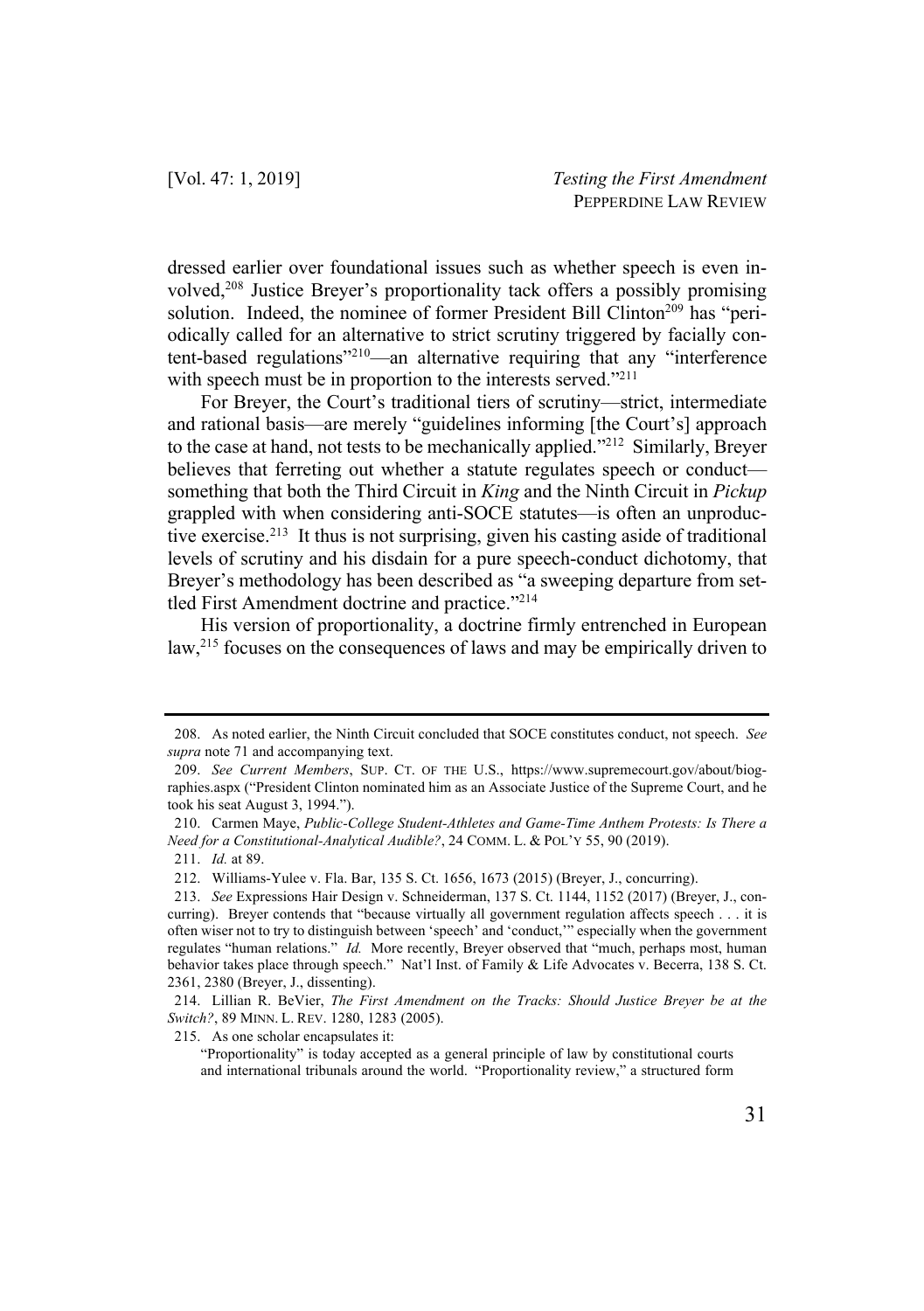determine if a sufficient justification exists for curtailing a right.<sup>216</sup> In brief, the key question under a Breyer proportionality approach distills to this:

Is the injury done by a statute to a constitutional right such as freedom of expression—more specifically, the negative consequences to the purposes and core values served by protecting speech under the First Amendment $2^{17}$ —disproportionate to the beneficial outcomes brought by the statute in serving the government's purported regulatory inter $est$ ?<sup>218</sup>

of doctrine, now flows across national lines, a seemingly common methodology for evaluating many constitutional and human rights claims. The United States is often viewed as an outlier in this transnational embrace of proportionality in constitutional law.

Vicki C. Jackson, *Constitutional Law in an Age of Proportionality*, 124 YALE L.J. 3094, 3096 (2015) (footnotes omitted); *see also* Moshe Cohen-Eliya & Iddo Porat, *The Hidden Foreign Law Debate in*  Heller*: The Proportionality Approach in American Constitutional Law*, 46 SAN DIEGO L. REV. 367, 380 (2009) (observing "the well-known European doctrine of proportionality").

216. Mark S. Kende, *The Unmasking of Balancing and Proportionality Review in U.S. Constitutional Law*, 25 CARDOZO J. INT'L & COMP. L. 417, 426–27 (2017).

217. Breyer has written that his methodology "places considerable weight upon consequences consequences valued in terms of basic constitutional purposes." Stephen Breyer, *Madison Lecture: Our Democratic Constitution*, 77 N.Y.U. L. REV. 245, 246–47 (2002). When it comes to the First Amendment, the basic constitutional purpose of that provision pivots on helping "to sustain the democratic process both by encouraging the exchange of ideas needed to make sound electoral decisions and by encouraging an exchange of views among ordinary citizens necessary to their informed participation in the electoral process. It thereby helps to maintain a form of government open to participation." *Id.* at 253.

218. The roots of this question are grounded in Breyer's observations in multiple cases. *See, e.g.*, United States v. Alvarez, 567 U.S. 709, 730, 739 (2012) (Breyer, J., concurring) (noting that the Court ultimately must "determine whether the statute works speech-related harm that is out of proportion to its justifications," and concluding that the Stolen Valor Act of 2005 "works disproportionate constitutional harm"); Sorrell v. IMS Health Inc., 564 U.S. 552, 582 (2011) (Breyer, J., dissenting) ("In this case I would ask whether Vermont's regulatory provisions work harm to First Amendment interests that is disproportionate to their furtherance of legitimate regulatory objectives."); Pleasant Grove City v. Summum, 555 U.S. 460, 484 (2009) (Breyer, J., concurring) (contending that "it helps to ask whether a government action burdens speech disproportionately in light of the action's tendency to further a legitimate government objective"); District of Columbia v. Heller, 554 U.S. 570, 689–90 (2008) (Breyer, J., dissenting) (contending, in the context of a Second Amendment case, that "the Court generally asks whether the statute burdens a protected interest in a way or to an extent that is out of proportion to the statute's salutary effects upon other important governmental interests"); Bartnicki v. Vopper, 532 U.S. 514, 536 (2001) (Breyer, J., concurring) (opining that he "would ask whether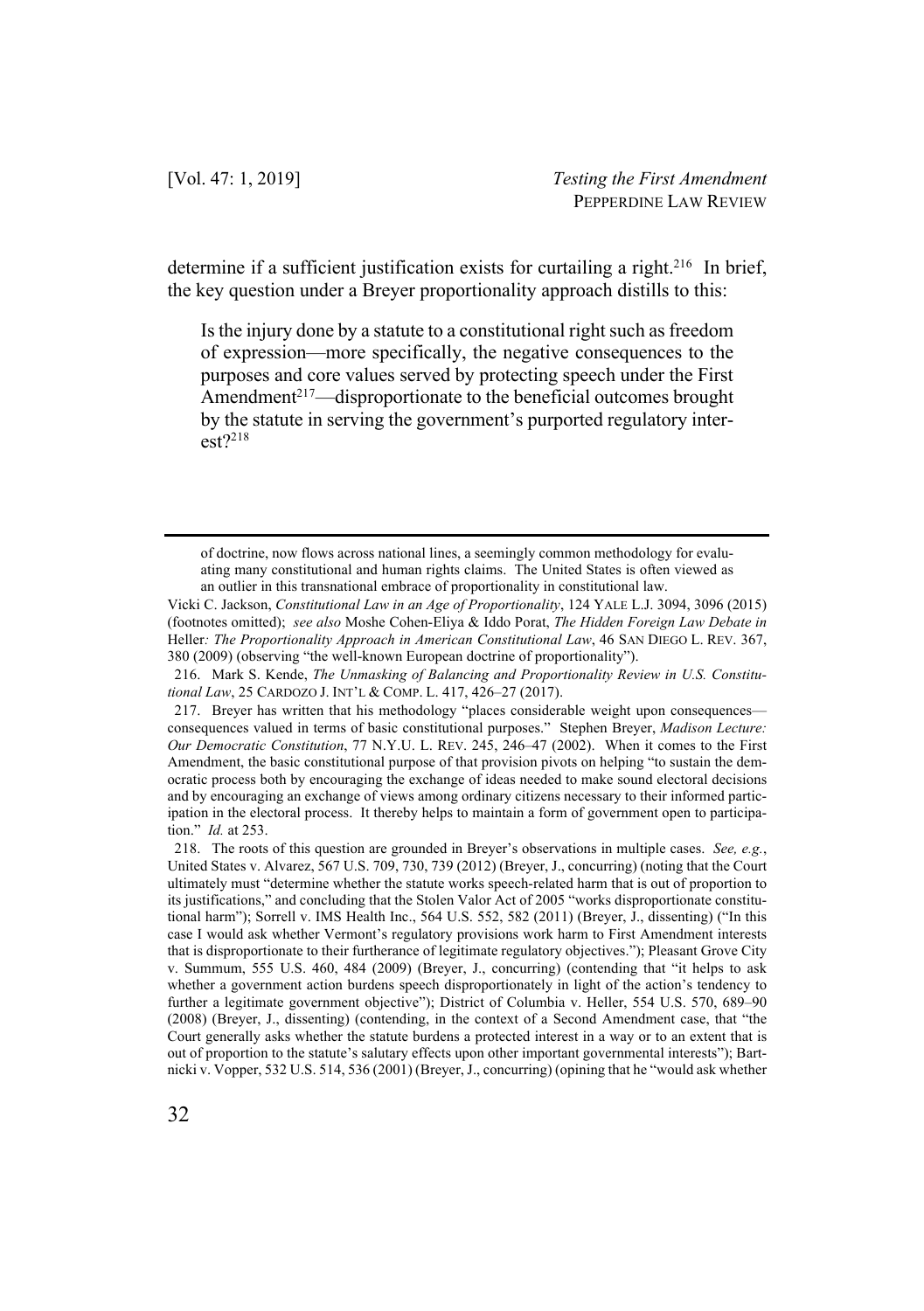It is an approach that, as Breyer recently wrote in *Reed v. Town of Gil*bert,<sup>219</sup> requires "greater judicial sensitivity both to the Amendment's expressive objectives and to the public's legitimate need for regulation"<sup>220</sup> than is captured by bandying about and applying terms such as strict scrutiny.221 In other words, one must balance the detrimental consequences, if any, to the objectives of the First Amendment—or, to use Breyer's phrase from his dissent in *Becerra*—to "the true value of protecting freedom of speech"<sup>222</sup> against the benefits of regulating the speech. $^{223}$ 

Breyer made clear in *Making Our Democracy Work: A Judge's View*<sup>224</sup> that "[p]roportionality involves balancing."225 Breyer added that proportionality "is specially designed for a context where important constitutional rights and interests conflict"<sup>226</sup> and "is useful when a statute restricts one constitutionally protected interest in order to further some other comparably important interest."227 If one views safeguarding free speech and protecting minors from

the statutes strike a reasonable balance between their speech-restricting and speech-enhancing consequences," and adding that this involves considering whether the restrictions on speech "are disproportionate when measured against their corresponding privacy and speech-related benefits, taking into account the kind, the importance, and the extent of these benefits, as well as the need for the restrictions in order to secure those benefits").

<sup>219.</sup> 135 S. Ct. 2218 (2015) (Breyer, J., concurring).

<sup>220.</sup> *Id.* at 2234.

<sup>221.</sup> *Id.* Breyer articulated his preferred methodology nearly twenty years ago:

<sup>[</sup>W]here a law significantly implicates competing constitutionally protected interests in complex ways[,] the Court has closely scrutinized the statute's impact on those interests . . . but refrained from employing a simple test that effectively presumes unconstitutionality. Rather, it has balanced interests. And in practice that has meant asking whether the statute burdens any one such interest in a manner out of proportion to the statute's salutary effects upon the others (perhaps, but not necessarily, because of the existence of a clearly superior, less restrictive alternative).

Nixon v. Shrink Mo. Gov't PAC, 528 U.S. 377, 402 (2000) (Breyer, J., concurring).

<sup>222.</sup> Nat'l Inst. of Family & Life Advocates v. Becerra, 138 S. Ct. 2361, 2383 (2018) (Breyer, J., dissenting).

<sup>223.</sup> *Nixon*, 528 U.S. at 402.

<sup>224.</sup> STEPHEN BREYER, MAKING OUR DEMOCRACY WORK: A JUDGE'S VIEW (2010).

<sup>225.</sup> *Id.* at 164.

<sup>226.</sup> *Id.* at 163–64.

<sup>227.</sup> *Id.* at 163.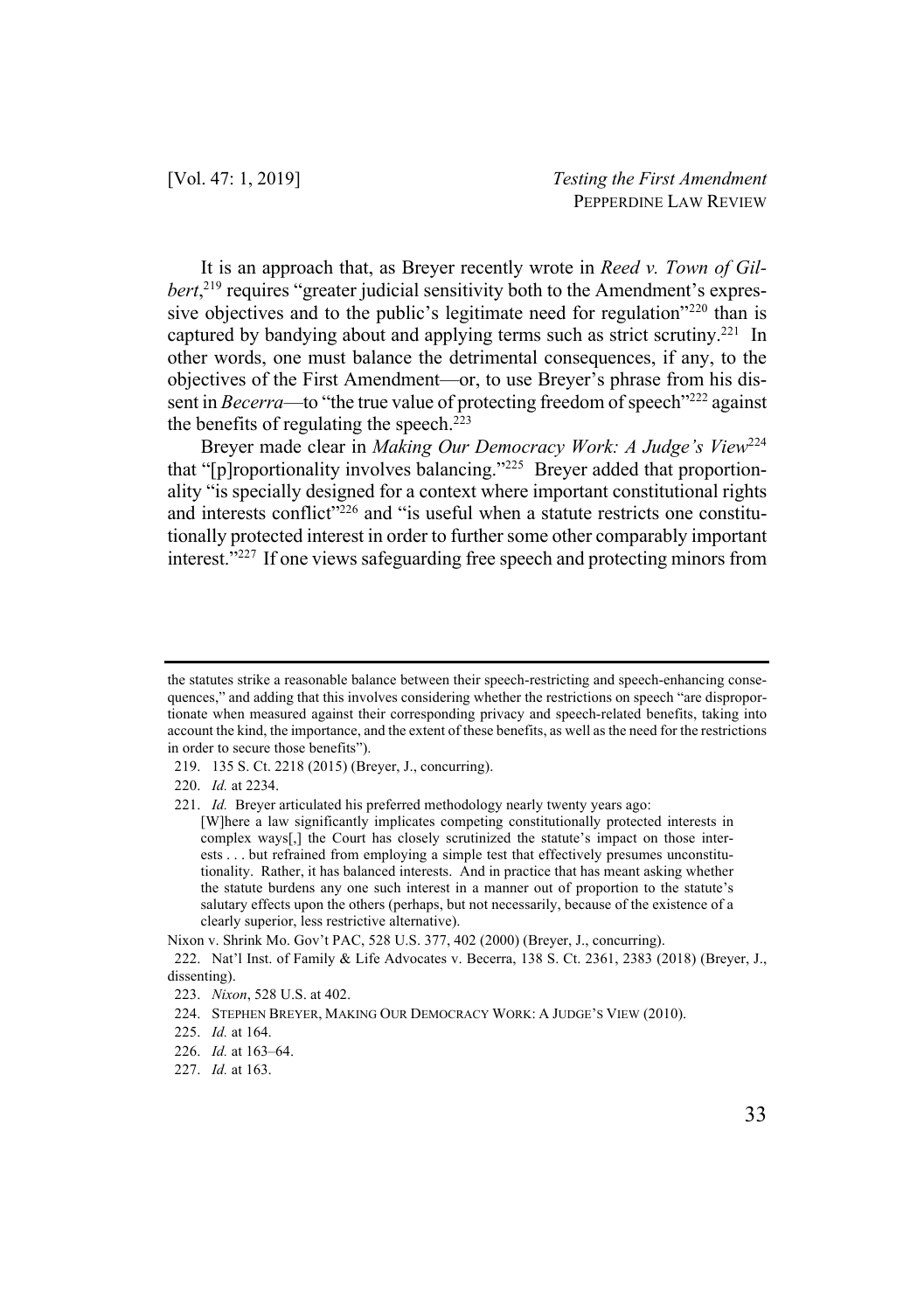harm as comparably important interests, then proportionality provides a vehicle for analyzing anti-SOCE statutes, which restrict the speech of counselors in the name of shielding minors from injuries conversion therapy allegedly causes.228

How, then, might a proportionality analysis of a statute banning SOCE on minors play out in court? One possibility unspools as follows: initially and at the macro level, a judge must consider whether the harm caused by such a statute to the core purposes of protecting speech under the First Amendment<sup>229</sup> is disproportionate to the benefits of protecting minors from SOCE.<sup>230</sup> In other words, are the deleterious consequences of an anti-SOCE statute to core First Amendment values (core values, at least, for Justice Breyer)—facilitating "the processes through which political discourse or public opinion is formed or expressed," $231$  enabling democratic self-governance $232$  and "maintaining a free marketplace of ideas"233—disproportionate to the demonstrable

232. Justice Breyer explains this core value of protecting expression:

The First Amendment in context forms a necessary part of a constitutional system designed to sustain that democratic self-government. The Amendment helps to sustain the democratic process both by encouraging the exchange of ideas needed to make sound electoral decisions and by encouraging an exchange of views among ordinary citizens necessary to their informed participation in the electoral process. It thereby helps to maintain a form of government open to participation (in Constant's words, by "all the citizens, without exception").

Breyer, *supra* note 217, at 252–53..

<sup>228.</sup> *Id.* at 163–64.

<sup>229.</sup> *See* Breyer, *supra* note 217, at 246–47 (describing his approach as placing "considerable weight upon consequences—*consequences valued in terms of basic constitutional purposes*") (emphasis added).

<sup>230.</sup> *See* King v. Governor of N.J., 767 F.3d 216, 240 (3d Cir. 2014) (noting that minors are more vulnerable to SOCE).

<sup>231.</sup> Expressions Hair Design v. Schneiderman, 137 S. Ct. 1144, 1152 (2017) (Breyer, J., concurring) (identifying these as "interests close to the First Amendment's protective core").

<sup>233.</sup> Sorrell v. IMS Health Inc., 564 U.S. 552, 583 (2011) (Breyer, J., dissenting). Of particular importance regarding the constitutionality of anti-SOCE statutes, Justice Breyer distinguishes between a free marketplace of *ideas* and a "free marketplace for *goods and services*," with the latter receiving "considerably less protection" under the First Amendment. *Id.* (emphasis added). To the extent that SOCE are performed as a service to patients, this suggests that core First Amendment values are not implicated by anti-SOCE statutes. *Id.* at 582; *see also King*, 767 F.3d at 237 (explaining that the anti-SOCE statutes do not implicate the First Amendment as heavily because of the nature of the therapist's role in providing a service to clients).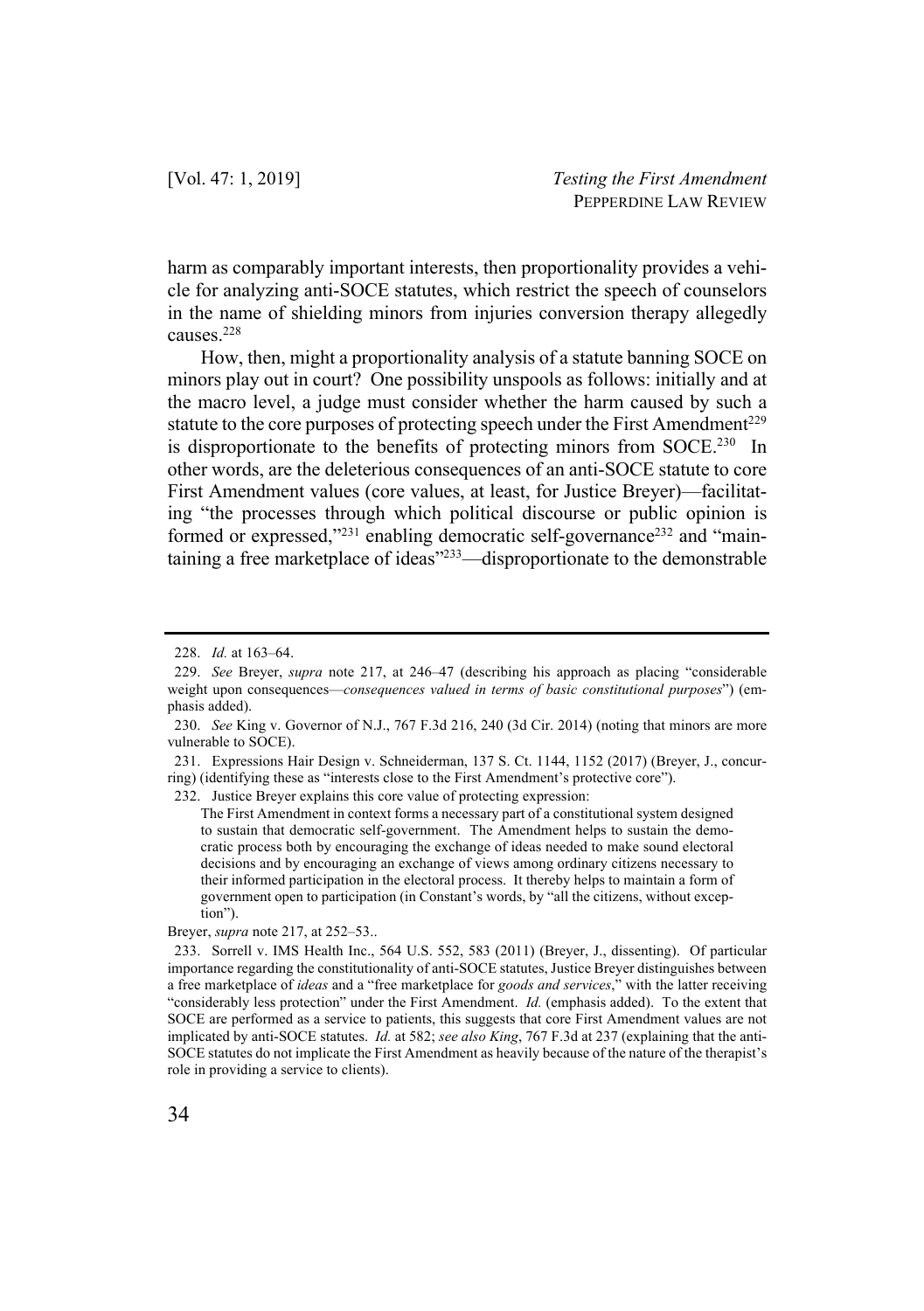and beneficial consequences to minors of not being subjected to the speech that comprises SOCE?

On the consequences-to-speech side of this equation, a judge would need to consider that the First Amendment speech rights of therapists are affected by anti-SOCE laws only within the narrow context and confines of a therapistclient relationship.234 For Justice Breyer, this is important because he draws a crucial line between protecting speech that facilitates a diverse marketplace of *ideas* (a core First Amendment value) and protecting speech that enables a marketplace of *goods and services* (not core First Amendment values).<sup>235</sup>

The only expression restricted by anti-SOCE laws falls within the scope of private services rendered by conversion therapists with minor patients.236 In other words, the lone speech banned takes the form of a service performed on minors that is designed to change their sexual orientation.237 It does not take the form of speech propounding ideas that are intended to change a minor's political or religious views and beliefs about homosexuality.238 Additionally, no speech is restricted by anti-SOCE statutes in the public marketplace of ideas concerning whether conversion therapy is a good idea or a harmful practice or, in turn, whether it should be regulated by state or local governmental entities, or both. 239 Conversion therapists and others who believe in the efficacy of SOCE are free to publicly speak their minds about this in any and all public fora.

<sup>234.</sup> *See* Pickup v. Brown, 740 F.3d 1208, 1228 (9th Cir. 2014) (discussing the First Amendment implications on the rights of therapists within the scope of their professional relationship with clients).

<sup>235.</sup> *See supra* note 233.

<sup>236.</sup> *See* Clay Calvert et al., *Conversion Therapy and Free Speech: A Doctrinal and Theoretical First Amendment Analysis*, 20 WM. & MARY J. WOMEN & L. 525, 541 (2014) (explaining that the California anti-SOCE law only bans "counseling designed to *thwart or change* a minor's exploration of his or her sexual orientation"); *see also Conversion Therapy Laws*, LGBT MOVEMENT ADVANCEMENT PROJECT (Aug. 5, 2019), https://www.lgbtmap.org/img/maps/citations-conversiontherapy.pdf (demonstrating that a number of states ban conversion therapy of minor patients).

<sup>237.</sup> *See* Calvert et al., *supra* note 262, at 541.

<sup>238.</sup> *See supra* note 21 and accompanying text.

<sup>239.</sup> *See supra* note 233 and accompanying text; *see also* King v. Governor of N.J., 767 F.3d 216, 237 (3d Cir. 2014) (explaining that a particular New Jersey anti-SOCE statute still allows conversion therapists to express their viewpoints publicly).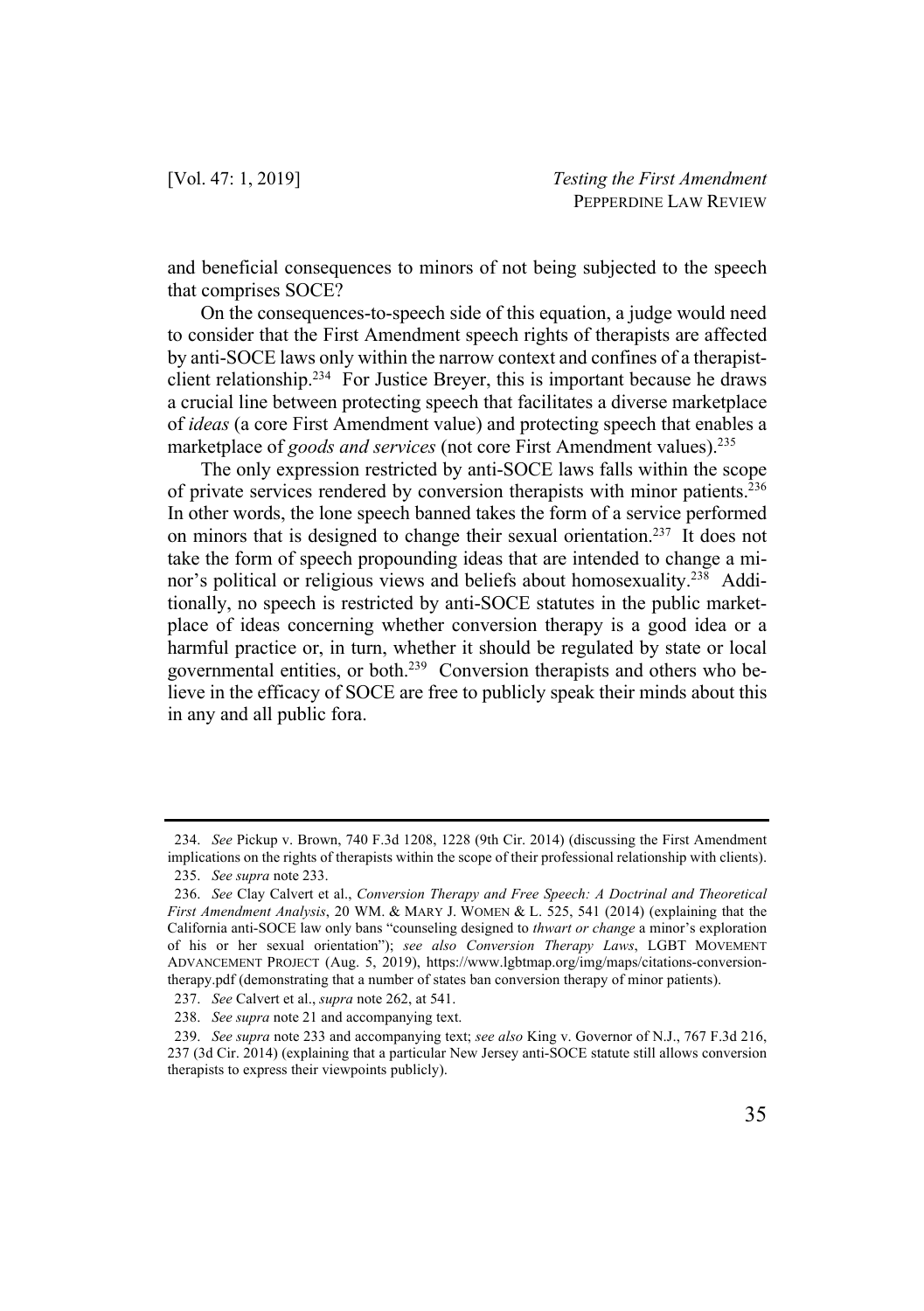This is important because it means that speech affecting the political process regarding whether conversion therapy should be regulated by the government—including lobbying both for and against candidates for public office based on their positions regarding SOCE regulation—is not impeded by anti-SOCE statutes. In brief, core First Amendment values appear not to be squelched by anti-SOCE laws. Instead, only speech performed as a rendering of services in a private, one-on-one setting with the goal of changing a person's sexual orientation is detrimentally impacted.

In a nutshell, anti-SOCE statutes regulate speech only within the confines of a private setting—a therapist's office, behind closed doors. A therapist's speech in public settings—in newspaper opinion columns, during television interviews and at town hall meetings—about SOCE is not restrained in any manner by anti-SOCE statutes like those now at issue in *Vazzo*<sup>240</sup> and *Otto*. 241

That, however, is only half of the proportionality equation (namely, the consequences to core First Amendment speech values wrought by anti-SOCE statutes). What about the consequences to minors—the alleged benefits to them of restraining speech and not being subjected to SOCE?<sup>242</sup>

A key issue here is whether a governmental entity seeking to ban SOCE can, in fact, demonstrate tangible benefits to minors of squelching conversion therapists' speech that occurs in the setting of therapist-client relationships.243 This may not be an easy task because, under the Supreme Court's strict scrutiny test, the government must demonstrate "a *direct causal link* between the restriction imposed and the injury to be prevented"<sup>244</sup> such that "the Government's chosen restriction on the speech at issue [is] 'actually necessary' to achieve its interest."245 Deploying this direct-causal-link requirement, the Court holds that "ambiguous proof will not suffice."246 Similarly, evidence of

<sup>240.</sup> *See supra* notes 33–42 and accompanying text.

<sup>241.</sup> *See supra* notes 1–5 and accompanying text.

<sup>242.</sup> *See King*, 767 F.3d at 238 (explaining that minors could face "serious health risks" as a result of SOCE).

<sup>243.</sup> *Id.* at 221–22 (discussing studies cited by the New Jersey legislature that emphasize the ineffectiveness of, and risks associated with, SOCE).

<sup>244.</sup> United States v. Alvarez, 567 U.S. 709, 725 (2012) (emphasis added).

<sup>245.</sup> *Id.*

<sup>246.</sup> Brown v. Entm't Merchs. Ass'n, 564 U.S. 786, 799–800 (2011).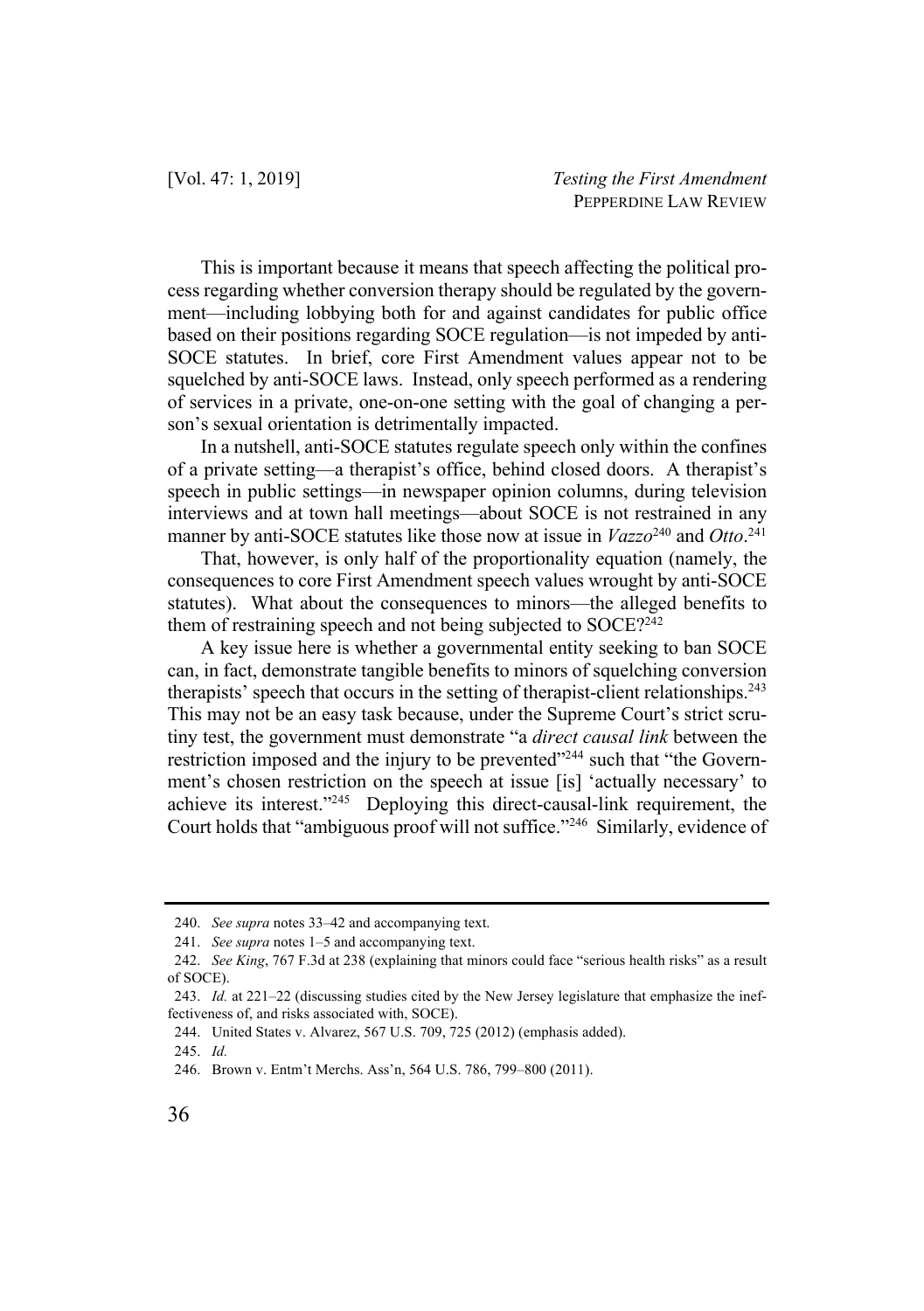a correlation—rather than causation—between the restricted speech and the harm it allegedly causes is not sufficient to surmount this hurdle.<sup>247</sup> In brief, "under strict scrutiny, the government must unambiguously prove the existence of an actual problem directly caused by regulated speech."248

Applying such an approach for determining the impact of speech, governmental entities regulating SOCE seemingly would need to point to empirical studies demonstrating actual causation of harm to minors who undergo SOCE. 249 Proving that SOCE may not work—that it is ineffective quackery may be one thing, but proving that it actually causes harm is quite another. There is, in other words, a difference between inefficacy and harmfulness.

Courts thus would need to examine experimental research—not simply anecdotal accounts and occasional incidents—to resolve this issue. The APA task force report noted earlier<sup>250</sup> would need to be closely scrutinized.<sup>251</sup> It was written in 2009, however, so the results of any and all SOCE-based experiments conducted during the past decade would need to be analyzed as well.252

Yet, all of the above rigor regarding direct proof of causation assumes a strict scrutiny approach like that recently adopted by the Supreme Court in both *Brown v. Entertainment Merchants Ass'n*<sup>253</sup> and *United States v. Alvarez*. 254 How might Justice Breyer, in contrast, consider evidence of alleged harms under his proportionality tack? In fact, Breyer's dissent in *Brown* provides a window on his thinking that illustrates a very different understanding of what it takes to demonstrate a speech-based injury sufficient to warrant

<sup>247.</sup> *Id.*

<sup>248.</sup> Clay Calvert & Matthew D. Bunker, *An "Actual Problem" in First Amendment Jurisprudence? Examining the Immediate Impact of* Brown*'s Proof-of-Causation Doctrine on Free Speech and Its Compatibility with the Marketplace Theory*, 35 HASTINGS COMM. & ENT. L.J. 391, 396 (2013).

<sup>249.</sup> *See id.* (explaining that the government must provide strong evidence supporting its compelling state interest under the strict scrutiny test).

<sup>250.</sup> *See supra* note 10 and accompanying text.

<sup>251.</sup> *See* Calvert et al., *supra* note 236, at 532–33 (highlighting the emphasis a California District Court Judge placed on evaluating California's scientific evidence of the causation of SOCE's potential harm to minors).

<sup>252.</sup> *See supra* note 10 and accompanying text.

<sup>253.</sup> 564 U.S. 786 (2011).

<sup>254.</sup> 567 U.S. 709 (2012).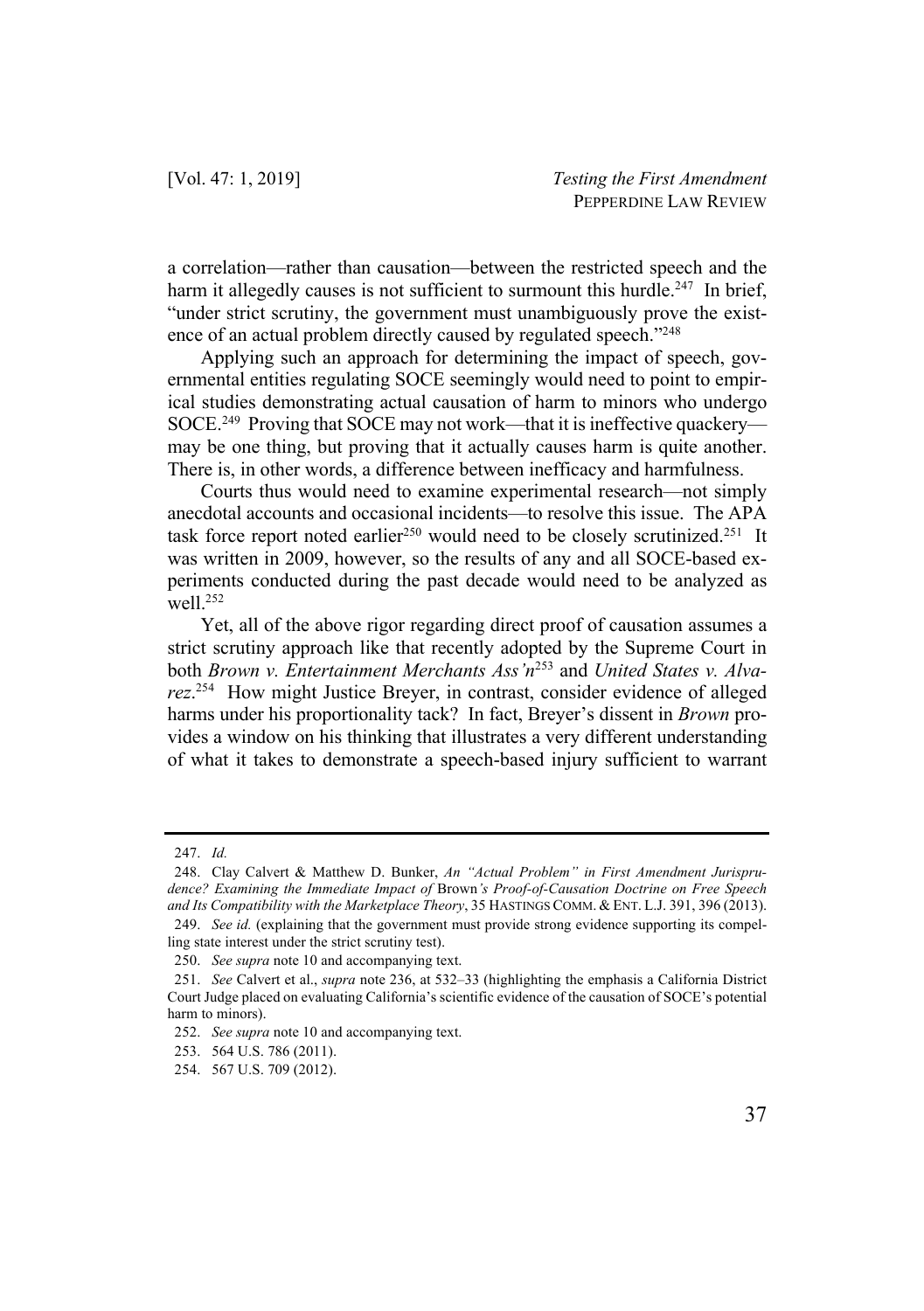## regulation.255

*Brown* centered on whether a California statute that restricted minors' access to violent video games violated the First Amendment.256 The Court, in an opinion authored by Justice Antonin Scalia, applied strict scrutiny257 and declared the law unconstitutional.258 A fatal flaw for California, according to the majority, was that it failed to "show a direct causal link between violent video games and harm to minors."259 Justice Scalia observed that the only thing California could establish with the social science studies it offered into evidence was a possible correlation, not causation, between violent content and aggression.260 Justice Scalia added that any real-world effects suggested by the studies were, in fact, "minuscule"261 and "indistinguishable from effects produced by other media."262 In brief, the majority scoffed at the evidence of harm California proffered.

Justice Breyer, however, disagreed with this interpretation of the evidence and wrote a dissent.<sup>263</sup> Of particular importance, Justice Breyer gave great weight and deference to the view of multiple learned organizations that concluded there was "a significant risk that violent video games, when compared with more passive media, are particularly likely to cause children harm."<sup>264</sup> One of those organizations, he pointed out, was the American Psychological Association.<sup>265</sup> The APA, of course, is the same entity cited earlier<sup>266</sup> that released a 2009 task force report concluding that sexual orientation change

<sup>255.</sup> *See Brown*, 564 U.S. at 847 (Breyer, J., dissenting).

<sup>256.</sup> *Id.* at 788.

<sup>257.</sup> *See id.* at 799 ("Because the Act imposes a restriction on the content of protected speech, it is invalid unless California can demonstrate that it passes strict scrutiny, *i.e.*, it is justified by a compelling government interest and is narrowly drawn to serve that interest.").

<sup>258.</sup> *See id.* at 805 ("Legislation such as this, which is neither fish nor fowl, cannot survive strict scrutiny.").

<sup>259.</sup> *Id.* at 799.

<sup>260.</sup> *Id.* at 800.

<sup>261.</sup> *Id.*

<sup>262.</sup> *Id.* at 800–01.

<sup>263.</sup> *Id.* at 839–57.

<sup>264.</sup> *Id.* at 853.

<sup>265.</sup> *Id.*

<sup>266.</sup> *Supra* note 10 and accompanying text.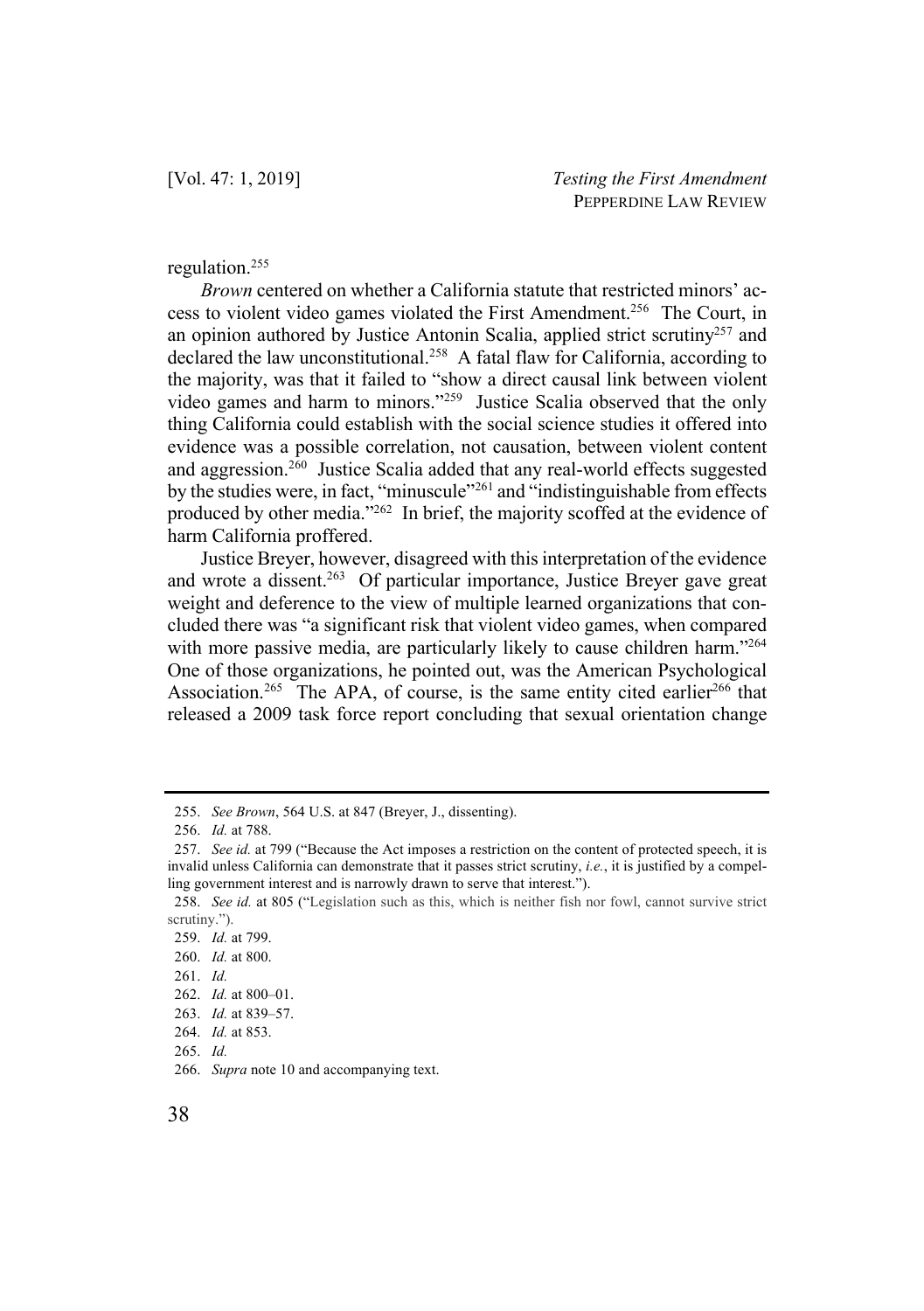efforts "are unlikely to be successful and involve some risk of harm."267 In brief, Justice Breyer gives credence to the views of an organization whose report on SOCE plays a key role in supporting laws that target it.<sup>268</sup>

In *Brown*, Justice Breyer willingly deferred to the judgment of California lawmakers in relying on comprehensive reviews of the evidence by organizations such as the APA about the effects of violent video games on minors.<sup>269</sup> He emphasized that Justice Scalia and the majority failed to grant such deference.270 Deference is owed to lawmakers, Justice Breyer asserted, when the Justices lack expertise on "technical matters."271 Social science is precisely such an area, Breyer contended.<sup>272</sup>

Finally, Breyer's dissent in *Brown* reveals his willingness to tolerate a certain amount of ambiguity and disagreement regarding the findings of specific social science studies. As he put it, "[l]ike many, perhaps most, studies of human behavior, each study has its critics, and some of those critics have produced studies of their own in which they reach different conclusions."273 What was seemingly pivotal in *Brown* for Breyer was that despite such disagreements about individual studies, organizations like the APA that reviewed the entire body of evidence concluded that violent content creates a significant risk of harm to minors.274

<sup>267.</sup> Am. Psychol. Ass'n, REPORT OF THE AMERICAN PSYCHOLOGICAL ASSOCIATION TASK FORCE ON APPROPRIATE THERAPEUTIC RESPONSES TO SEXUAL ORIENTATION, at v (2009), https://www.apa.org/pi/lgbt/resources/therapeutic-response.pdf.

<sup>268.</sup> *See Brown*, 564 U.S. at 855 (Breyer, J., dissenting) (finding weight in the APA's research on the effects of video games on adolescents).

<sup>269.</sup> *Id*. ("Unlike the majority, I would find sufficient grounds in these studies and expert opinions for this Court to defer to an elected legislature's conclusion that the video games in question are particularly likely to harm children.").

<sup>270.</sup> *Id.*

<sup>271.</sup> *Id.*

<sup>272.</sup> *See id.* at 853 ("I, like most judges, lack the social science expertise to say definitively who is right.").

<sup>273.</sup> *Id.*

<sup>274.</sup> *Id.* at 853–55. As Justice Breyer put it:

I, like most judges, lack the social science expertise to say definitively who is right. But associations of public health professionals who do possess that expertise have reviewed many of these studies and found a significant risk that violent video games, when compared with more passive media, are particularly likely to cause children harm.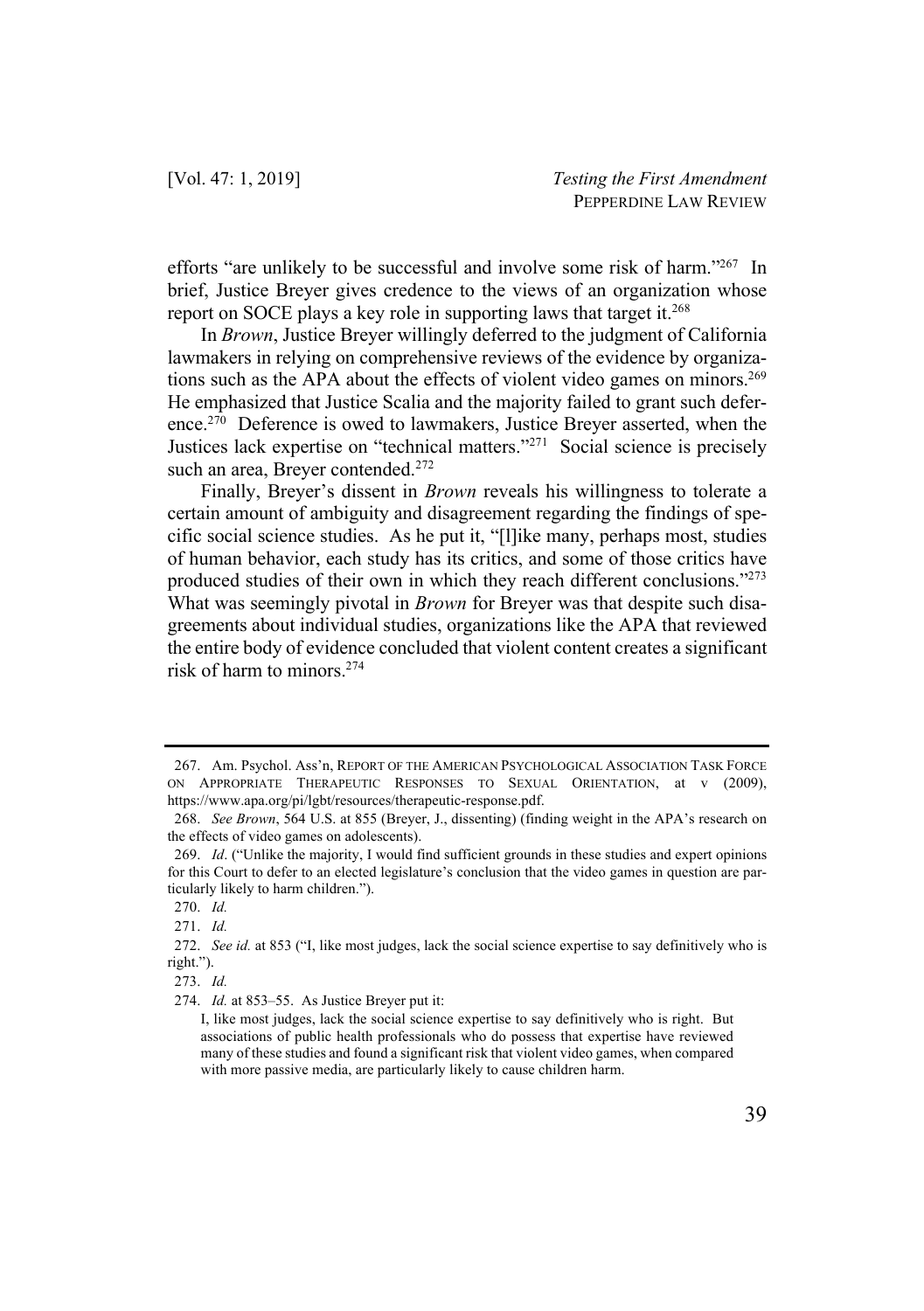In a nutshell, Breyer's approach to social science evidence pivots on deference and, in particular, deference granted both to professional organizations that address health and safety issues and to lawmakers that rely on the reports of those organizations.275 Therefore, when lawmakers rely on reports by organizations such as the APA when adopting anti-SOCE statutes, Breyer would seem likely to grant them deference in their determination that conversion therapy harms minors.<sup>276</sup> This, in turn, makes the odds of upholding an anti-SOCE statute much greater than the direct-causal-link approach used by the Court under a strict scrutiny standard.277

Finally, Breyer's approach here may be useful because of the difficulty of conducting experimental studies involving SOCE on minors. Specifically, it seems highly unlikely that a university's institutional review board would approve a study on minors that might, in fact, genuinely harm them regarding something as core to their being as sexual orientation.<sup>278</sup> Even Justice Scalia acknowledged, when considering the alleged effects of broadcast profanity on minors, that "[t]here are some propositions for which scant empirical evidence

*Id.* at 853.

<sup>275.</sup> Clay Calvert et al., *Social Science, Media Effects & the Supreme Court: Is Communication Research Relevant After* Brown v. Entertainment Merchants Association*?*, 19 UCLA ENT. L. REV. 293, 305 (2012).

<sup>276.</sup> *See id.* at 305–06 (describing how Justice Breyer would generally defer to expert opinions regarding topics on which Breyer is not an expert); *see also Brown*, 564 U.S. at 855 (Breyer, J., dissenting) ("I would find sufficient grounds in these studies and expert opinions for this Court to defer to an elected legislature's conclusion that the video games in question are particularly likely to harm children.").

<sup>277.</sup> *See supra* notes 245–49 and accompanying text (describing the requirement for the Court to show a direct causal link between the proffered restriction and the harm the Court wants to prevent in order to comply with a strict scrutiny standard in interpreting anti-SOCE statutes); *Brown*, 564 U.S. at 853–54 (Breyer, J., dissenting) (giving credence to the American Psychological Association about video games harming children). Since Breyer relies on the APA's views in *Brown*, it is likely that he would also rely on the APA's views regarding sexual orientation change efforts being harmful and ineffective for children, thereby increasing the odds of upholding anti-SOCE statutes. *See id.* at 855.

<sup>278.</sup> *See* Ralph L. Rosnow et al., *The Institutional Review Board as a Mirror of Scientific and Ethical Standards*, 48 AM. PSYCHOL. 821, 822 (1993) (it is "[a] central responsibility of IRBs . . . to ensure that the potential benefits to the individual research participants (and to society) will be greater than any risks that may be encountered by participation in the research" (citation omitted)).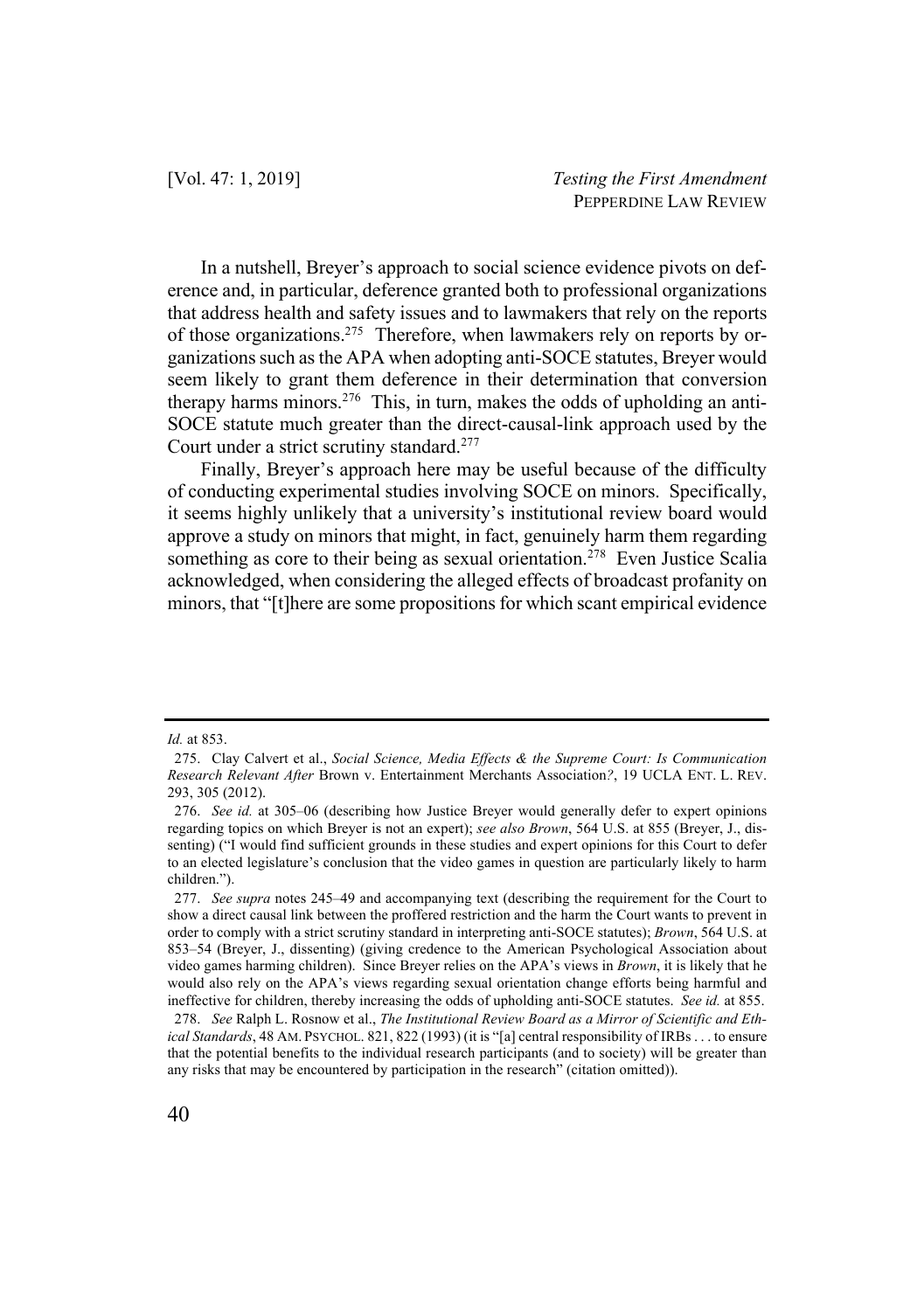can be marshaled."279 He explained there that "[o]ne cannot demand a multiyear controlled study, in which some children are intentionally exposed to indecent broadcasts (and insulated from all other indecency), and others are shielded from all indecency."280 The same could easily be said about conducting such a study of SOCE where the alleged harm is not merely the expansion of a child's vocabulary to include expletives and naughty language, but much more serious ailments, such as anxiety, depression, and suicidal feelings.<sup>281</sup>

Where, then, does this leave a judge if a proportionality analysis to an anti-SOCE statute were to unfold as laid about above? If, as articulated earlier, a judge finds: (1) that core First Amendment interests in protecting speech—for Breyer, this means promoting a diverse marketplace of ideas (rather than one for services) and facilitating democratic self-governance<sup>282</sup>—are not implicated by regulating speech regarding SOCE that occurs only in the context of a private, one-on-one, therapist-client relationship; and (2) that the views of organizations, such as the APA, about the negative consequences of SOCE on minors are to be given substantial weight and deference, then the next step is for a judge to decide if the harm to First Amendment interests is disproportionate to the positive consequences for minors of being shielded by statute from SOCE. This, in other words, is the comparison of the consequences on both sides of the equation to determine if the good brought by the statute to LGBTQ children outweighs the harm worked to First Amendment interests.283 That decision, of course, would be left to a judge, not the musings of a professor in a law journal article.284

The hypothetical analysis set forth immediately above under a possible proportionality approach to scrutiny is merely one conceivable scenario, but

<sup>279.</sup> FCC v. Fox TV Stations, Inc., 556 U.S. 502, 519 (2009).

<sup>280.</sup> *Id.*

<sup>281.</sup> *Supra* note 11 and accompanying text.

<sup>282.</sup> *See supra* notes 231–33 and accompanying text (addressing what Breyer perceives as core reasons why the First Amendment protects speech).

<sup>283.</sup> *See supra* notes 217–18 and accompanying text; *see also* District of Columbia v. Heller, 554 U.S. 570, 693 (2008) (Breyer, J., dissenting) ("The ultimate question is whether the statute imposes burdens that, when viewed in light of the statute's legitimate objectives, are disproportionate.").

<sup>284</sup>*. See* United States v. Alvarez, 567 U.S. 709, 730 (2012) (stating that the *Court* is the one to "determine whether the statute works speech-related harm that is out of proportion to its justifications").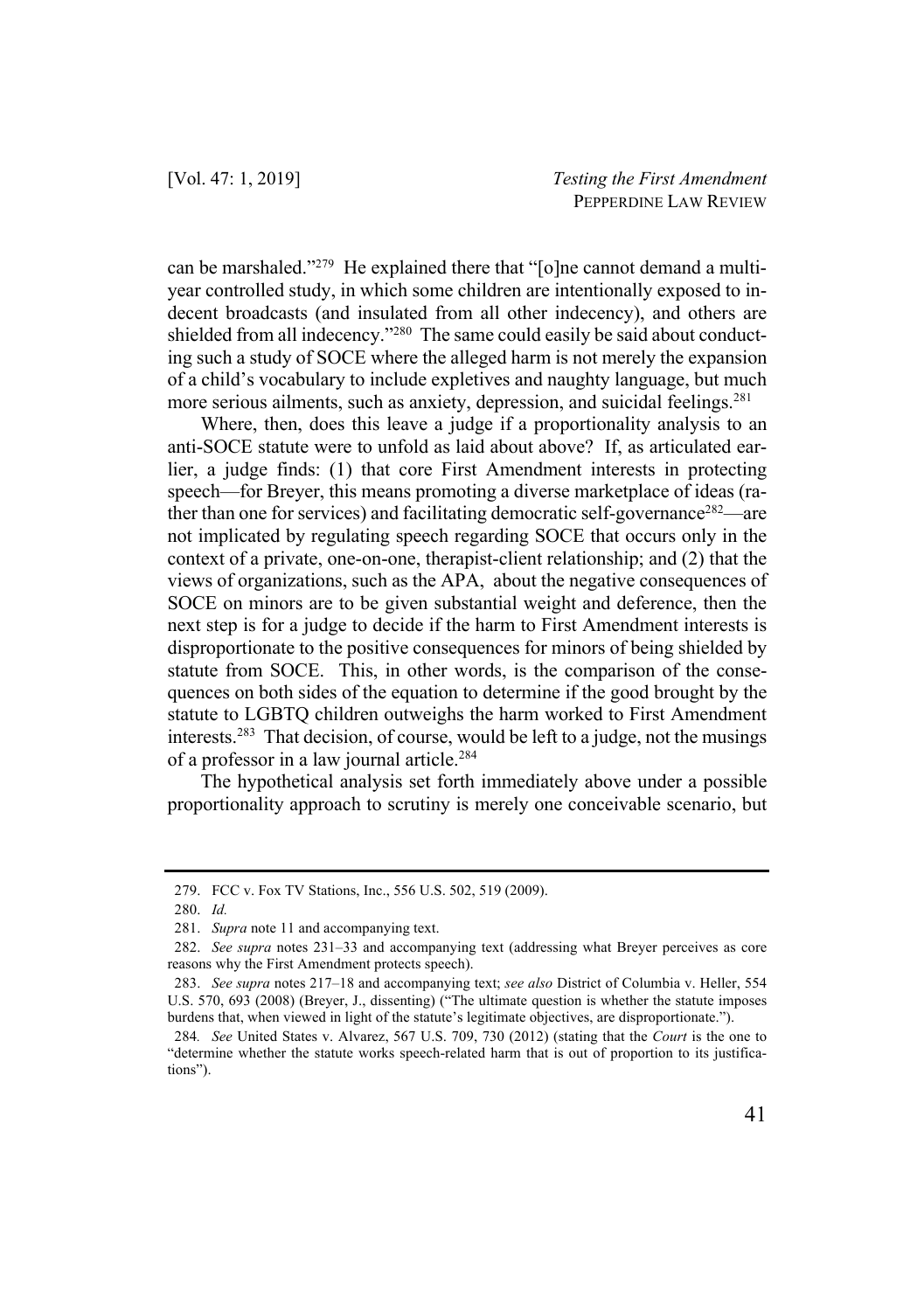[Vol. 47: 1, 2019] *Testing the First Amendment* PEPPERDINE LAW REVIEW

it is not the only one. What is more, it hinges partly on the core values of protecting speech under the First Amendment as Justice Breyer seemingly perceives them.285 Other justices, however, might focus on different values, such as protecting the right of conversion therapists to realize their own identities through speech as therapists who attempt to change the sexual orientation of gay and lesbian minors.<sup>286</sup> Adopting such a view seemingly would change the analysis, suggesting a greater harm to First Amendment speech interests when balanced against the positive consequences of shielding minors from SOCE.287 Regardless, this Article has gone beyond simply proposing that proportionality might apply, but has illustrated how it might, in fact, be deployed. With courts currently divided all over the tiers-of-scrutiny hierarchy about which traditional standard applies to anti-SOCE laws, Justice Breyer's flexible approach merits a close look.

### V. CONCLUSION

Sexual orientation change efforts involve a "combustible combination of political, religious, psychiatric, and cultural forces."288 The Supreme Court now needs to douse one facet of this flammable concoction by definitively

<sup>285.</sup> Breyer, *supra* note 217, at 253 (explaining what Breyer believes to be the core values of protecting First Amendment speech); *see also supra* notes 231–33 and accompanying text (listing the three core values of protecting speech under the First Amendment).

<sup>286.</sup> *See* C. Edwin Baker, *Scope of the First Amendment Freedom of Speech*, 25 UCLA L. REV. 964, 966 (1978) (contending that speech should be safeguarded not only "as a means to a collective good but because of the value of speech conduct to the individual"). As more fully explained by Professor Edward J. Eberle:

Intrinsically, free speech is valuable because it promotes and reflects human personality and is an essence of human dignity. Autonomy to think, listen, and speak for oneself is essential to a free and self-determining human being. Free speech theorists have captured aspects of this justification for expression as resting on a basis of individual self-fulfillment, self-realization, or liberty.

Edward J. Eberle, *Cross Burning, Hate Speech, and Free Speech in America*, 36 ARIZ. ST. L.J. 953, 960–61 (2004) (footnotes omitted).

<sup>287.</sup> Baker, *supra* note 286, at 966 ("Speech is protected not as a means to a collective good but because of the value of speech conduct to the individual."); *cf. supra* note 11 and accompanying text (listing some of the potential negative effects of SOCE, including depression, anxiety, and suicidal thoughts).

<sup>288.</sup> Calvert & Bunker, *supra* note 248, at 394.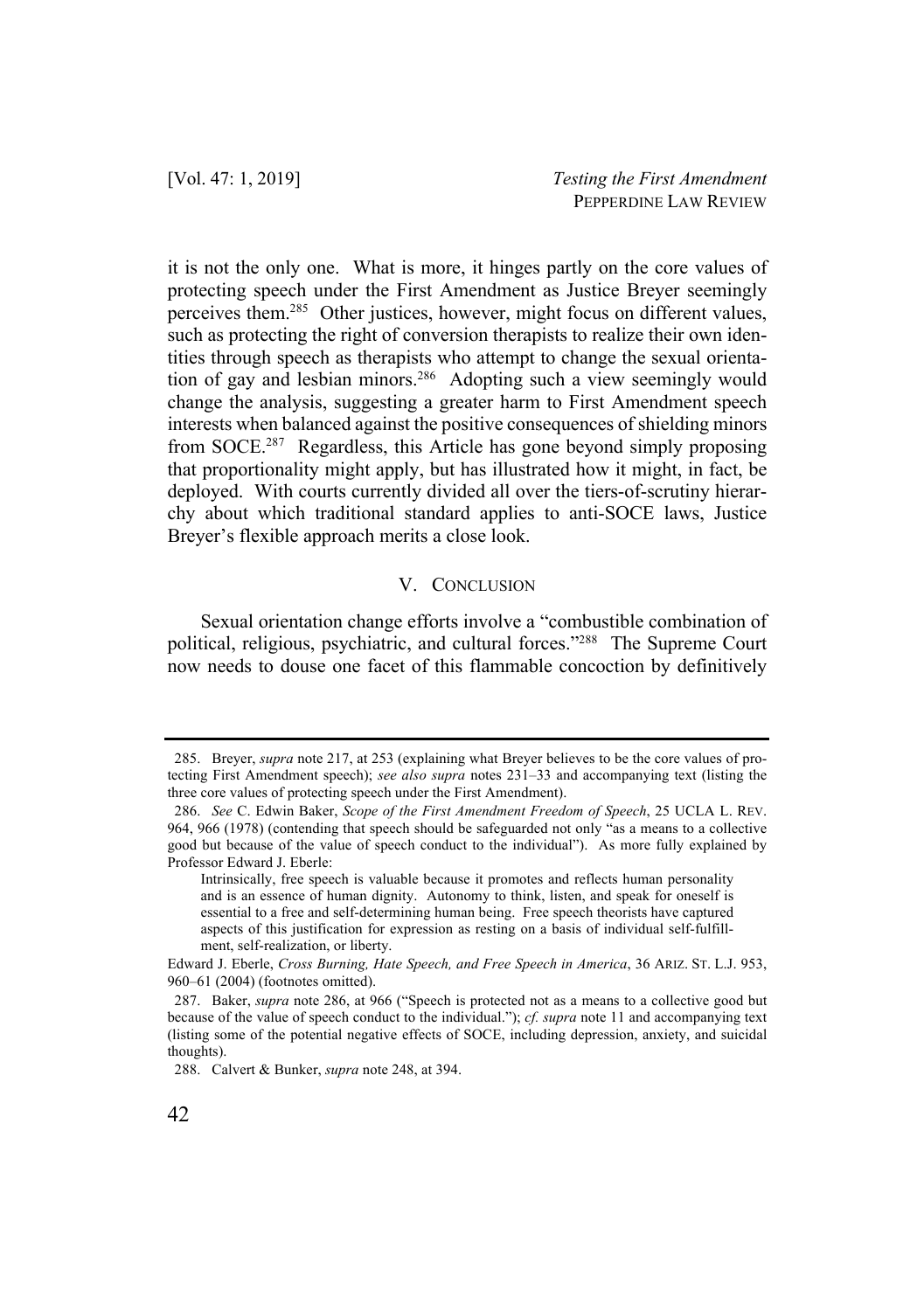resolving the standard of scrutiny that applies when conversion therapists bring free-speech challenges to anti-SOCE statutes. Unfortunately, the Court twice dodged opportunities in 2019 to do precisely that by refusing to hear *King* and *Pickup*. 289

This Article illustrated the different approaches lower courts have embraced regarding scrutiny in cases attacking anti-SOCE statutes.290 It also demonstrated how the Supreme Court's 2018 decision in *Becerra* exacerbated problems by condemning a nascent professional speech doctrine.291 That doctrine was favorably cited by the Third Circuit in *King* and the Ninth Circuit in *Pickup* to justify applying tests—intermediate scrutiny in *King*<sup>292</sup> and rational basis review in *Pickup*293—less than strict scrutiny. Furthermore, the Article revealed disagreement in early 2019 over scrutiny in the *Hamilton* and *Vazzo* cases involving anti-SOCE statutes.294 In brief, judges are flailing over scrutiny in the aftermath of *Becerra*. And, unfortunately, this state of disarray arises just as more states are adopting anti-SOCE statutes.295

Perhaps most significantly, the Article suggested that Justice Stephen Breyer's proportionality methodology, rather than a traditional level of scrutiny, may provide a solution for resolving the scrutiny debate in anti-SOCE law cases, especially given the disagreement among lower courts over

<sup>289.</sup> *See supra* notes 186–87 (noting the Court's refusal to grant a petition for writ of certiorari in both *Pickup* and *King*).

<sup>290.</sup> *See supra* text accompanying notes 43–46 (describing how federal judges in the same state believed different standards of scrutiny applied to interpretation of anti-SOCE statutes); *see, e.g.*, Otto v. City of Boca Raton, 353 F. Supp. 3d 1237, 1258 (S.D. Fla. 2019) ("The Court concludes that it is unclear what standard of review should apply to this case. It seems likely that the ordinances are subject to more than rational basis review, but beyond the determination, it is unclear whether intermediate or strict scrutiny should apply."); Vazzo v. City of Tampa, No. 8:17-cv-2896-T-02AAS, 2019 U.S. Dist. LEXIS 35935, at \*19 (M.D. Fla. Jan. 30, 2019) (agreeing with the Court in *Becerra* that "traditional constitutional analyses, including strict-scrutiny analysis, applies to content-based regulations on professional speech").

<sup>291.</sup> Nat'l Inst. of Family & Life Advocates v. Becerra, 138 S. Ct. 2361, 2375 (2018) ("[N]either California nor the Ninth Circuit has identified a persuasive reason for treating professional speech as a unique category that is exempt from ordinary First Amendment principles.").

<sup>292.</sup> *See* King v. Governor of N.J., 767 F.3d 216, 234 (3d Cir. 2014).

<sup>293.</sup> *See* Pickup v. Brown, 740 F.3d 1208, 1231 (9th Cir. 2014).

<sup>294.</sup> *See supra* Part I (addressing how the courts in *Otto* and *Vazzo* resolved the scrutiny question).

<sup>295.</sup> *See supra* note 9.